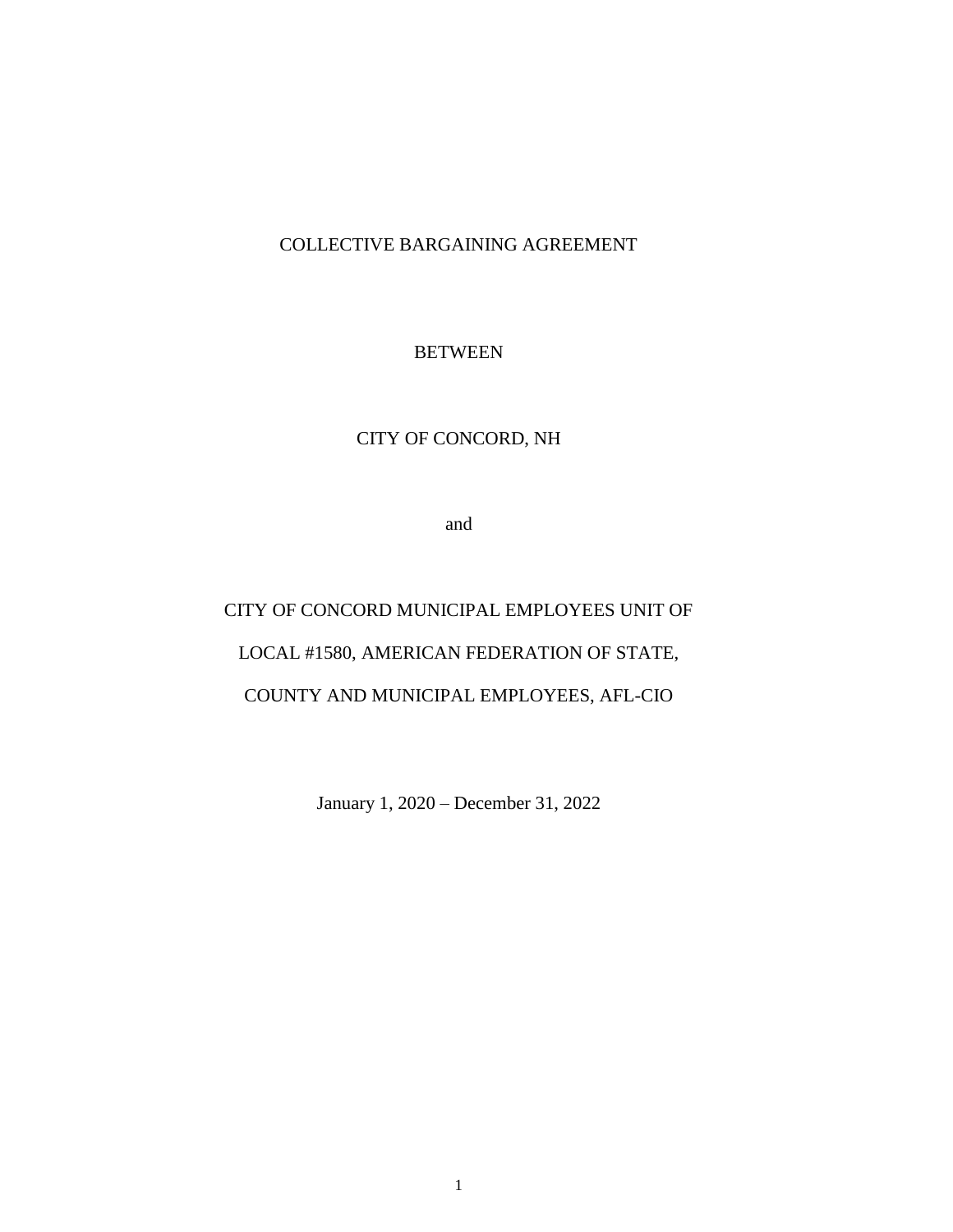# TABLE OF CONTENTS

| <b>ARTICLE</b> | TITLE                               | PAGE           |
|----------------|-------------------------------------|----------------|
| 1.             | Preamble                            | 3              |
| 2.             | Recognition                         | 3              |
| 3.             | <b>Management Rights</b>            | $\overline{4}$ |
| 4.             | <b>Union Representation</b>         | 5              |
| 5.             | Dues Checkoff                       | $\overline{7}$ |
| 6.             | Hours of Work                       | $\overline{7}$ |
| 7.             | Overtime                            | 9              |
| 8.             | Wages                               | 12             |
| 9.             | Insurances                          | 12             |
| 10.            | Holidays                            | 14             |
| 11.            | <b>Annual Leave</b>                 | 14             |
| 12.            | <b>Sick Leave</b>                   | 15             |
| 13.            | <b>Bereavement Leave</b>            | 16             |
| 14.            | <b>Military Leave</b>               | 16             |
| 15.            | Civil Leave                         | 16             |
| 16.            | <b>Maternity Leave</b>              | 17             |
| 17.            | <b>Education Expense</b>            | 17             |
| 18             | Ratings                             | 17             |
| 19.            | Layoff                              | 18             |
| 20.            | Seniority                           | 18             |
| 21.            | Merit Plan                          | 20             |
| 22.            | <b>Grievance Procedure</b>          | 20             |
| 23.            | Discipline                          | 21             |
| 24.            | No Strikes                          | 22             |
| 25.            | Safety                              | 22             |
| 26.            | <b>Bulletin Boards</b>              | 23             |
| 27.            | Labor Management Committee          | 23             |
| 28.            | <b>Final Resolution</b>             | 23             |
| 29.            | Severability                        | 23             |
| 30.            | Miscellaneous                       | 24             |
|                | <b>Tool Allowance</b><br>Section 1. |                |
| 31.            | Definitions                         | 24             |
| 32.            | Term of Agreement                   | 25             |
| 33.            | Signatures                          | 26             |
|                | <b>APPENDIX A</b>                   | 27             |
|                | Insurances                          | 27             |
|                | <b>Sick Leave</b>                   | 27             |
|                | <b>Severance Pay</b>                | 29             |
|                | Death Benefit                       | 29             |
|                | <b>APPENDIX B</b>                   |                |
|                | <b>AFSCME WAGE SCALE 2020</b>       | 30             |
|                | <b>AFSCME WAGE SCALE 2021</b>       | 31             |
|                | <b>AFSCME WAGE SCALE 2022</b>       | 32             |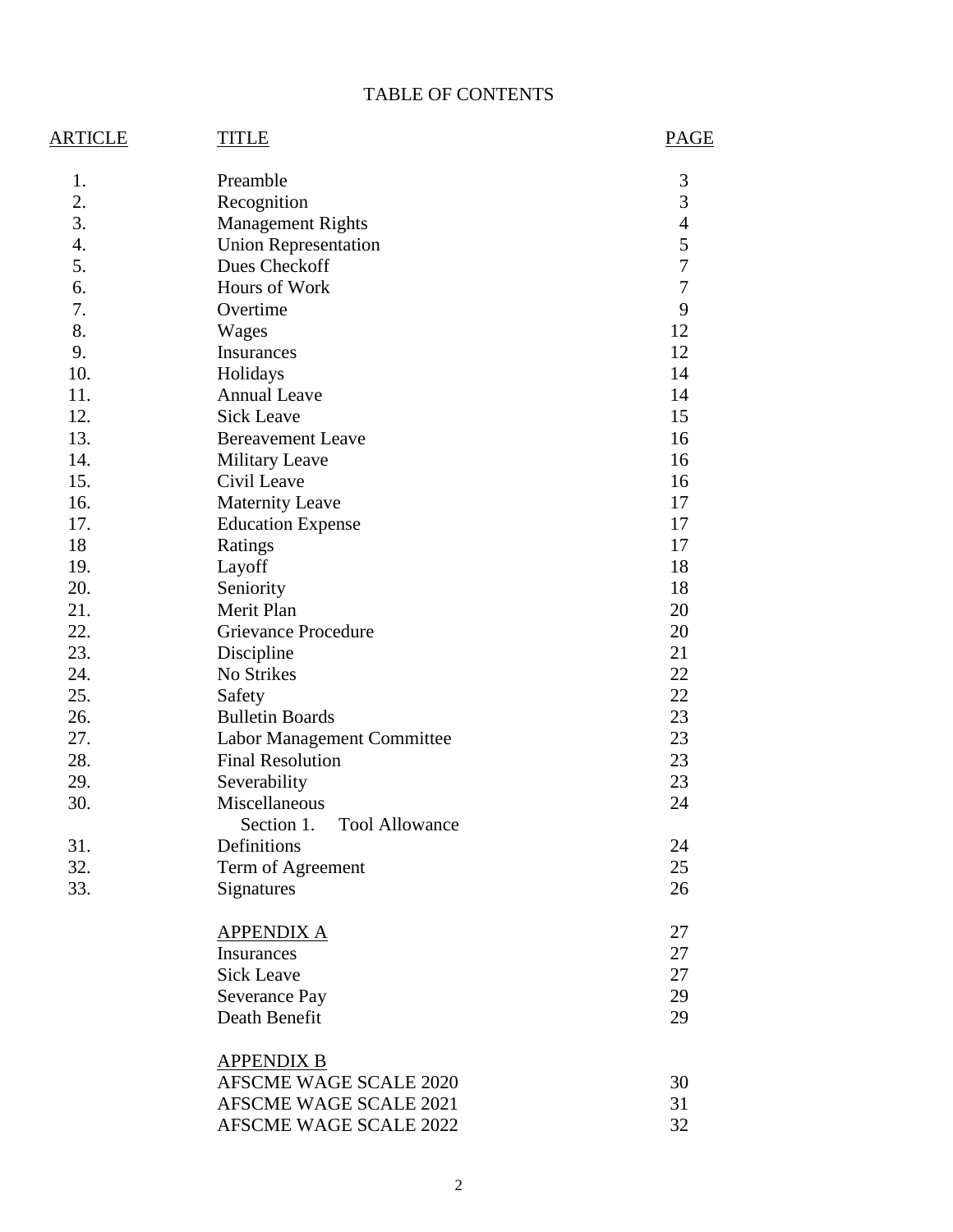#### ARTICLE 1 PREAMBLE

Section 1. This Agreement is entered into by and between the City of Concord, a municipal corporation of the State of New Hampshire having its principal place of business at 41 Green Street, Concord, New Hampshire hereinafter referred to as "EMPLOYER" and the City of Concord Municipal Employees Unit of Local #1580, American Federation of State, County, and Municipal Employees, AFL-CIO, hereinafter referred to as the "UNION".

Section 2. Purpose. This Agreement has as its purpose the promotion of harmonious relations between the EMPLOYER and the UNION; the establishment of a workable procedure for the resolution of differences; and the setting forth of the terms of employment as provided by New Hampshire Revised Statutes Annotated, Chapter 273-A.

Section 3. For the purposes of this Agreement all written correspondence except as otherwise provided for in the contract shall be addressed to:

- FOR THE CITY: City Manager and Director of Human Resources and Labor Relations 41 Green Street Concord, New Hampshire 03301
- FOR THE UNION: AFSCME, AFL-CIO, Council 93, 77 Sundial Ave, Suite 104W Manchester, NH 03102

 OR c/o The President, Local 1580, AFSCME Municipal Employee's Unit

Correspondence to the President of Local 1580 shall be sent to the address provided to the City by each President. In the event of a change of address, the party making the change will notify the other party at its last listed address within five days of the change.

#### ARTICLE 2 RECOGNITION

Section 1 Definition. "EMPLOYEE" shall mean any person permanently employed by the City of Concord pursuant to the City's Merit Plan, and working within the Department of General Services, Parks and Recreation or Community Development Department as identified in Section 2 of this Article. As used herein "EMPLOYEE" shall not include:

(a) Department heads, assistant department heads, division superintendents, supervisors, timekeepers or other titles that are not specifically identified below.

(b) Persons in a probationary or temporary status, or employed seasonally, irregularly or on call. (c) Persons whose duties imply a confidential relationship to the EMPLOYER and any other persons whose duties involve the significant exercise of supervision of other EMPLOYEES as defined by RSA 273-A:8, II.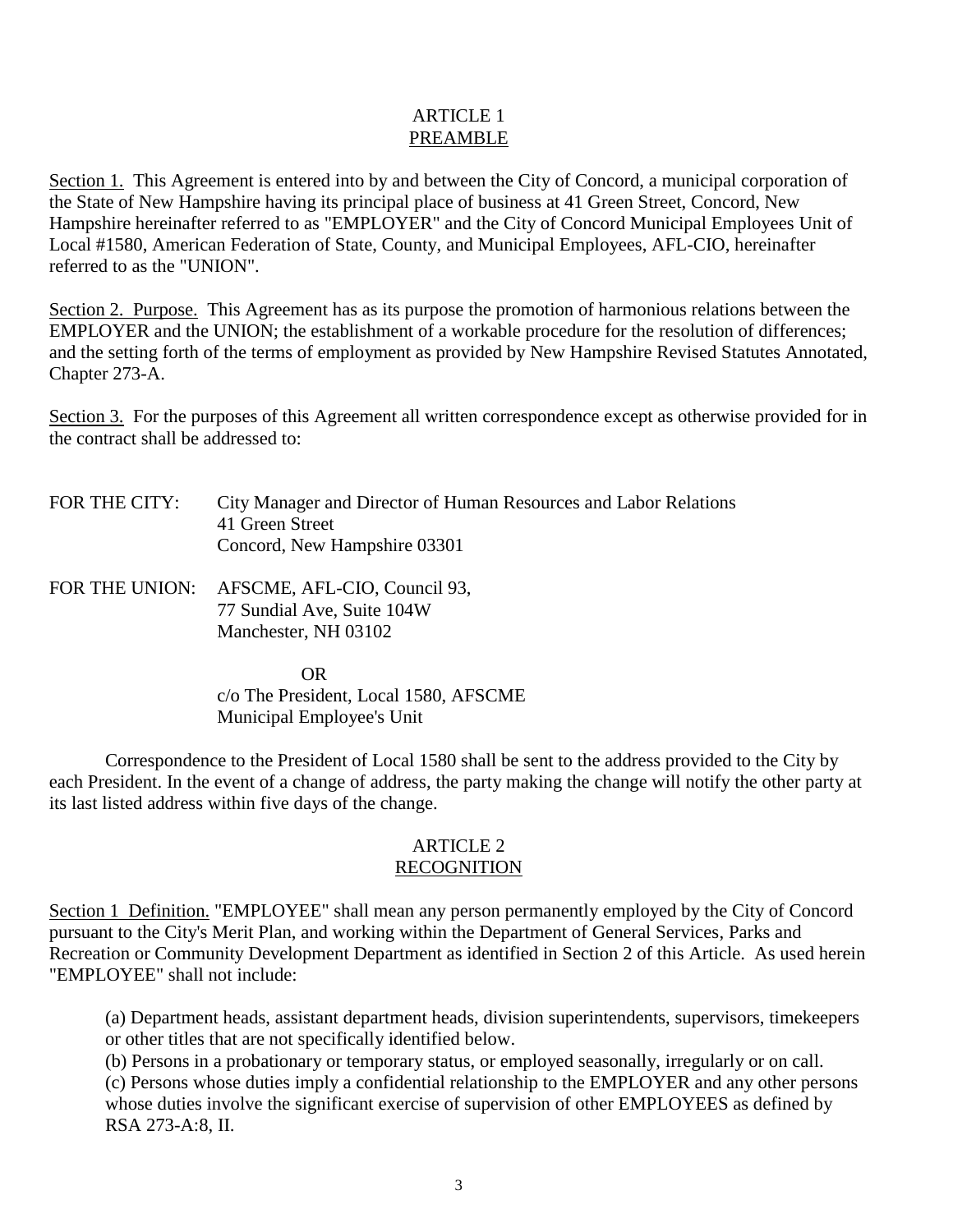Section 2. List Classified EMPLOYEES represented by the UNION as their exclusive bargaining agent shall be as follows, by their present, or successor job titles:

*Automotive Body Technician, Carpenter, Engineering Aide, Engineering Technician I, Equipment Maintenance Mechanic , Equipment Operator II, Equipment Operator III, Field Maintenance Specialist , Field Technician, Fleet Body and Maintenance Technician/Welder, Fleet Maintenance Technician, HVAC Technician, Lab& IPP Technician, Laboratory Technician II, Laborer/Truck Driver, Maintenance Aide, Maintenance and Operations Flex Technician, Maintenance Technician, Meter Technician, Painter, Pavement Marking and Signage Technician, Police Mechanic/Equipment Technician, Senior Maintenance Aide, Pavement Marking and Signage Technician, Tree Maintenance Specialist, Utility Technician, Wastewater Plant Operator, Water Conservation Technician, Water Treatment Plant Operator, Welder/Mechanic* 

#### ARTICLE 3 MANAGEMENT RIGHTS

Section 1. Retention of Rights. Except as otherwise expressly and specifically limited by the terms of this Agreement, the EMPLOYER retains and reserves unto itself all rights which ordinarily vest in and are exercised by public employers and all powers, rights, authority, duties and responsibilities conferred upon and vested in it by the laws and the constitution of the State of New Hampshire and of the United States whether exercised or not. The rights of Employees in the bargaining unit and the UNION hereunder are limited to those specifically set forth in this Agreement, and the EMPLOYER retains all prerogatives, functions, and rights not specifically limited by the terms of this Agreement. The EMPLOYER shall have no obligation to negotiate with the UNION with respect to any such subjects or the exercise of its discretion and decision-making with regard thereto, any subjects covered by the terms of this Agreement are closed to further negotiations for the term thereof.

Without limitation, but by way of illustration, the exclusive prerogatives, functions, and rights of the EMPLOYER shall include the following:

To determine the mission of a department and to manage its affairs efficiently and economically; to control department budgets, facilities, equipment, processes; to plan, direct, and control department activities and personnel.

To determine the EMPLOYER'S organizational structure, duties to be performed, establishing or changing qualifications, position classifications and contents thereof; to establish terms and conditions of employment except as expressly modified or restricted by specific provisions of this Agreement.

To establish or change work hours and schedules of work, starting and quitting times; to assign and distribute work; to assign shifts, workdays, hours of work, and work locations; to determine the necessity for overtime and the amount of overtime required.

To establish, revise, and implement standards for performance, safety, materials, uniforms, and appearance.

To use, purchase or contract for outside services or products; to use technology; introduce new, or eliminate or modify existing methods, equipment, processes and technology.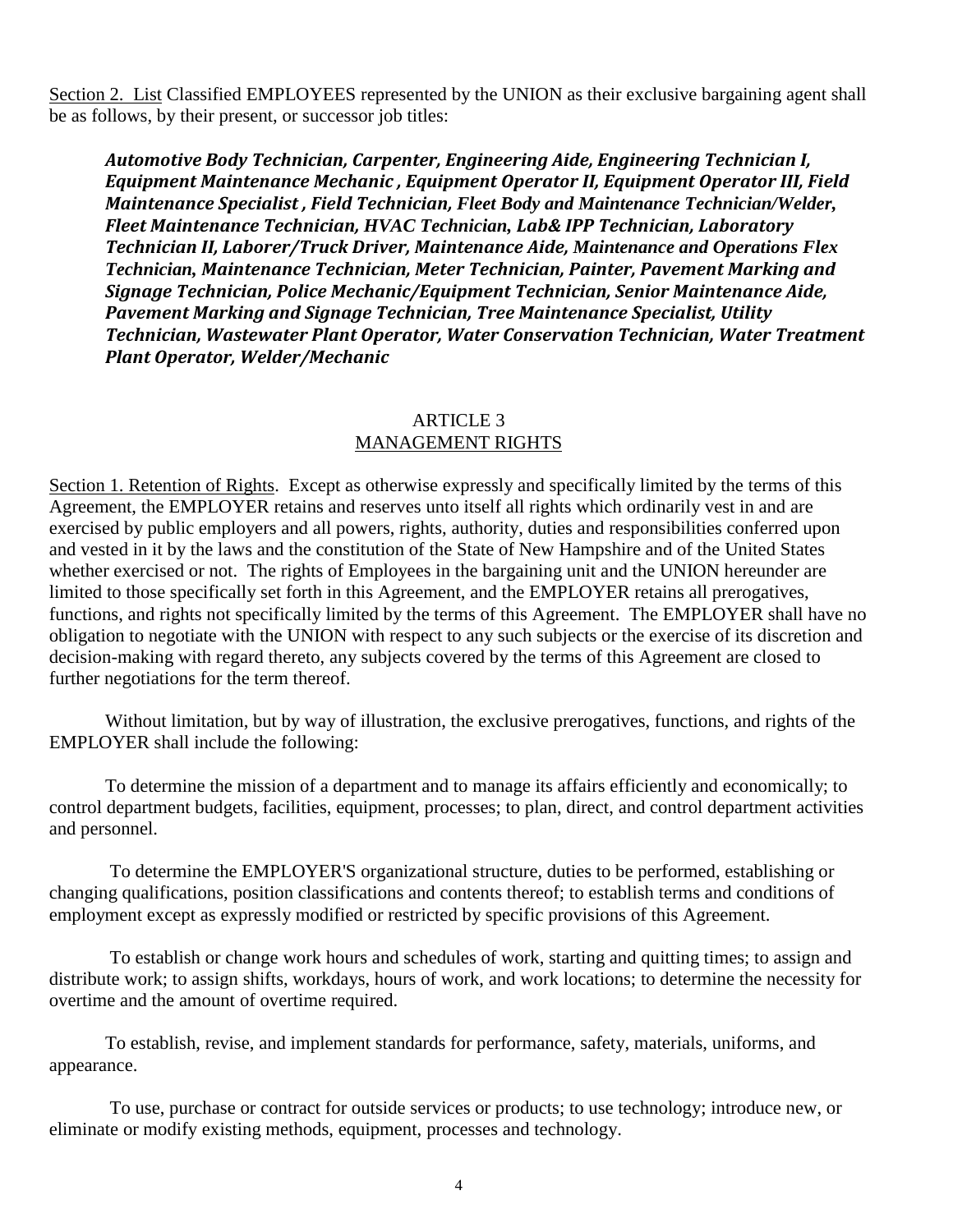To close or liquidate an office, operation or facility, or combination of facilities, or to relocate, reorganize, or combine the work of departments, divisions, offices, operations, or facilities.

To examine, select, assign, reassign, direct, evaluate, discipline, promote, lay-off, or discharge employees and to determine the number of persons employed within the departments, parts thereof, or assigned to facilities, vehicles and equipment therein.

To determine the need for a reduction or an increase in the work force and the implementation of any decision with regards thereto.

To determine the need for additional educational courses, training programs, on-the-job training and cross-training, and to assign employees to such duties for periods to be determined by the EMPLOYER.

To adopt, change, enforce or discontinue any rules, regulations, procedures and policies not in direct conflict with any provision of this Agreement, or existing applicable statutory law as delineated under NH Revised Statutes Annotated or US Code, as to continue public control of the City of Concord.

To take whatever actions are necessary in emergencies in order to assure the proper functioning of the departments.

The exercise of any management prerogative, function, or right which is not specifically modified by this Agreement is not subject to the grievance procedure, to arbitration, or, to bargaining during the term of this Agreement.

The EMPLOYER'S not exercising any right, power, function or exclusive prerogative reserved to it herein, or exercising them in a particular way, shall not be deemed a waiver of its right to exercise them or to preclude the EMPLOYER from exercising them in some other way not in conflict with the express provisions of this Agreement.

Nothing contained in this Article shall prohibit the EMPLOYER and the UNION from entering into negotiations over any issue the parties mutually agree requires further consideration during the terms of this agreement.

Section 2. Merit Plan. Except as otherwise specifically amended by this Agreement, all other provisions of the City's merit plan as provided by Charter, governing the classification, compensation, selection, training, promotion, discipline, leave, and any other matters within the management prerogatives of the EMPLOYER, are not considered a part of this Agreement but shall have full force and effect and shall be observed by Employees.

Section 3. Personnel Rules. The Employer shall provide the UNION with a copy of the Personnel Rules and Regulations as revised. The Employer shall provide each new employee with a copy of the Personnel Rules and Regulations. It is hereby recognized and understood that the Personnel Rules and Regulations are outside the scope of this bargaining contract and subject to change at the sole discretion of the EMPLOYER.

#### ARTICLE 4 UNION REPRESENTATION

Section 1. A written list of UNION officers shall be furnished to the EMPLOYER immediately after their designation and the UNION shall notify the EMPLOYER immediately of any change. The City shall pay for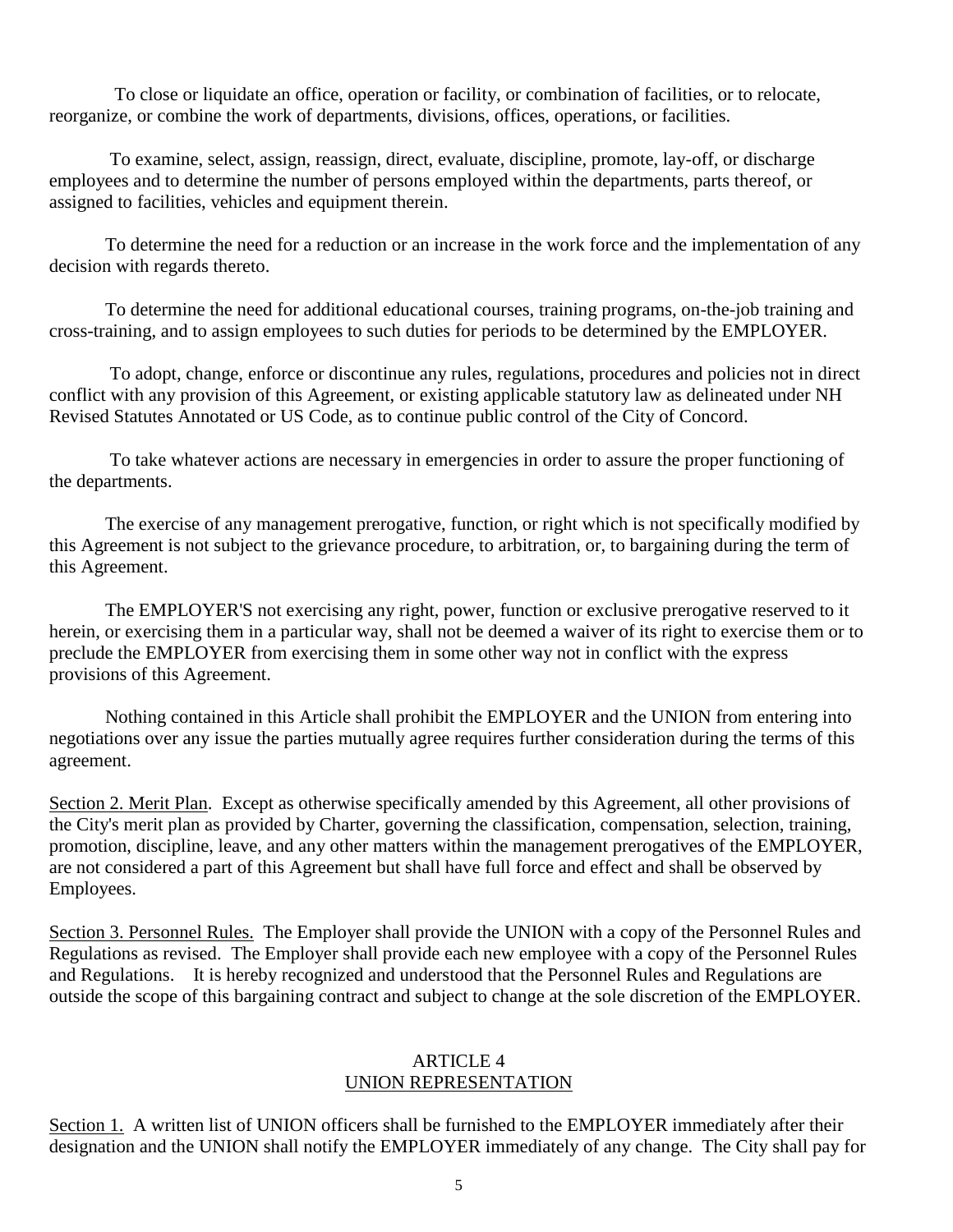release time for negotiations for a maximum of five (5) local union representatives according to the following distribution:

President, Vice President, Secretary/Treasurer, Chief Steward and 1 Steward from each of the divisions on the General Services list and/or 1 Steward from the Department of Parks and Recreation provided the total of paid and unpaid representatives shall not exceed (6) representatives.

## General Services:

| Administration                        | $(1)$ steward |
|---------------------------------------|---------------|
| <b>Fleet Division</b>                 | $(1)$ steward |
| Highways/Utilities Division           | $(1)$ Steward |
| <b>Public Properties Division</b>     | $(1)$ Steward |
| <b>Water Treatment Plant Division</b> | $(1)$ Steward |
| Wastewater Treatment Plant Division   | $(1)$ Steward |
| Parks and Recreation                  | $(1)$ Steward |

There shall be no requirement on the part of the EMPLOYER to recognize any Local Union Representative until such time as an official list has been delivered to the EMPLOYER.

Section 2. A Local Union Representative shall be permitted reasonable time to conduct a specific UNION function when it affects the EMPLOYER only after obtaining explicit approval, stating the reason, from his department head and the department head of any City facility to be visited or from the City Manager. The Local Union Representative shall not be permitted to solicit grievances nor to unduly interfere with the performance of duties assigned to the EMPLOYEES.

Section 3. The internal business of the UNION shall be conducted by the EMPLOYEES during their nonduty hours and off of the EMPLOYER'S premises except that permission to use the EMPLOYER'S premises may be granted by an appropriate department head upon the request of the UNION. Such requests to use the EMPLOYER'S premises shall be made at least twenty-four (24) hours in advance of said business meetings. Such meetings shall not entail the use of City vehicles, equipment or entail any other cost to the EMPLOYER.

Section 4. An EMPLOYEE who is being interviewed by a superior concerning matters for which disciplinary action is being considered may request the presence of one Local Union Representative at the interview as a witness. Up to 2 employees may be allowed for the purposes of a training/mentoring program for Union officials/leaders. If one Local Union Representative is not immediately available, another Local Union Representative may be substituted. Discipline is defined to be: 1) discharge; 2) demotion; 3) suspension; 4) written reprimand; 5) oral reprimand.

Section 4 (a). Upon an employee's request the EMPLOYER shall consider allowing Union Representatives to be present during other action involving personnel matters pertaining to the employee making the request. The UNION shall have the right to meet and confer with the EMPLOYER regarding this request. However, the decision to allow UNION Representatives to be present during non disciplinary and non grievance related matters shall be subject to the sole discretion of the EMPLOYER.

Section 5. The "UNION" shall be permitted three days paid leave per calendar year of the Agreement for official UNION Business and attendance at conventions. Request for such leave shall be in writing to the EMPLOYER from the President of AFSCME Local 1580 and shall designate the person to be released.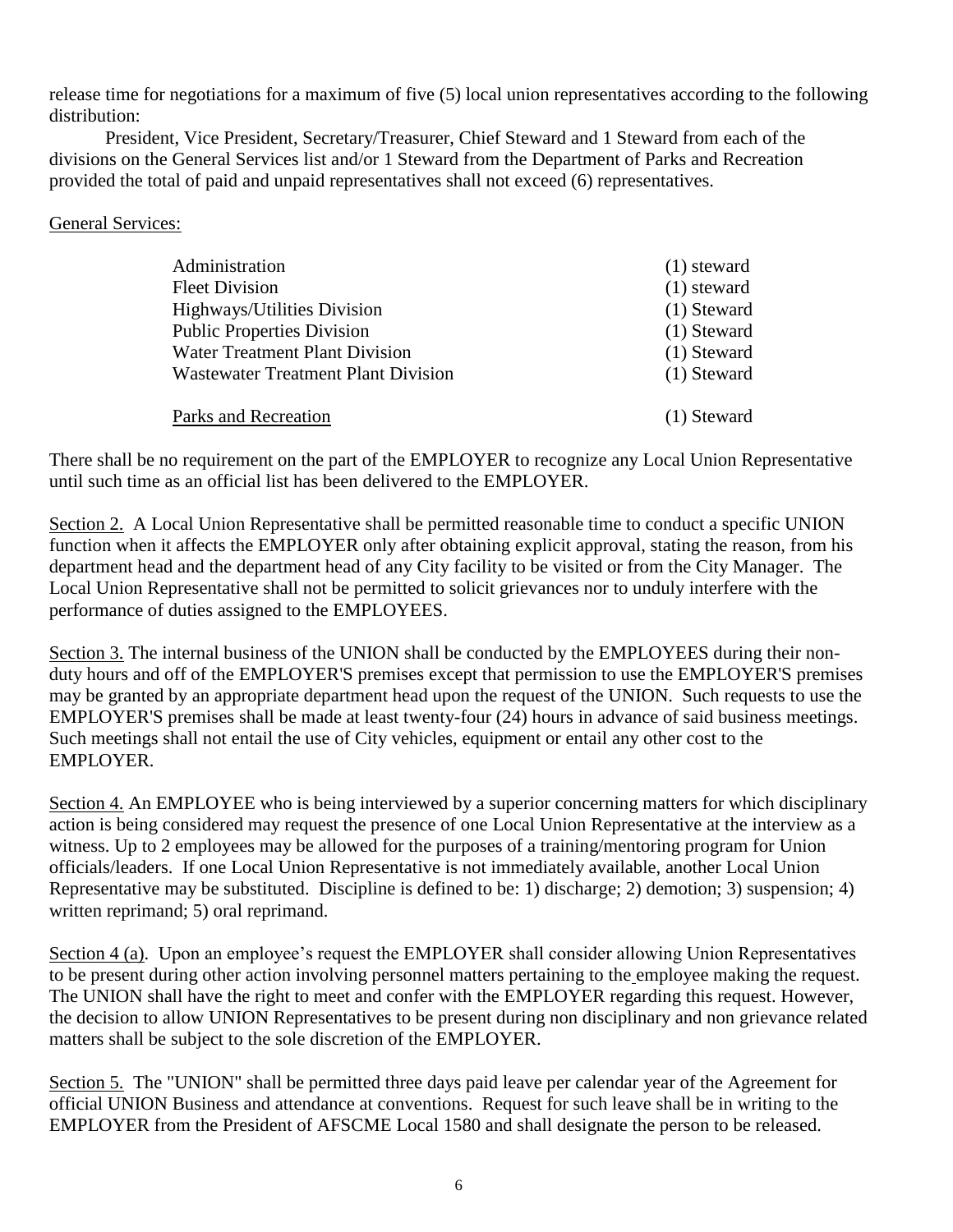## ARTICLE 5 DUES CHECKOFF

Section l . Membership All non-probationary employees covered by this agreement who are members of the UNION shall be required to pay dues. The UNION agrees not to threaten, harass, intimidate or coerce employees into becoming members of the UNION or paying a service fee.

Section 2. Termination of Union Membership Any employee who is a member of the UNION shall have the right to withdraw from union membership during the last thirty (30) days prior to each Fiscal Year (or between June  $1<sup>st</sup>$  and June  $30<sup>th</sup>$ ) by providing written notice to the UNION and EMPLOYER.

Section3. Deductions. The EMPLOYER agrees to deduct union dues from the wages of employees in the bargaining unit upon presentation of appropriate authorization forms specifying the dollar amount to be deducted. The EMPLOYER shall make payroll deductions at least once a month, or more often if the EMPLOYER shall so determine, and remit such deductions to the Treasurer of the UNION. In case a union member or individual paying a service fee has no funds available then no deduction shall be made. The UNION agrees to limit changes in payroll deductions to not more than I time per year during the month of January and to give the EMPLOYER thirty (30) days written notice prior to the beginning of the payroll period in which the deduction is to be made.

Section 4. Indemnification. The UNION shall indemnify, defend, and hold harmless the EMPLOYER against any and all claims, demands, suits, legal costs or other forms of liability (monetary or otherwise) arising out of or by reason of any action taken or not taken by the EMPLOYER for the purpose of complying with the provisions of this Article.

## ARTICLE 6 HOURS OF WORK

Section 1. The regular weekly work schedule shall generally consist of five (5) consecutive eight (8) hour work days or four (4) consecutive ten (10) hour work days exclusive of an unpaid one half (1/2) hour lunch period Monday through Friday. Exceptions include but are not limited to the rotating and shift work schedules of the Water Filtration Plant, and the Wastewater Treatment Plants. The Department Head shall reserve the right to schedule hours on certain jobs which cannot be performed within the normal work day or work week, for example, certain positions where work is normally performed on Saturday and Sunday or both, or at hours before or after the normal work day.

The hours of work as set forth in this Article may be changed with the EMPLOYER providing at least twenty-two (22) hours' notice to the employee. When the employer provides such notice to the employee, the employer may change the employee's work day start time by up to two (2) hours before or after the employee's regular scheduled start time. For example, if the employee's regular scheduled start time is 7:00 am, with the necessary notice, the employer may change such start time to 5:00 am or 9:00 am respectively. When such change occurs, the employee shall be required to work the eight (8) or ten (10) hour work day as applicable. The notice requirement shall be calculated back from the adjusted start time and date.

Section 1(a). The hours of the regular work day in the General Services Department shall normally be 6:30 A.M. to 3:00 P.M. with an unpaid one half (1/2) hour lunch period. Shift schedules, when utilized, shall normally be as follows: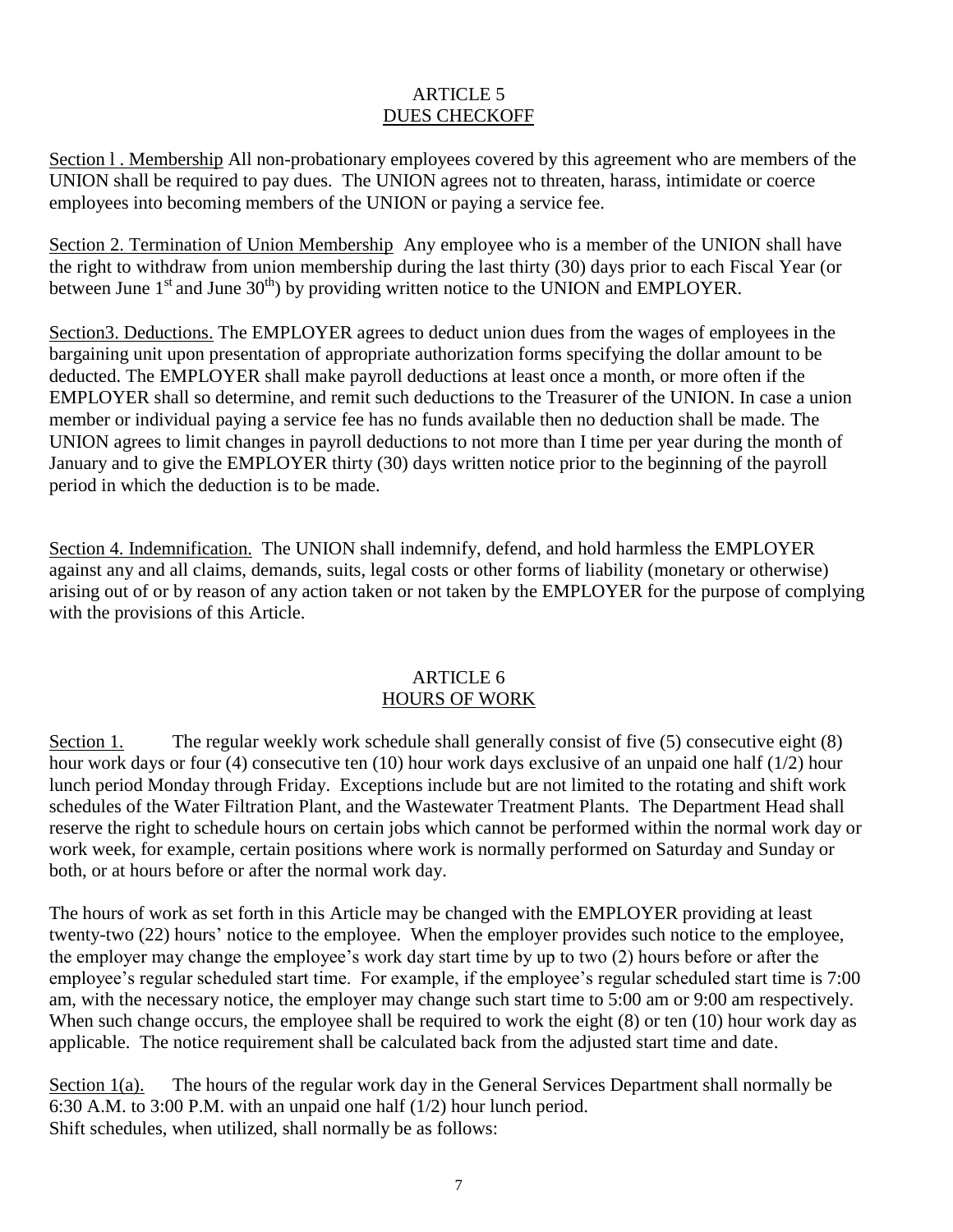| <b>First Shift</b> | $7:00$ A.M. $-3:30$ P.M.        |
|--------------------|---------------------------------|
| Second Shift       | 3:30 P.M. - 12:00 A.M. Midnight |
| Third Shift        | $11:00$ P.M. - 7:30 A.M.        |

Insofar as practicable meal periods shall be taken in the middle of the shift and in a manner that shall not interrupt normal operations.

Section 1. (b) WASTEWATER & WATER TREATMENT PLANTS: Schedules shall consist of **five** work days, Sunday through Saturday for Water Treatment and Waste Water Treatment Plant employees, and Monday through Friday for all other divisions represented by this agreement. The regular weekly schedule shall consist of five (5) eight (8) hour work days between Sunday and Saturday. For the first shift the work hours shall be exclusive of an unpaid one-half (1/2) hour lunch period. For the second and third shifts the work hours shall be inclusive of a paid one-half (1/2) hour meal period. Such meal periods shall be taken insofar as practicable in the middle of the shift, and in a manner that shall not interrupt normal plant operations. The three shift schedules shall be as follows:

| First Shift:  | $7:00$ A.M. $-3:30$ P.M. |
|---------------|--------------------------|
| Second Shift: | $3:30$ P.M. - 11:30 P.M. |
| Third Shift:  | $11:00$ P.M. - 7:00 A.M. |

Section 1 (c): WINTER OPERATIONS FOR THREE ROAD CREWS: From approximately December 1st, or after the first significant snow storm, until approximately March 31st, or after most of the snow has melted, the Highways and Utilities Division will operate three road crews and for a two week period during this time the regular working hours for one crew will be 4:30 AM to 12:30 PM and the other two crews will work 6:30 AM to 3 PM. The three crews will rotate this shift through the winter for two week periods.

When there is a winter event during this time period the crew that is working 4:30 AM to 12:30 PM will report at 6:30 AM in order to provide for plowing coverage.

During the two week period the 4:30 AM crew will not be considered to be on call. If they are called sooner than their 4:30 AM start this would be considered a call back for overtime.

Section 1 (d): If the four (4) ten (ten) hour day work schedule is implemented the weekly schedule shall consist of four (4) ten (10) hour days under the following principles:

- i. Schedules shall consist of four work days, Sunday through Saturday for Water Treatment and Waste Water Treatment Plant employees, and Monday through Friday for all other divisions represented by this agreement.
- ii. Overtime Employees shall be paid overtime for all hours worked over 10 in one day or over 40 in any one week but shall not receive overtime for hours over 8 in one day.
- iii. Leave use as defined in article 11 and 12 shall be on a 1 to 1 hourly basis.
- iv. During weeks which include a holiday as defined in article 10 of this agreement, the scheduled work week shall be a 5 day, 8 hour work week as defined in article 6 of this agreement.
- v. During weeks which include floating holidays as defined in article 10 of this agreement, the scheduled work week shall remain a 4 day, 10 hour work week. Employees on this schedule shall earn 10 hours for the floating holiday.
- vi. Bereavement, as defined under article 13 of this agreement shall be paid at 10 hours per day.
- vii. Dr.'s appointments Routine medical appointments shall be scheduled on non-working business days, unless otherwise approved by a Supervisor. Such approval shall not be unreasonably withheld.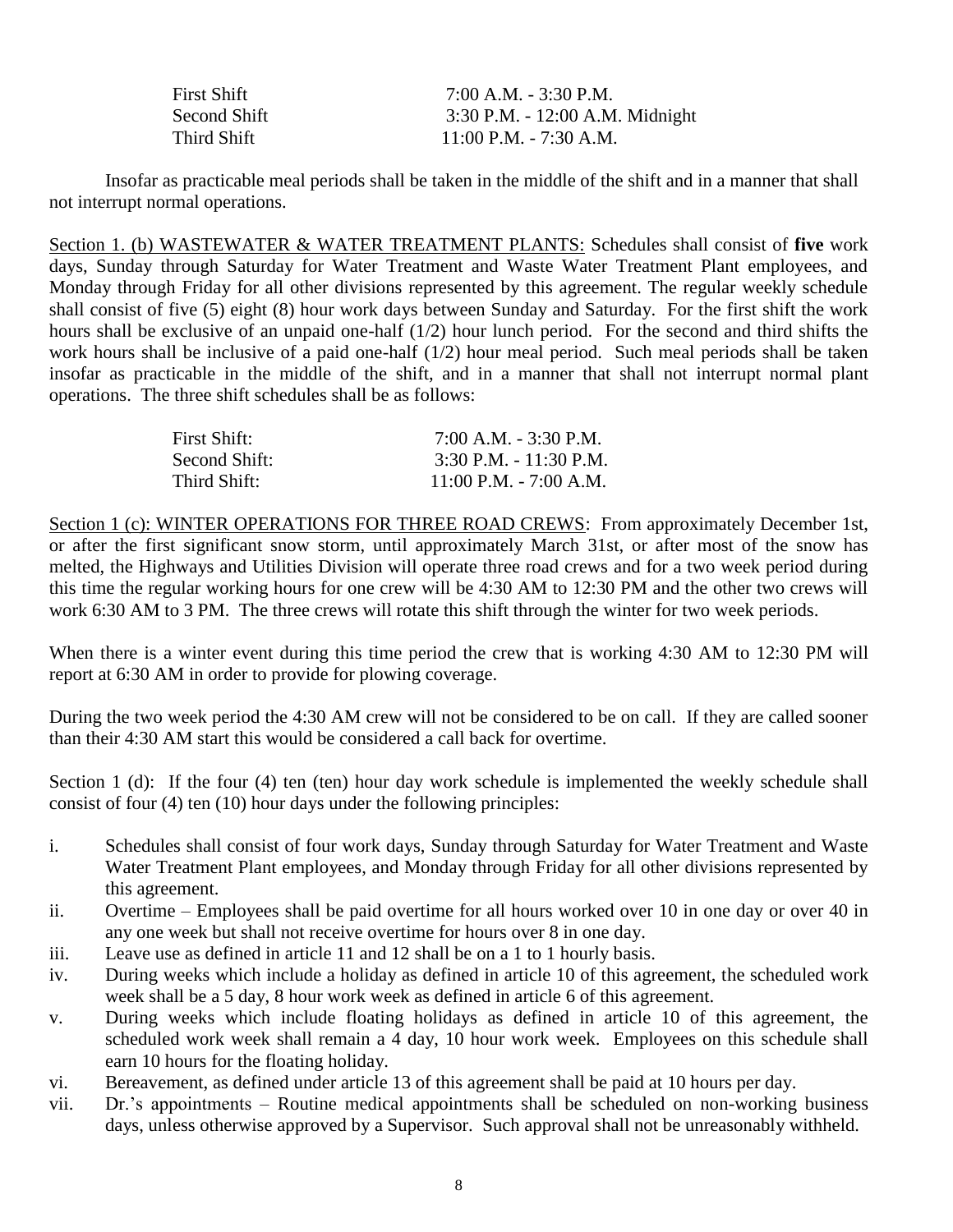viii. Daycare issues – If an employee has notified the Employer that there is a problem with obtaining daycare for his or her child under the four work day schedule, the Employer shall work with the employee to flex their schedule within the workweek to accommodate the daycare needs on the condition that the accommodation does not interfere with the City providing General Services.

Section 1. (e) Flexible Schedules. Employees may mutually agree with the EMPLOYER to flex schedules which include irregular daily hours. In such cases employees shall be paid overtime for all hours over 40 in any one week but shall not receive overtime for hours over 8 or 10 in one day, nor shall they be charged annual leave for hours less than 8 or 10 in one day in order to make up the 40 hours per week. An employee wishing to use a Flexible Schedule shall notify his or her immediate supervisor the day they wish to do so in order to minimize the impact on the administration of Flexible Scheduling.

Section 2. The EMPLOYER'S work schedule shall provide for a fifteen (15) minute paid rest period at the job site in every four (4) hour working period; such rest periods to be taken insofar as practicable in the middle of every working period. One thirty (30) minute rest period may be taken as an alternate to the above, if mutually agreed between the City and the President of Local 1580 AFSCME.

Section 3. The right to substitute on a rotating schedule by EMPLOYEES mutually qualified shall be permitted subject to the prior permission of the EMPLOYER, so long as this substitution does not result in increased cost to the EMPLOYER.

Section 4. In the event the EMPLOYER determines that a change in the regular work week of more than two hours before or after a shift of any of the covered EMPLOYEES may be required, it shall consult with the UNION on the question in an effort to reach a decision which meets the operational needs through a mutually acceptable approach. However, the hours of work shall be established by the department head.

The parties recognize that the EMPLOYER retains the right to unilaterally implement changes in the work schedule. The EMPLOYER agrees to attempt to resolve impacts associated with these changes by meeting with the UNION until impasse is declared by either party.

Whenever possible the Department shall give the employees a two (2) week written notice.

# ARTICLE 7

# OVERTIME

Section 1. Definitions "Overtime" shall mean authorized work performed in excess of the EMPLOYEE'S regular daily work schedule of eight (8) or more hours or the regular weekly work schedule of forty (40) hours except as otherwise indicated in this agreement. There shall be no "pyramiding" of overtime. 1.1 Callback shall be defined as an employee, without previous notification, being called in to work during hours other than his/her regular work hours.

1.2 Scheduled Overtime shall be defined as an employee(s) receiving notification while on paid time, or while on the EMPLOYER'S premises, of assignment to scheduled overtime hours. Such hours shall not be subject to the minimum callback requirement. Overtime scheduled after midnight on a Friday or Saturday is subject to the minimum callback requirements.

1.3 Winter Operations On Call (WOOC) shall be defined as an employee, asked before the end of their regular work shift, to be available for winter operations if needed. A person asked to be in a WOOC status would be available by phone or pager to report to the COMF within 45 minutes of notification. Persons asked to be on WOOC status would be on a rotating basis. Compensation for this period shall be as follows: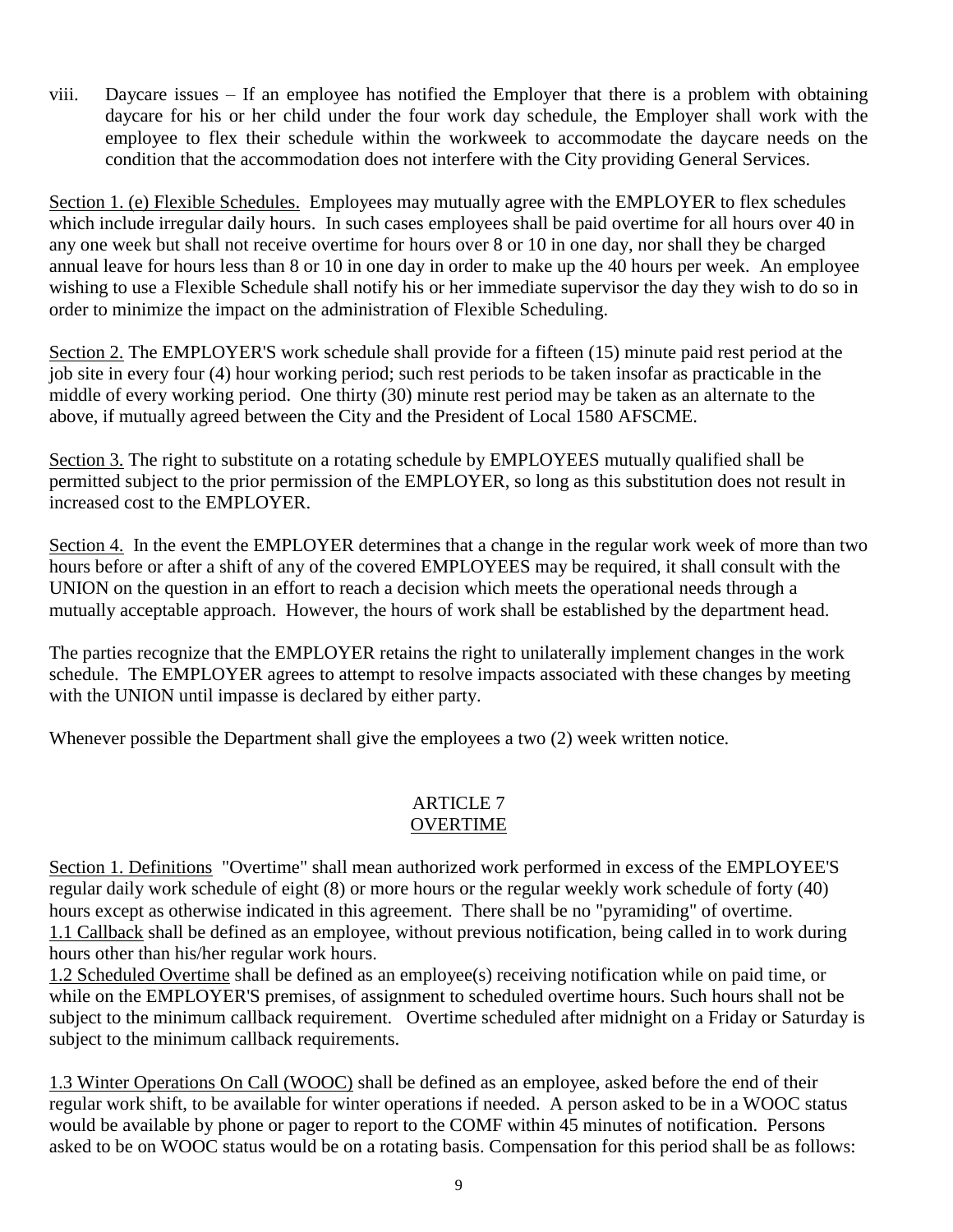Weekdays beginning Monday at 3:00 PM through Saturday at 7:00 AM - one hour's pay at the employee's overtime rate per day assigned.

Weekends beginning Saturday after 7:00 AM through Monday before 7:00 AM any 12 hour period as assigned by the EMPLOYER - one hour's pay at the employee's overtime rate

Holidays that fall on a weekday beginning at 7:00 AM on the day of the holiday through 7:00 AM the day immediately following the holiday, any 12 hour period as assigned by the EMPLOYER - two hours pay at the employee's overtime rate.

An employee who is in WOOC status and is unavailable if called, without adequate justification, shall be subject to disciplinary action. If insufficient personnel accept WOOC when asked, pagers may be assigned at the sole discretion of management**.** Assignments will be made in reverse order of seniority.

This section is subject to review by both parties prior to winter operations and may be amended subject to agreement by both parties.

Section 2. Overtime pay shall be at a rate one and one-half times an EMPLOYEE'S regular rate of pay.

Section 3. Callback Time. Callback pertains to work performed outside an Employee's regularly scheduled workday. Callback does not pertain to work time consecutively annexed to the end of the scheduled workday. Callback does not pertain to scheduled overtime. An Employee called back under this section shall be paid at the overtime hourly rate for the time actually worked if in excess of the minimum. Except for those receiving stand-by compensation (See Section 5. below), employees shall be guaranteed a minimum of four (4) hours work at their overtime rate. Employees in stand-by status shall be guaranteed a minimum of three (3) hours work at their overtime rate for the first callback in a stand by day (as defined in Section 5 (d)) and two (2) hours work for additional callbacks in that day. Employees in stand-by status, working remotely on a SCADA system, shall be guaranteed a minimum of one (1) hour work at their overtime rate for a callback in a stand by day. The Employer may, at its sole discretion, elect to hold over an Employee at the end of the workday if the Employee has been called in to work less than four hours prior to the start of the Employee's regular shift, is eligible for callback pay and has not worked for the guaranteed hours during the callback period.

Section 4. In fairness to the EMPLOYER and the EMPLOYEE, the following guidelines will apply to the distribution of overtime:

(a) To the extent practicable, overtime work shall be distributed equitably among qualified EMPLOYEES who customarily perform related work. Distribution shall be on a rotating basis from a departmental classification seniority list established on the effective date of this agreement. For the conduct of City-wide winter operations, Highway/Utility Division personnel will be assigned first on a rotating basis from an established list. Other employees will be assigned as required on a rotating basis from a separate established list based on departmental classification seniority. In determining the equitable division of overtime, the EMPLOYER shall take into consideration an EMPLOYEE'S refusal, and EMPLOYEE'S excused absence, or the inability to reach the EMPLOYEE by telephone.

(b) The EMPLOYER shall give as much notice as practicable prior to overtime.

(c) Overtime assignments may be on a voluntary basis except in cases of emergency (as determined by the Department Head or designee) or in a case where the number of volunteers is inadequate to carry out orderly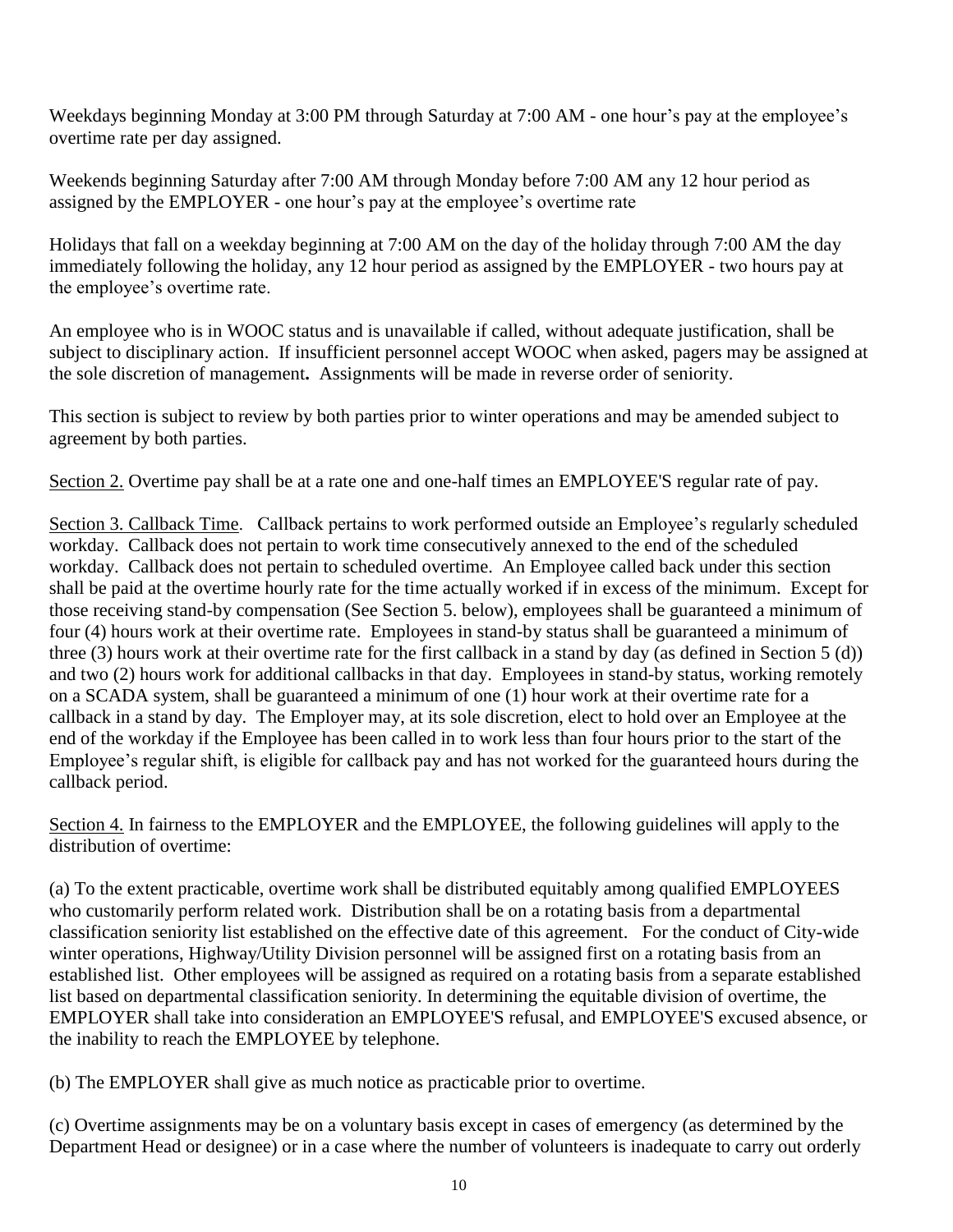departmental operation. In such cases, the EMPLOYER shall exercise its discretion to make appropriate work and shift assignments.

(d) The Mandated List is comprised of General Service Employees who did not volunteer to be part of snow removal, who are hourly and who are not designated supervisors.

(e) If a Mandated employee is on call for their division and they are activated for snow removal, the individual will still report for mandated overtime and if a call requires on site duties, the snow operator will bring the employee in for those duties. When they are done with the call they will contact the driver or supervisor of that driver and they will be picked up to continue plowing operations.

(f) Mandated employees with snow removal duties within their own division will be placed on a snow removal duty list shared with the Director and Deputy Director, who will prioritize whether those snow removal activities are a higher priority than plowing streets.

(g) Mandated employees will be utilized when the Highway and Utilities Division's personnel, both seasonal and temporary, as well as volunteer employees, are not expected to meet the snow removal needs due to the nature of the storm, time off needs of the volunteers, the health of all employees' and other factors.

(h) For existing time off needs to include weekends, employees should communicate with their Division Head who will relay this information to the Highway/Utilities Division. Requests to be removed from a snow removal shift must at least 48 hours prior to the snow event to their Division Head. Division Heads will be responsible for evaluating and processing all requests. Any mandated employee excused from a snow event will be placed at the top of the mandated personnel list for the following snow event.

(i) If an employee who is called is sick for the shift, they will not be used in the rotation. They will be skipped and their name will remain at the top of the mandated personnel list for the following snow event.

These guidelines are not intended to be, nor shall it be considered restrictive of or a waiver of any rights of management not listed herein.

Section 5. Stand-By The following provisions apply to Stand-By:

(a) An Employee may be assigned stand-by status in addition to his/her regular work schedule. While on stand-by status, the Employee shall be constantly available for notification of work requirement, keep competent authority informed of the current effective reasonable method for communication of notification and shall report to the work area as quickly as possible and within forty-five (45) minutes of notification by competent authority or by an alarm system.

(b) Stand-by status will be rotated among Employees based upon qualifications of the Employee and Department requirements.

(c) The compensation for a stand-by period shall be as follows:

Weekdays beginning Monday at 3:00 PM through Saturday at 7:00 AM as assigned by the EMPLOYER - one hour's pay at the employee's overtime rate per day assigned.

Weekends beginning Saturday after 7:00 AM through Monday before 7:00 AM as assigned by the EMPLOYER - one hour's pay at the employee's overtime rate per any 12 hour period assigned.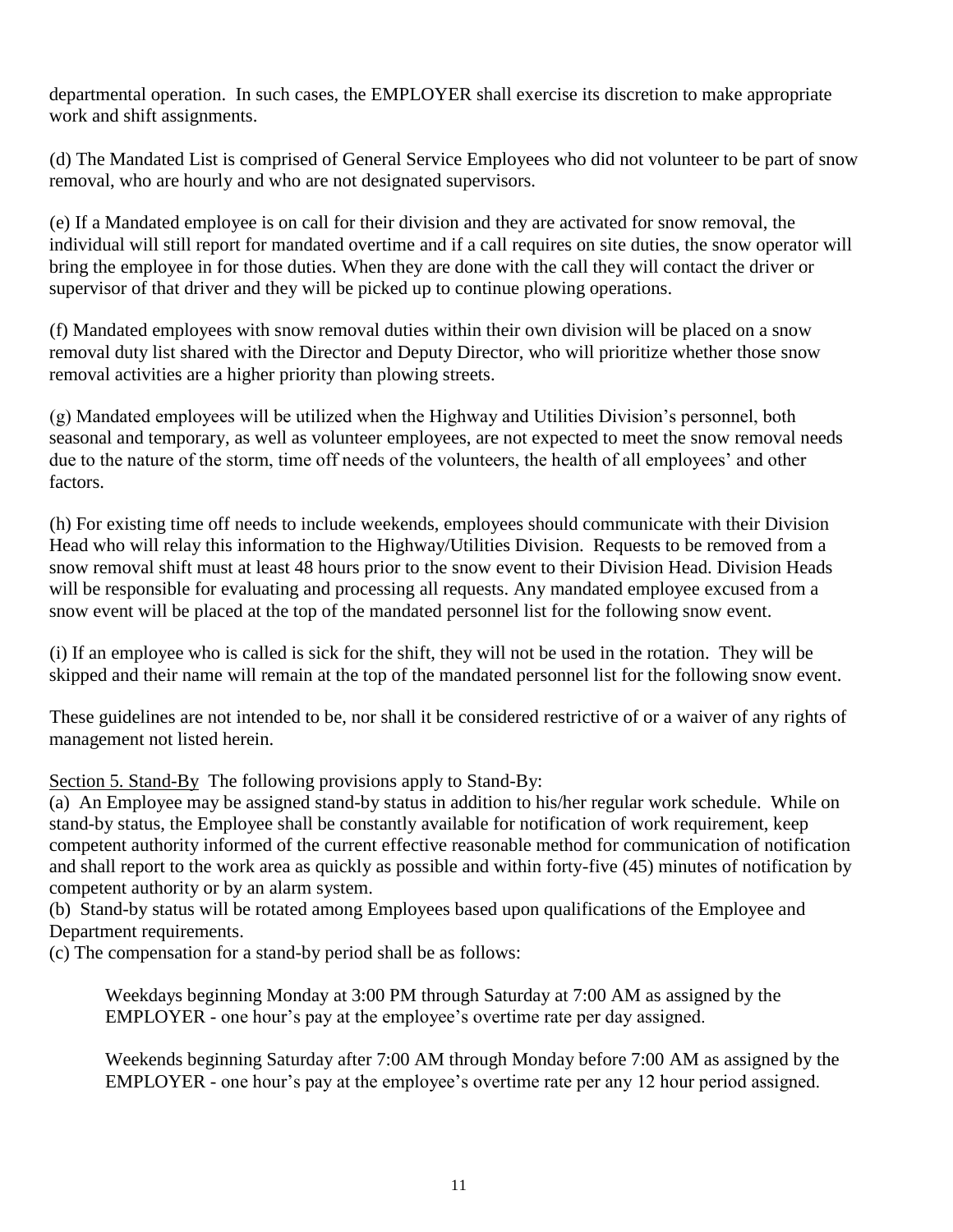Holidays that fall on a weekday beginning at 7:00 AM on the day of the holiday through 7:00 AM the day immediately following the holiday as assigned by the EMPLOYER– one hour's pay at the employee's overtime rate per any 12 hour period assigned.

(d) The stand-by period shall normally be for seven days commencing Monday at 7:00 A.M. and involve the time period outside the normal hours of work. A shorter stand-by period with a minimum of one day may be assigned when it is necessary to substitute for the normally assigned Employee or provide additional accessible workforce.

(e) Employees in stand-by status shall be available for scheduled overtime and perform the regular duties of their job description during normal hours.

## ARTICLE 8 WAGES

## Section 1.

Effective January 1, 2020, all employees shall be eligible for a cost of living adjustment of 2.75% effective the first pay period following January  $1<sup>st</sup>$ . Such adjustments shall be applied to the Wage Schedule for an across the board increase. Employees shall move a step upon their anniversary date in accordance with the merit plan provided they have not yet reached top step and their performance evaluation is satisfactory.

Effective January 1, 2021, all employees shall receive a cost of living adjustment of 2.75% effective the first pay period following January  $1<sup>st</sup>$ . Such adjustments shall be applied to the Wage Schedule for an across the board increase. Employees shall move a step upon their anniversary date in accordance with the merit plan provided they have not yet reached top step and their performance evaluation is satisfactory.

Effective January 1, 2022, all employees shall receive a cost of living adjustment of 2.75% effective the first pay period following January  $1<sup>st</sup>$ . Such adjustments shall be applied to the Wage Schedule for an across the board increase. Employees shall move a step upon their anniversary date in accordance with the merit plan provided they have not yet reached top step and their performance evaluation is satisfactory.

#### Section 2. Probationary Wages.

Probationary EMPLOYEES shall be eligible for a merit step increase consideration at the completion of a probationary period (normally six months). This provision shall apply to initial employment probation and to promotion probation.

#### ARTICLE 9 INSURANCES

## Section 1. General.

Effective 7/1/20, the EMPLOYER will pay 95% of the Single, Two Person, or Family premium for the HDHP \$2/4K plan eligible for and chosen by the employee. Effective 7/1/22, the EMPLOYER will pay 90% of the Single, Two Person, or Family premium for the HDHP \$2/4K plan eligible for and chosen by the employee. The HDHP \$2/4K plan includes an out of pocket maximum of \$2000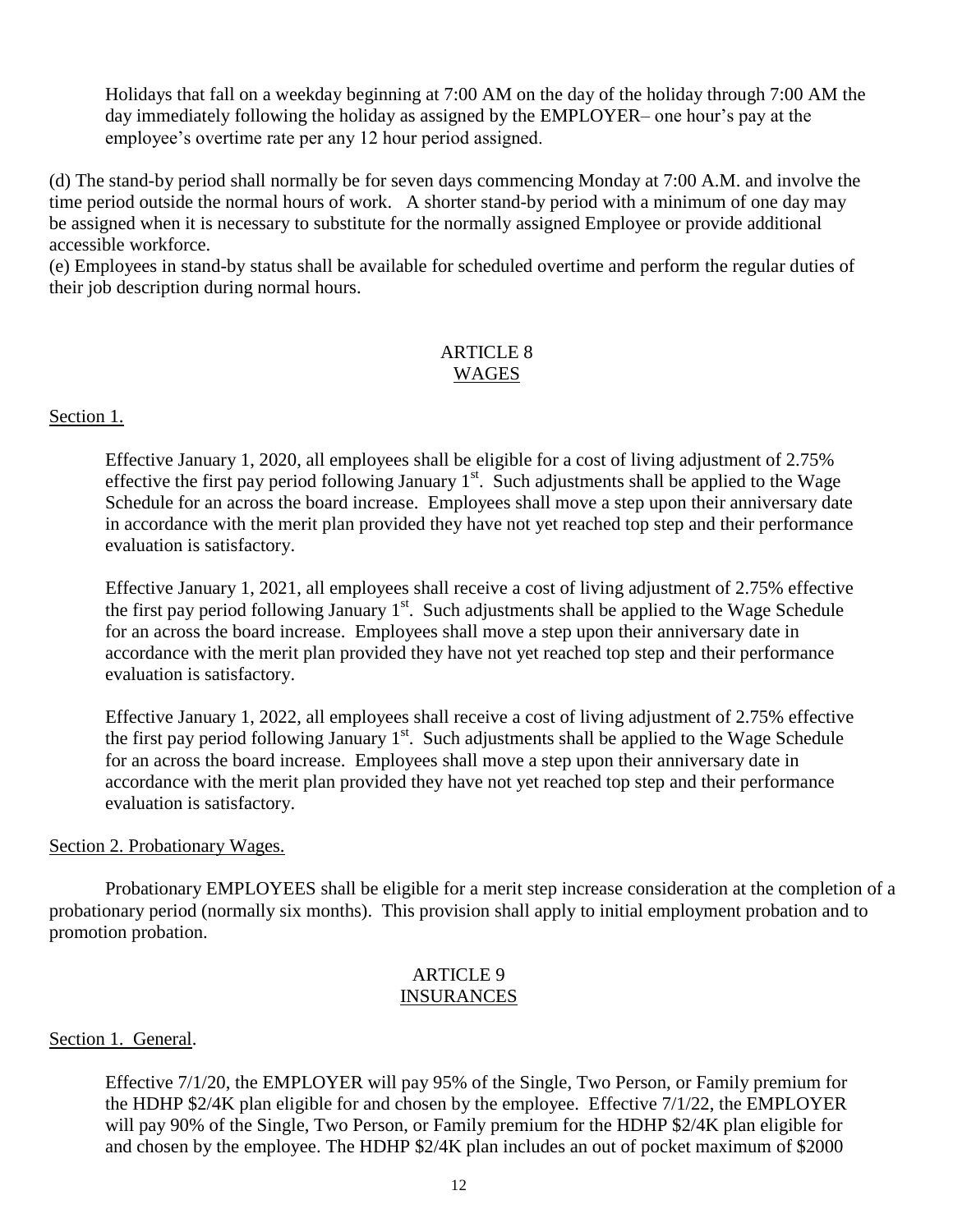for a Single plan or \$4000 for Two Person/Family plan per calendar (or plan) year. In the event the EMPLOYEEE elects to choose the HDHP \$2/4K plan, the EMPLOYER will place 50% (\$1000/\$2000) of the deductible in a Health Savings Account ("HSA") for the use and ownership of the EMPLOYEE at the beginning of the plan year. The 50% funding of the HSA for those EMPLOYEES that are eligible for and have chosen the HDHP \$2/4K shall remain in effect until a successor collective bargaining agreement is executed by the parties. In addition, the City will contribute a one-time payment in an HSA in the amount of \$250 for a Single plan and \$750 for a Two Person/Family plan on 7/1/22 for those employees who have chosen the HDHP \$2/4K plan for the fiscal year beginning 7/1/22.

In the event the EMPLOYEE is eligible for and chooses a more expensive plan, the EMPLOYEE will be responsible for any costs above the 90% of the Single, Two person or Family Premium for the HDHP \$2/4K. In the event that a plan becomes available that is less expensive than the HDHP \$2/4K plan, and the EMPLOYEE is eligible for and chooses that less expensive plan, the EMPLOYER will pay 90% of the Single, Two Person, or Family premium for that less expensive plan, although the EMPLOYER retains the right to modify the portion of the premium paid by the EMPLOYER for the less expensive plan so long as it is at least 90%. In the event the government eliminates the favorable treatment of the ACA, the parties agree to meet and discuss health care options.

The EMPLOYER will pay 90% of the Single, Two Person, or Family premium for the dental plan eligible for and chosen by the EMPLOYEE.

In the event an employee chooses to not receive health insurance from the EMPLOYER, the EMPLOYEE shall be awarded opt out dollars as determined by the EMPLOYER. In the event an employee chooses to not receive health insurance but chooses to receive dental insurance from the EMPLOYER, the cost of the dental insurance premium paid for by the EMPLOYER shall be reduced from the opt out dollars awarded.

The EMPLOYER reserves the right to change or provide alternate insurance carriers as the EMPLOYER deems appropriate so long as the new coverage and benefits are similar to the plan it is replacing.

Section 1a. Affordable Care Act ("ACA") The parties acknowledge that the Affordable Care Act ("ACA") has a so-called Cadillac Tax that was previously scheduled to take effect on January 1, 2018, and has been most recently delayed to go into effect on January 1, 2022. To the extent necessary, the EMPLOYER or the UNION may immediately reopen this Agreement solely for the limited purpose of negotiating any changes in the health insurance plan that may be necessary to avoid the application of the Cadillac Tax to the EMPLOYER or any plan administrator, insurer or plan participant. An initial bargaining session shall be held within ten (10) days of a request to reopen, unless another schedule is agreed to by the parties.

#### Section 2. Beneflex Program

The EMPLOYER'S Beneflex Program is a matter of City policy and is not a part of this Agreement, nor shall any benefits provided under the Beneflex Program be otherwise provided for within this Agreement. Any matter, any issue, or any question concerning the content or the administration of the City's Beneflex Plan remains within the sole discretion of the City and any review or resolution of those matters will be accomplished through the applicable City procedures and forums.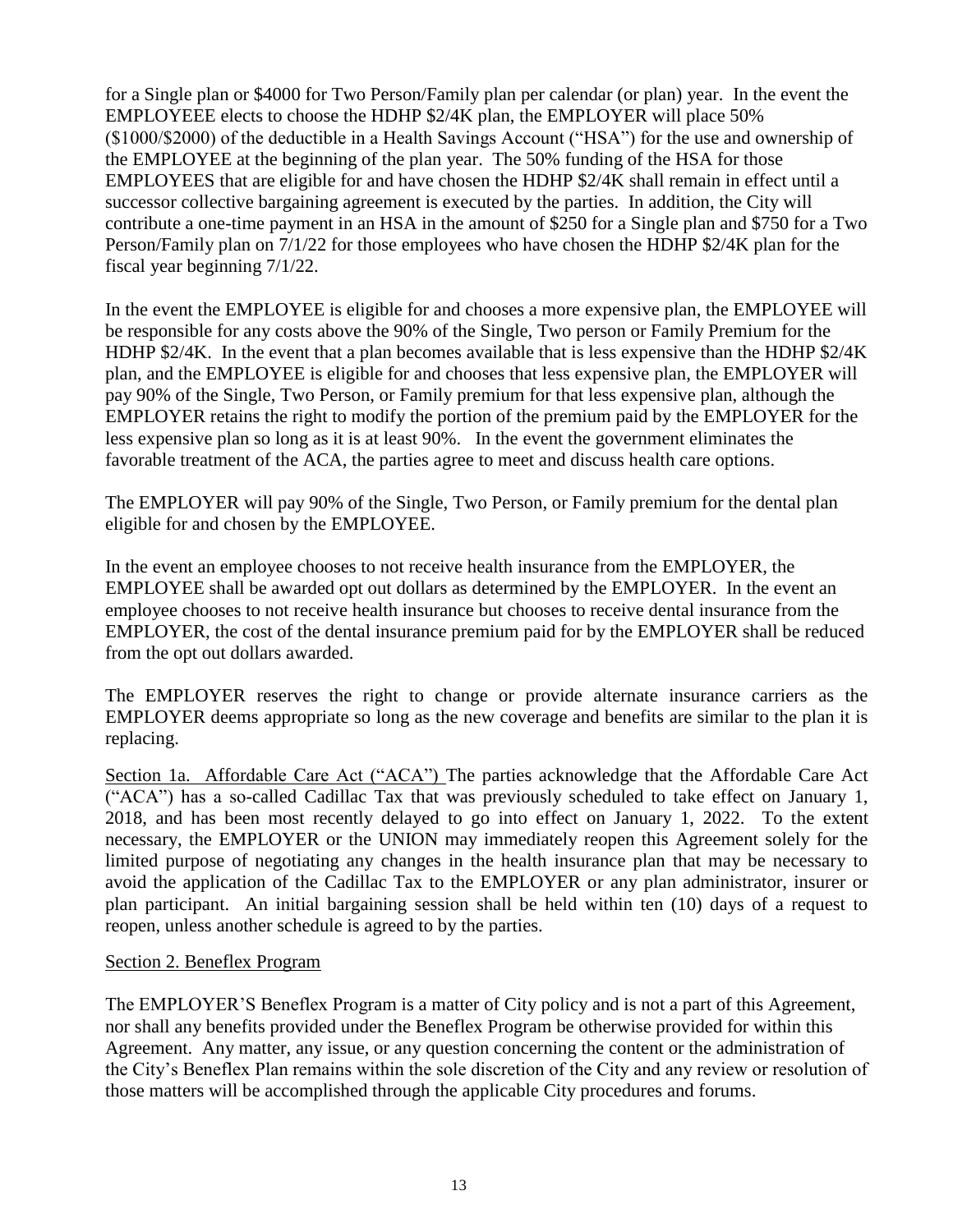# ARTICLE 10 **HOLIDAYS**

Section 1. Holidays below shall be for all EMPLOYEES in accordance with the provision provided herein: New Year's Day Columbus Day MLK/Civil Rights Day Election Day (State) President's Day Veteran's Day Memorial Day Thanksgiving Day Fourth of July Day after Thanksgiving Labor Day Christmas

Section 1a. Floating Holidays. MLK/Civil Rights Day and Election Day (State) shall be floating holidays. The holiday time shall be credited to each EMPLOYEE'S Annual Leave Balance on the last day of the month in the month preceding the month in which the holiday would otherwise have been observed.

Section 2. An EMPLOYEE working a regular Monday and Friday schedule shall be entitled to a day off with pay for every holiday listed in Section 1 of this article. When a holiday occurs on a Saturday, it shall be observed on the preceding Friday; when a holiday occurs on a Sunday, it shall be observed on the following Monday. If a holiday is observed by The City on another day the UNION will observe the same day provided it is so noticed in advance on the annual holiday listing issued by the Personnel Department.

Section 3. An EMPLOYEE working other than a regular Monday through Friday schedule, and who is not scheduled to work on a holiday, shall be given an additional day's pay at his/her regular pay rate. He/she shall be given a day off within the workweek without pay. Such schedule change shall occur during the week of the holiday. Section 4. An EMPLOYEE working on a holiday shall receive payment for the holiday at one and one half time the EMPLOYEE'S regular pay rate and be given an additional day's pay at his/her regular pay rate.

Section 5. Holidays shall be considered time worked.

#### ARTICLE 11 ANNUAL LEAVE

Section 1. Formula. An Employee's annual leave accrual shall be based upon a fraction of an hour accrual for each of the standard annual work hours schedule (e.g. 2080 hours for a 40 hour per week employee) as shown below in column 2:

| Column 1      | Column 2   | Column 3   | Column 4 |  |
|---------------|------------|------------|----------|--|
| Years of      | Hourly     | Monthly    | Annual   |  |
| Continuous    | Accrual    | Accrual    | Accrual  |  |
| Service       |            |            |          |  |
| $0$ thru $5$  | .0481 hrs. | 8.33 hrs.  | 100 hrs. |  |
| $6$ thru $10$ | .0596 hrs. | 10.33 hrs. | 124 hrs. |  |
| 11 thru 15    | .0712 hrs. | 12.33 hrs. | 148 hrs. |  |
| 16 thru 20    | .0827 hrs. | 14.33 hrs. | 172 hrs. |  |
| 21 thru 25    | .0942 hrs. | 16.33 hrs. | 196 hrs. |  |
| Over 25 years | .1019 hrs  | 17.66 hrs. | 212 hrs. |  |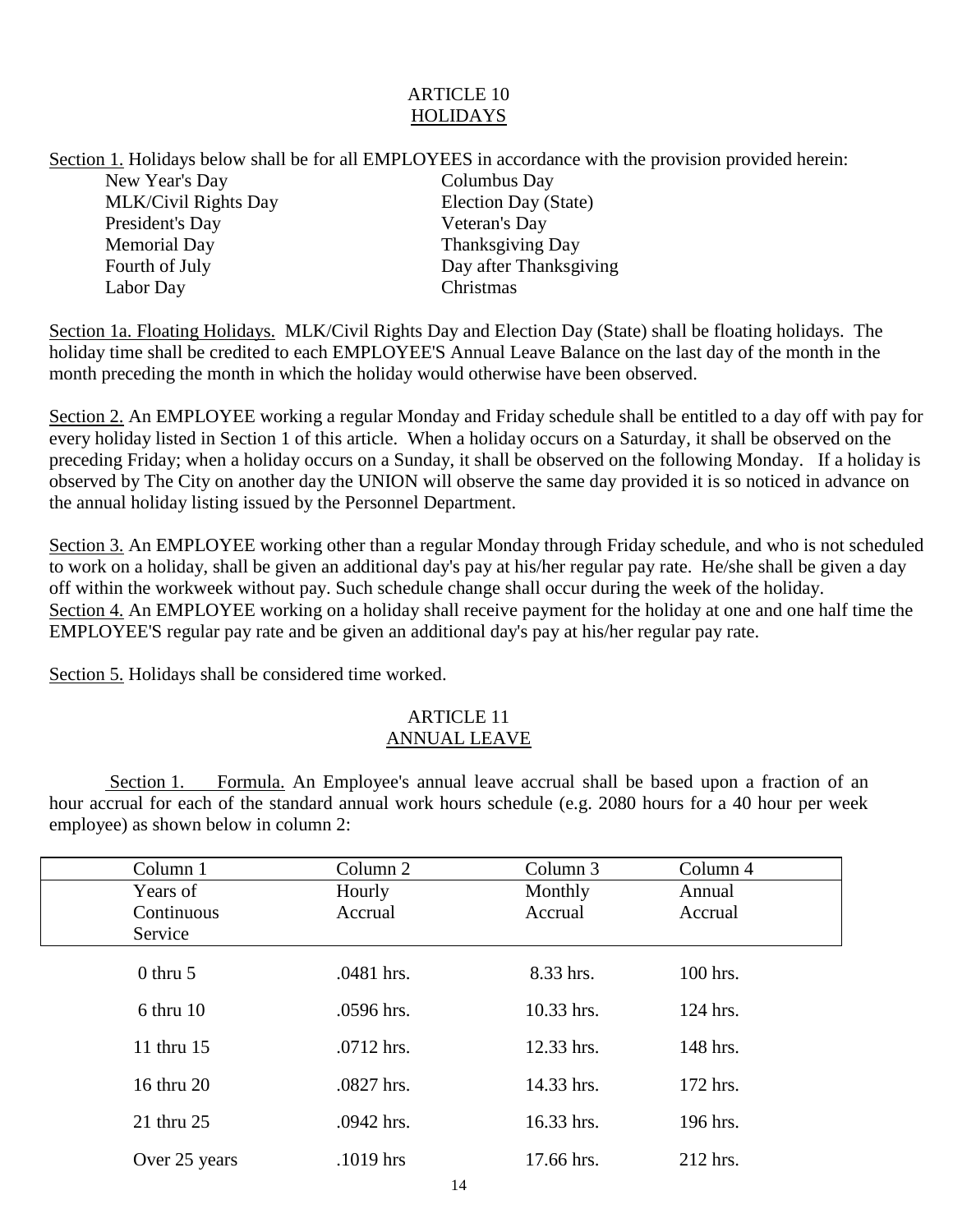1. The Hourly Rate of Accrual, above, represents fractions of an hour accrual for each of the standard work hours schedule of 2080 hours per year.

- 2. References to accruals in days, above, indicate eight (8) hour days.
- 3. Annual leave may be accrued up to two and one half (2.5) times the employee's annual accrual.

Section 2. Scheduling. Requests for Annual leave will be accepted by the EMPLOYER at reasonable times. The assignment of annual leave shall be scheduled by the Department Head for such time or times as will serve both the interests of the City and the EMPLOYEE, however, reasonable effort will be made to accommodate the EMPLOYEE'S request. Selection of the annual leave period between EMPLOYEES shall be by Departmental seniority.

Section 3. Reimbursement. Upon the retirement or termination of any EMPLOYEE he shall receive a lump sum payment of all accumulated annual leave at his current wage rate. In the event of death of an EMPLOYEE, a sum equal to the number of annual leave days remaining shall be payable to the following classes in the following order of priority:

- (1) A named beneficiary whose name has been filed by said EMPLOYEE with the Personnel Department;
- (2) when not having so filed a named beneficiary, to his spouse;
- (3) or not having named a beneficiary or not being survived by a spouse, to the estate of the deceased.

Section 4. Transfer. In the event of transfer to another department, without a break in City employment, the EMPLOYEE shall retain his accumulated Annual Leave.

# ARTICLE 12

# SICK LEAVE

Section 1. An Employee may only utilize accumulated sick leave for actual illness, injury and disability of the Employee, or to provide direct care for a seriously ill dependent member of the Employee's immediate family, or to meet dental or medical appointments. When sick leave is used due to illness in the immediate family, use of such leave shall not exceed three (3) days for any one occurrence of such family illness. In cases involving a grave illness of a member of the immediate family, and where alternate means of home care have been exhausted, the City Manager at his/her sole discretion may extend the maximum time limitations of this section. The granting or denial of such extensions shall not be subject to the grievance procedure.

"Immediate Family" shall include only the EMPLOYEE'S spouse, mother, father, step-mother, step-father, foster mother, foster father, mother-in-law, father-in-law, grandmother, grandfather, sister, brother, child, step-child, foster child, or any other relative living in the same household.

Section 2. To receive compensation while on sick leave prior to the start of his regular work shift, an EMPLOYEE must, whenever possible, notify his department head or designee at least one-half hour before the time set for the beginning of his regular duties. To receive compensation for sick leave after the start of his regular work shift, an EMPLOYEE must notify his department head prior to leaving his work station. As soon as possible, the EMPLOYEE must file a written application for leave with the EMPLOYER specifying the basis for his request.

Section 3. Proof of illness or injury may be required by a department head or the manager for any claims of illness or injury. Absences shall be substantiated by physician's certificate if requested by the department head or designee. The EMPLOYER may, at the City's expense, have an independent physician examine an EMPLOYEE who, in the opinion of the EMPLOYER, may not be entitled to sick leave.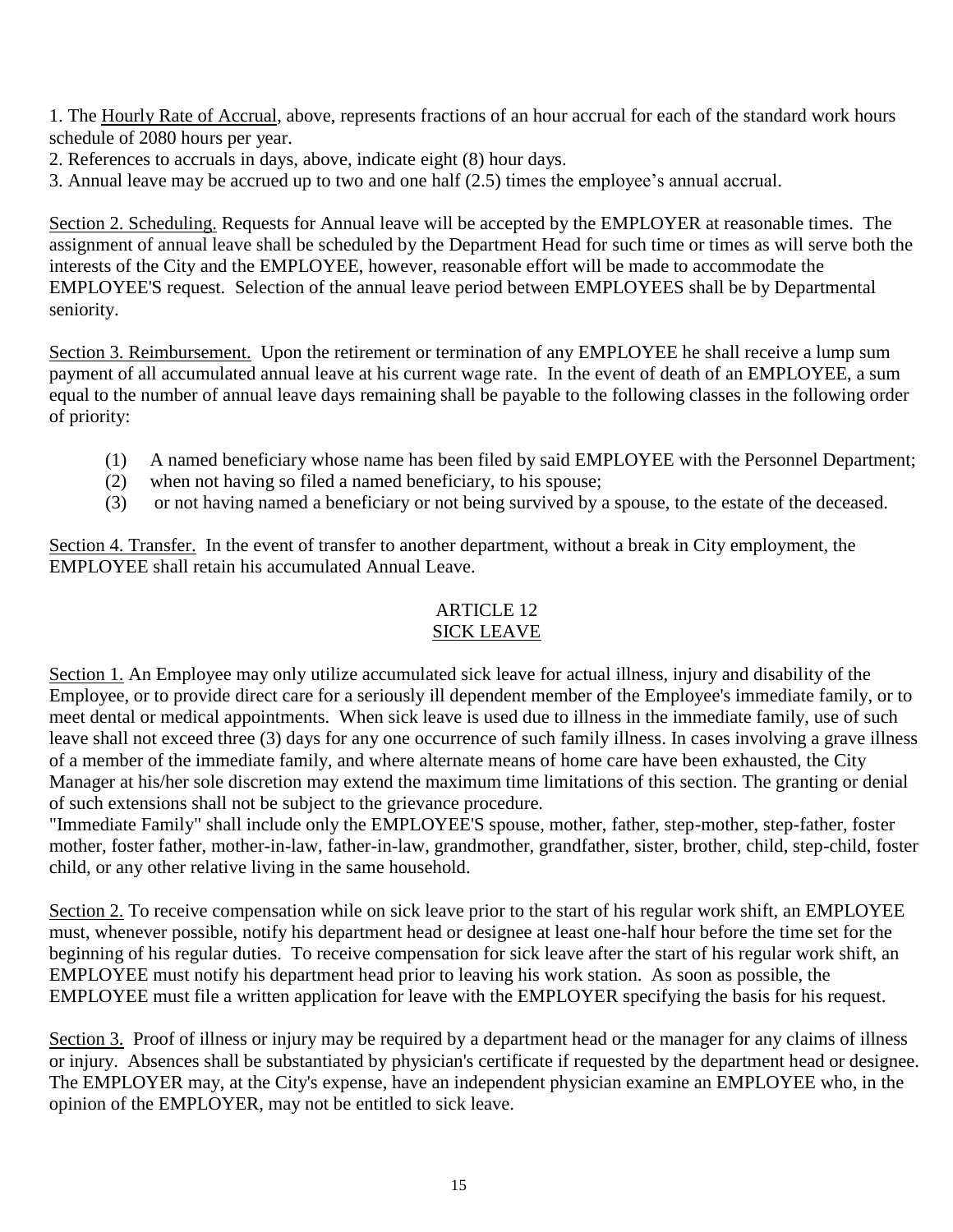Section 4. For the protection of the City and the EMPLOYEE, the EMPLOYER may require an EMPLOYEE to undergo a fitness for duty medical examination before being restored to duty after use of sick leave. The EMPLOYEE who undergoes an examination during regularly scheduled work hours shall have the time spent charged as time worked unless he is found unfit for duty, in which case the time shall be charged as sick leave.

Section 5. In the event of an injury arising out of and in the course of an EMPLOYEE'S employment with the City, the EMPLOYEE shall be eligible for worker's compensation insurance benefits pursuant to the laws and regulations of the State of New Hampshire.

Section 6. In the event of a transfer to another department, without a break in service the EMPLOYEE shall retain his/her accumulated sick leave.

## ARTICLE 13 BEREAVEMENT LEAVE

Section 1. In the event of death in the immediate family of an EMPLOYEE, the EMPLOYEE shall be granted up to three (3) days paid leave of absence to make household adjustments or to attend funeral services. "Immediate Family" is defined in Article 12, SICK LEAVE.

Section 2. In the event of death of a close family member (as defined below) of an EMPLOYEE, the EMPLOYEE shall be granted one (1) day of paid leave of absence to make household adjustments or to attend funeral services on a scheduled work day. Documentation of passing may be requested by Supervisor.

"Close Family Member" shall include Grandmother-in-law, Grandfather-in-law, Brother-in-law, Sister-in-law, Aunt, Uncle, and Grandchild.

#### ARTICLE 14 MILITARY LEAVE

Section 1. An employee within the classified system of the City of Concord who is a member of any reserve component of the Armed Forces of the United States or of the National Guard shall upon request be entitled to no more than fifteen (15) calendar days leave of absence in any twelve- (12) month federal fiscal year (October 1 - September 30), for the purpose of engaging in military drill, training, or other temporary duty under military authority. An employee shall be paid the difference between base pay for such military service and the amount of straight time earnings lost by reason of such service, based on the employee's regularly scheduled straight time rate. Such payments shall be made following the showing of satisfactory evidence of the amount of pay received for such service.

#### ARTICLE 15 CIVIL LEAVE

Section 1. Any EMPLOYEE shall be given time off without loss of pay or annual leave when performing civil leave, which shall be for jury duty and when subpoenaed to appear before a court, public body or commission as long as it does not pertain to matters involving outside employment. An EMPLOYEE'S compensation shall be supplemented by the EMPLOYER to such amount so that the EMPLOYEE will receive his average weekly wage while on civil leave, provided that satisfactory evidence of such civil leave service is furnished. Actual hours served on civil leave by the EMPLOYEE shall be considered hours worked for the purpose of determining overtime wages.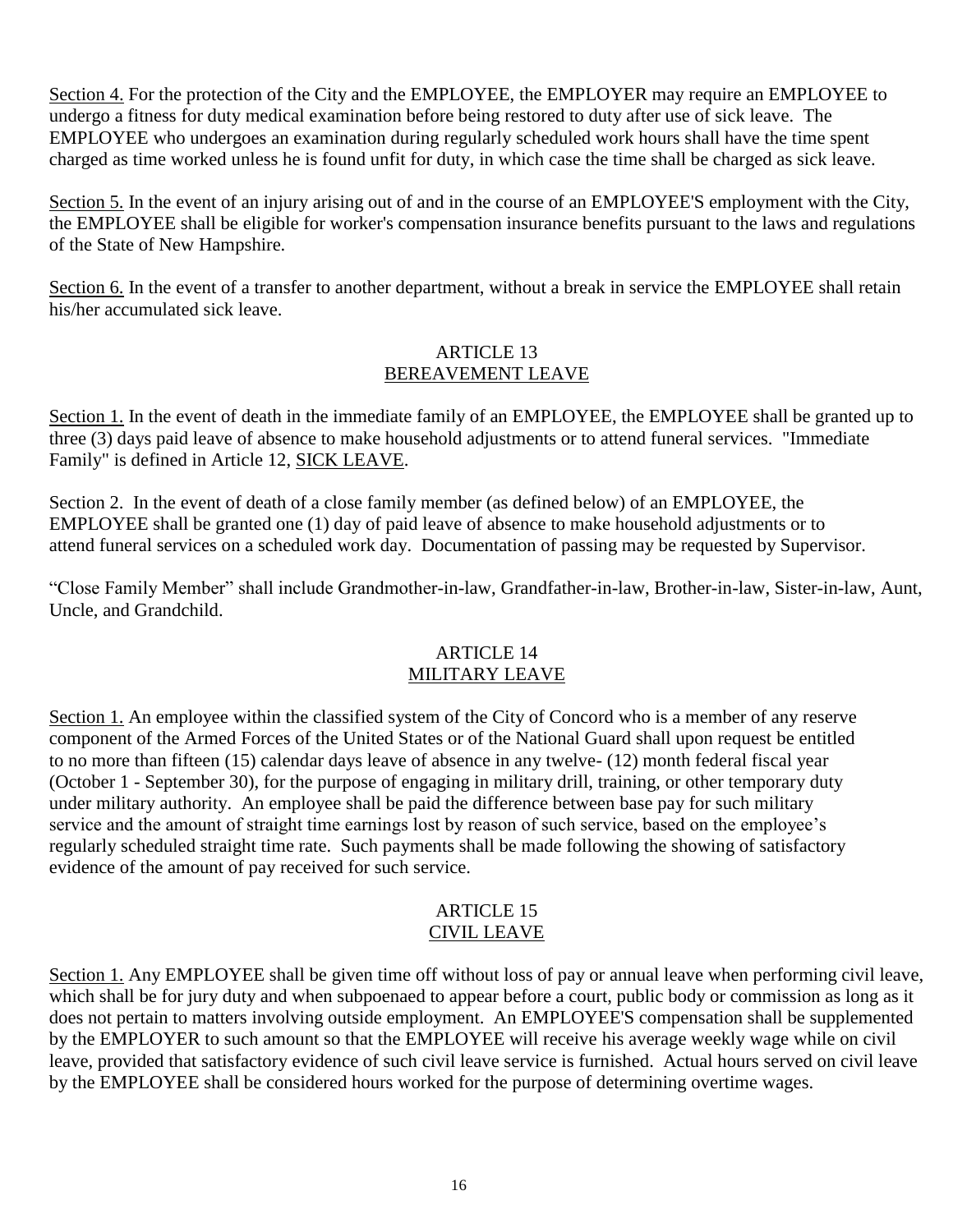## ARTICLE 16 MATERNITY LEAVE

Section 1. Absences for maternity reasons for periods of incapacity due to pregnancy shall be handled in the same manner as for any other use of sick leave.

## ARTICLE 17 EDUCATION EXPENSES

Section 1. The Parties hereto consider themselves mutually responsible for the improving of public service through creation of improved EMPLOYEE morale and efficiency. In this connection, the Parties agree that they shall encourage EMPLOYEES to pursue outside studies, including correspondence courses, which enhance the EMPLOYEE'S ability to contribute to the City's public service program within the bargaining unit. Where the course is one that has received prior approval of the department head, then the Parties hereto agree that, upon satisfactory completion of the same by the individual EMPLOYEE, the City of Concord shall assume the cost of said course and reimburse the EMPLOYEE to that extent. Denial of approval by the department head may be appealed at the City Manager level.

## ARTICLE 18 RATINGS

Section 1. An EMPLOYEE may be temporarily assigned by the EMPLOYER to work any position of the same or lower classification grade without change in pay. Upon the cessation of such temporary assignment, the EMPLOYEE shall be restored to his original position.

Section 2. When an EMPLOYEE is temporarily assigned to work in a higher class or position, such an EMPLOYEE shall receive a wage rate to be determined by:

Adding five percent (5%) to the EMPLOYEE'S current regular rate and then placing the EMPLOYEE at the step in grade of the higher classification which is closest to this hourly rate without being less.

Adding seven percent (7%) to the EMPLOYEE'S current regular rate and then placing the EMPLOYEE at the step in grade, for two (2) or more higher grade classifications, of the higher classification which is closest to this hourly rate without being less.

EMPLOYEES on a plus rate assignment shall receive a higher rate of pay at a minimum of 8 hours providing they work two (2) full hours in the higher position on a given day. There shall be no accumulation of higher rated time from day to day.

Section 3. Assignment to higher paying job classification, temporary or otherwise shall be made in accordance with seniority within classification, but the EMPLOYER reserves the right to take into consideration the EMPLOYEE'S qualifications and abilities to meet the requirements of the job.

Section 4. When all other qualifications are equal, and no other merit provisions apply, promotions, or transfers, shall be made from the ranks of eligible EMPLOYEES.

Section 5. All new positions or promotions contemplated beyond a period of thirty (30) days shall be posted on the bargaining unit's bulletin boards a minimum of five (5) working days and interested EMPLOYEES shall have the opportunity to apply for such positions, promotions or lateral transfers. Job postings shall include a Classification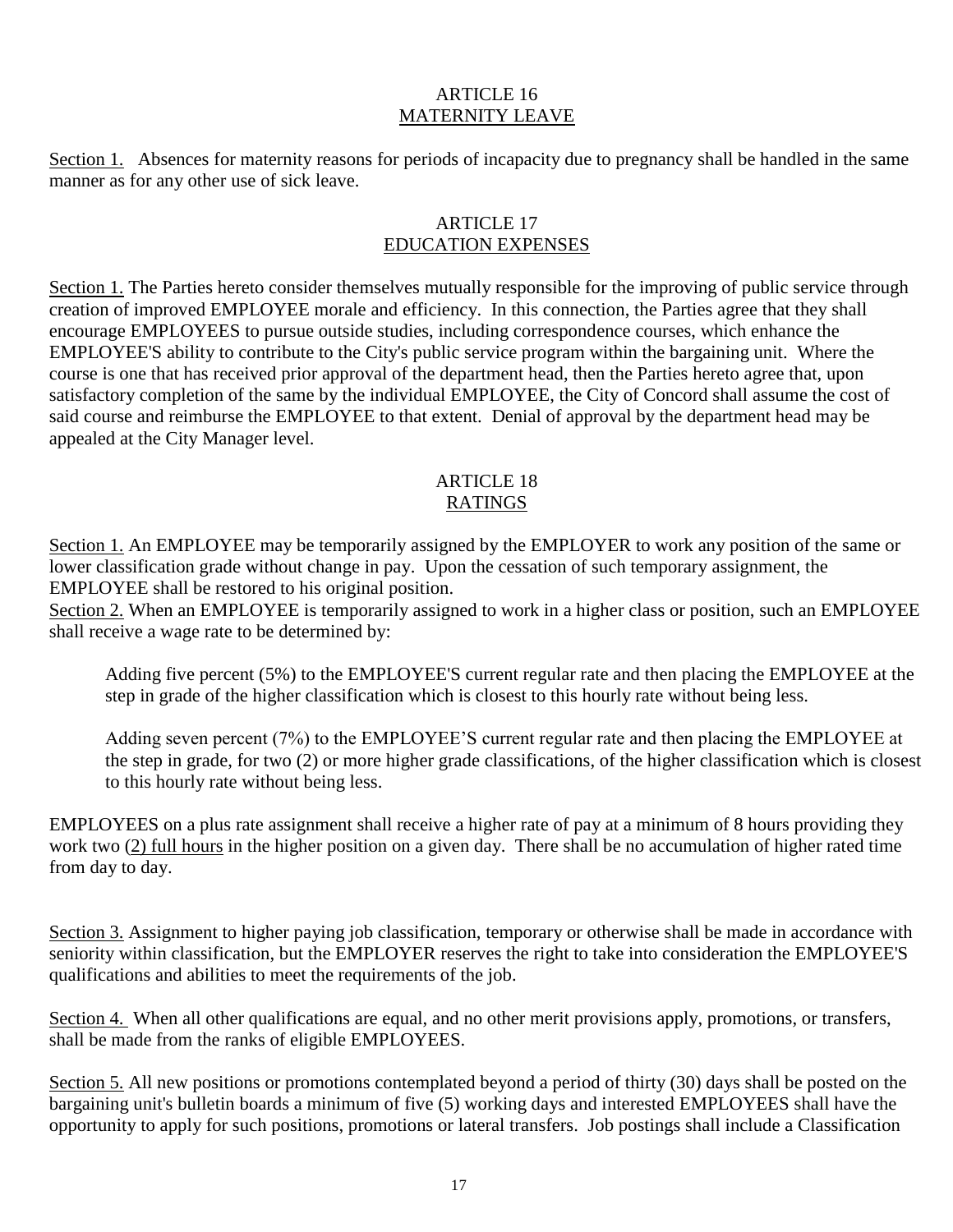Title, Job Summary, Qualifications, Labor Grade, Salary Range, Department/Division location, shifts and posting date.

Section 6. The Department, by posting on bulletin boards, shall notify EMPLOYEES and the UNION officials in writing of all promotions within five (5) working days of promotion.

# ARTICLE 19 LAYOFF

Section 1. In the event of a layoff for any reason, EMPLOYEES shall be laid off in the classification by the Division involved in the inverse order of their employment. A layoff out of the inverse order of EMPLOYEES' employment in the class and Division involved may be made, if in the EMPLOYER'S judgment, retention of special job skills are required for the efficiency and effectiveness of the Department.

Section 2. When layoff becomes necessary, the department head shall notify the affected EMPLOYEE in writing at least ten (10) workdays prior to the effective date of such action stating the reasons for such layoff. Seniority shall prevail in matters concerning layoffs and rehiring subject to the provisions of this Article except in the event of an act of God no notice shall be required.

The City will give consideration at time of lay-off for those qualified EMPLOYEES who apply for vacant positions in other City departments.

Section 3. EMPLOYEES shall be called back from layoff according to employment in class and division from which the EMPLOYEE was laid off unless, in the EMPLOYER'S opinion, special job skills are required for the efficiency and effectiveness of the department. A laid off EMPLOYEE shall be eligible for recall if the recall is issued within twelve months. Nothing in this Article shall be construed to eliminate the requirement of recalled EMPLOYEES to continue meeting minimum required job class qualification. Failure by an EMPLOYEE to report to work in accordance with the provisions of a recall notice shall result in loss of all rights of recall.

EMPLOYEES who are eligible for recall shall be sent a recall notice by registered mail. The EMPLOYEE must notify the Department Head within five (5) days after receiving the notice of recall of his/her intention to return to work. Failure by the EMPLOYEE to so notify the Department shall represent a decision not to accept the recall. The City shall be deemed to have fulfilled its obligation under this section by mailing the recall notice by registered mail, return receipt requested, to the last address provided by the EMPLOYEE. It shall be the obligation and responsibility of the EMPLOYEE to immediately notify the Department Head of any changes in mailing address during the nine-month period from lay-off provided by this section.

Section 4. Nothing in this Article shall restrict the prerogatives of the EMPLOYER to determine the financial necessity of service reduction, the form of layoff, and the duration of layoff.

## ARTICLE 20 SENIORITY

Section 1. There shall be two types of seniority:

- (a) Department Seniority
- (b) Classification Seniority

Department Seniority shall relate to the time an EMPLOYEE has been continuously employed by a Department. Classification Seniority shall relate to the length of time an EMPLOYEE has been employed continuously in a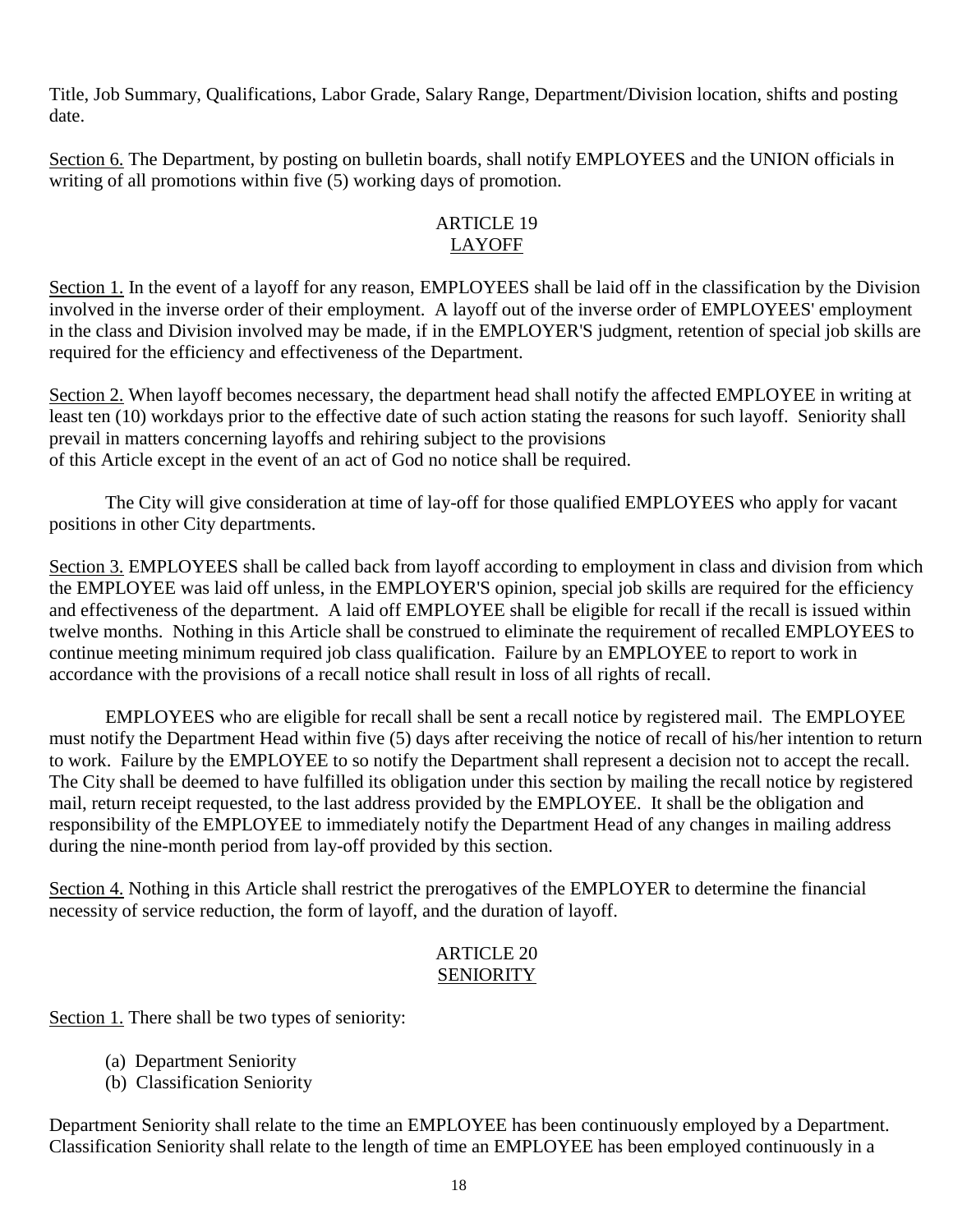particular grade classification. Individuals transferred from General Services to Community Development as a direct result of the reorganization of the development departments will be considered to be General Services employees for the purposes of Layoff as long as they remain in the position they were transferred to during the reorganization.

Section 2. No EMPLOYEE shall have the right to displace another EMPLOYEE in any classification by virtue of Department Seniority alone; except, that in the event of a layoff subject to Article 19, LAYOFF, a laid off EMPLOYEE may elect transfer to the next lowest classification for which he satisfies current job qualifications together with greater Departmental Seniority than an EMPLOYEE in that classification.

An EMPLOYEE displaced by another EMPLOYEE as a result of a lay off may, in turn, exercise the options of transfer as defined herein.

An Employee choosing to displace another employee under this article must elect to do so within two working days of notification of layoff.

Section 3. Upon receiving a promotion an EMPLOYEE'S name shall be entered at the bottom of that particular classification seniority list to which he has been promoted, regardless of his Department Seniority, and he shall be considered to be the junior or younger EMPLOYEE of that classification. New promotions shall be entered at the bottom of that particular classification seniority list concerned.

Section 4. An EMPLOYEE shall receive seniority status after initial probationary period. Probation may be extended for an additional 3 months at the sole discretion of management. Probationary EMPLOYEES may be discharged or laid-off with or without cause and such discharge or layoff shall not be subject to review. Upon successful completion of the probationary period, the EMPLOYEE shall be credited with annual leave and seniority from the date of hire.

Section 5. An EMPLOYEE shall not forfeit seniority when:

- (a) Absent from work for total temporary disability due to his regular work with the EMPLOYER, certified by an affidavit from Worker's Compensation Carrier.
- (b) On leave of absence without pay, pursuant to the EMPLOYER'S Personnel Rules and Regulations provided, however, that seniority shall not accumulate.

Section 6. An EMPLOYEE shall lose his contractual seniority upon:

- (a) Discharge
- (b) Resignation
- (c) Lay Off longer than nine (9) months
- (d) Transfer outside; Out of the Bargaining Unit
- (e) Retirement

Section 7. The EMPLOYEE'S present classification seniority as of the effective date of this contract, shall be used to establish classification seniority under the EMPLOYER'S Classification Plan adopted February 3, 2008, as revised This classification seniority must have been continuous in nature to be used to establish the new classification seniority list. The preparation and maintenance of the Classification Seniority Roster shall be the joint responsibility of the City and the UNION, and is to be part of this Agreement.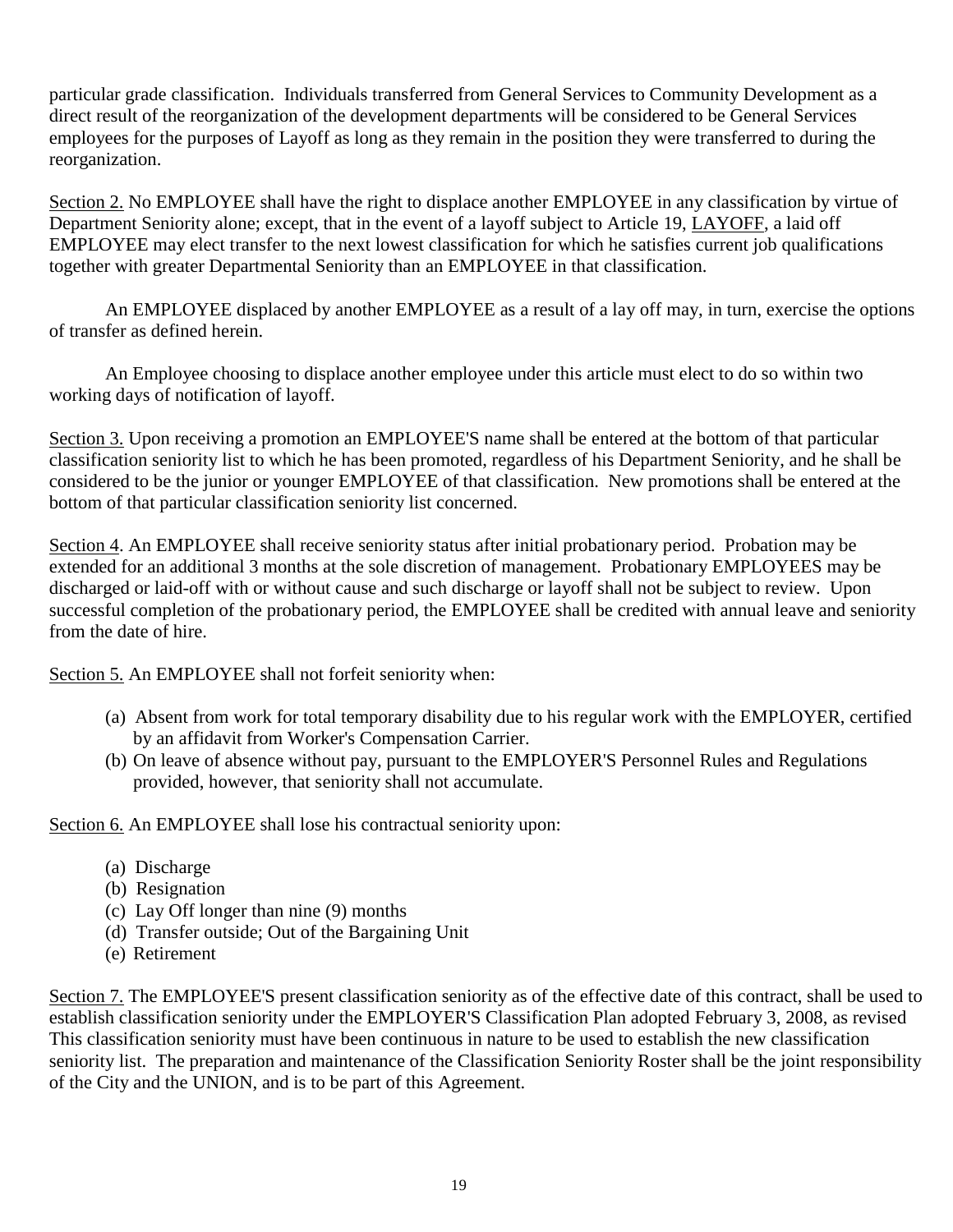# ARTICLE 21 MERIT PLAN

Section 1. Except as otherwise specifically amended by this Agreement, all other provisions of the City's merit plan as provided by Charter, governing the classification, compensation, selection, training, promotion, discipline, leave, and any other matters within the management prerogative of the EMPLOYER, are not considered a part of this Agreement, but shall remain in full force and effect and shall be observed by EMPLOYEES.

#### ARTICLE 22 GRIEVANCE PROCEDURE

Section 1. A grievance is defined as a claim or dispute arising out of the application or interpretation of this Agreement, under express provisions of this Agreement, and shall be processed in the following manner:

Section 2. Step 1. An EMPLOYEE having a grievance must discuss the grievance with the EMPLOYEE'S designated supervisor within ten (10) working days from the date of the event giving rise to the grievance or the date the EMPLOYEE could reasonably have been first aware of the event. Such grievance shall be discussed among the EMPLOYEE, a UNION representative and the designated supervisor at a time mutually agreeable to the three parties. The designated supervisor shall give his/her decision within five (5) working days from the date of the discussion with the EMPLOYEE and UNION representative.

Section 3. Step 2. If the EMPLOYEE or the UNION disagrees with the decision of the designated supervisor and desires to proceed with the grievance, then such grievance shall be put in writing and submitted to the Division Head within five (5) working days from the date of the decision by the designated supervisor in Step 1. The written grievance shall take the following form:

- (a) A complete statement of the grievance and the facts upon which it is based;
- (b) The section or sections of this Agreement claimed to have been violated;
- (c) The remedy or correction requested.

The Division Head shall render this decision within seven (7) working days from the date the grievance was received.

Section 4. Step 3. If the EMPLOYEE or the UNION disagrees with the decision of the Division Head and desires to proceed with the grievance, the written grievance shall be submitted to the EMPLOYEE'S Department Head within five (5) working days from the date of the decision rendered by the Division Head in Step 2. The Department Head shall render his/her decision within ten (10) working days from the date the grievance is received.

Section 5. If either the Department Head or the Division Head is the immediate supervisor of the EMPLOYEE involved in the grievance then the grievance shall be filed in accordance with the provisions of Section 3, Step 2 or Section 4, Step 3 respectively.

Section 6 Step 4. If the EMPLOYEE or UNION is not satisfied with the disposition of its grievance by the Department Head, the UNION must file said grievance with the City Manager within five (5) working days after the decision is rendered, or by ten (10) working days from the date the grievance was filed with the Department Head if no decision was rendered. The City Manager shall have ten (10) working days to render a decision.

Section 7 Step 5. If the EMPLOYEE or UNION is not satisfied with the disposition of the grievance by the City Manager, or if no decision has been rendered after ten (10) working days from the date the City Manager has received said grievance, the UNION may submit said grievance to arbitration under the Voluntary Labor Arbitration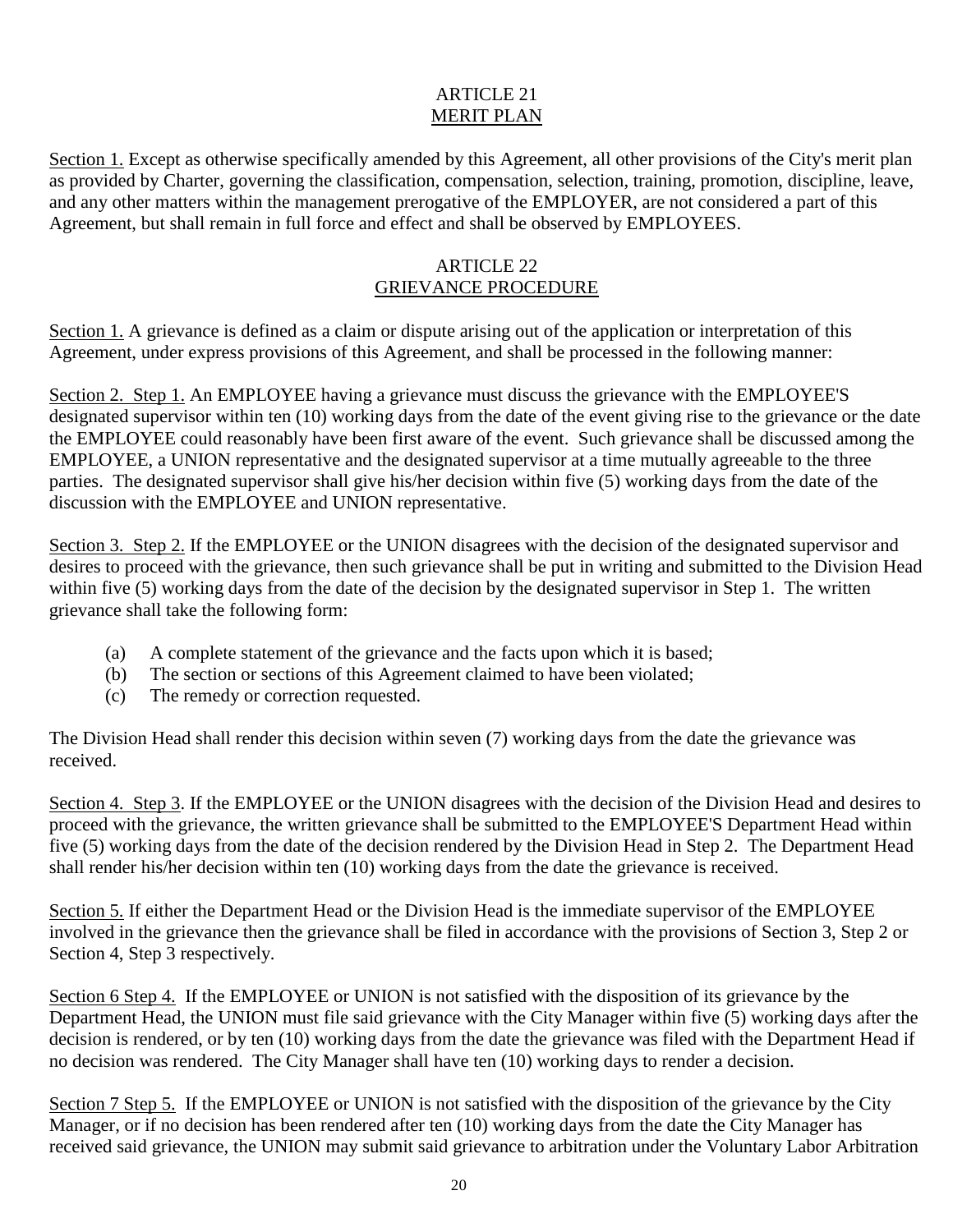Rules of the American Arbitration Association or another mutually agreed third party, such action to be filed within twenty (20) working days after the Manager's decision or lapse of the prescribed time for such decision to have been rendered. If the UNION fails to submit said grievance to arbitration, the grievance shall be deemed abandoned and no further action shall be taken with respect to such grievance.

Section 8. Any mutually satisfactory disposition reached as a result of action in Steps 1, 2, and 3, above shall be final and binding upon the parties as to the matter in dispute, and the City Manager, the UNION and the EMPLOYEE shall thereafter comply in all respects the result of such disposition.

Section 9. The arbitrator shall not have the power to add to, ignore or modify any of the terms and conditions of this Agreement.

Section 10. The decision of the arbitrator shall be final and binding upon the parties as to the matter in dispute.

Section 11. The parties shall share the expenses of the arbitrator equally. Each party shall make arrangements for and pay the expenses of its respective witnesses, except that persons employed by the City and on-duty when an Arbitration Hearing is held, who testify to the alleged grievance, will be excused by the City from their duties without loss of pay for the period of time required to present testimony.

Section 12. Nothing contained herein shall be construed as limiting the EMPLOYEE from meeting informally with any appropriate representative of the EMPLOYER and having the grievance adjusted without the intervention of the UNION, provided the adjustment is not inconsistent with the terms of this Agreement and that the UNION has been given the opportunity to be present at such adjustment and to state its views. Until the grievance is reduced to writing, the exclusive representative shall be excluded from the hearing if the EMPLOYEE so requests.

Section 13. Any award ordered by the arbitrator may be retroactive to the date the grievance first occurred. For purposes of determining retroactivity no grievance shall be deemed to have occurred prior to the effective date of this agreement except as specifically acknowledged and identified in writing by the parties on the date this agreement is signed.

Section 14. The above time limits for processing grievances may be extended by mutual written agreement of both parties. Where specified time limits have lapsed and no extension has been provided for as specified herein, the grievance shall be considered settled in accordance with the EMPLOYER'S last response.

Section 15. Nothing contained herein shall be construed as limiting the right of the EMPLOYER from pursuing resolution of a grievance under this Article.

Section 16. Any provision in this contract specifically referring to the City Charter, City Ordinances, City Policies and Regulations, and the provisions of RSA 273-A shall not be subject to the grievance and arbitration procedure set forth herein.

## ARTICLE 23 DISCIPLINE

Section 1. All discipline shall be for just cause and shall be appropriate to the infraction for which the disciplinary action is being taken. Any and all disciplinary action shall be taken within 60 calendar days of the EMPLOYER'S notice of infraction, unless the EMPLOYER provides written notification to the EMPLOYEE that additional time is necessary or the investigation involves a criminal matter.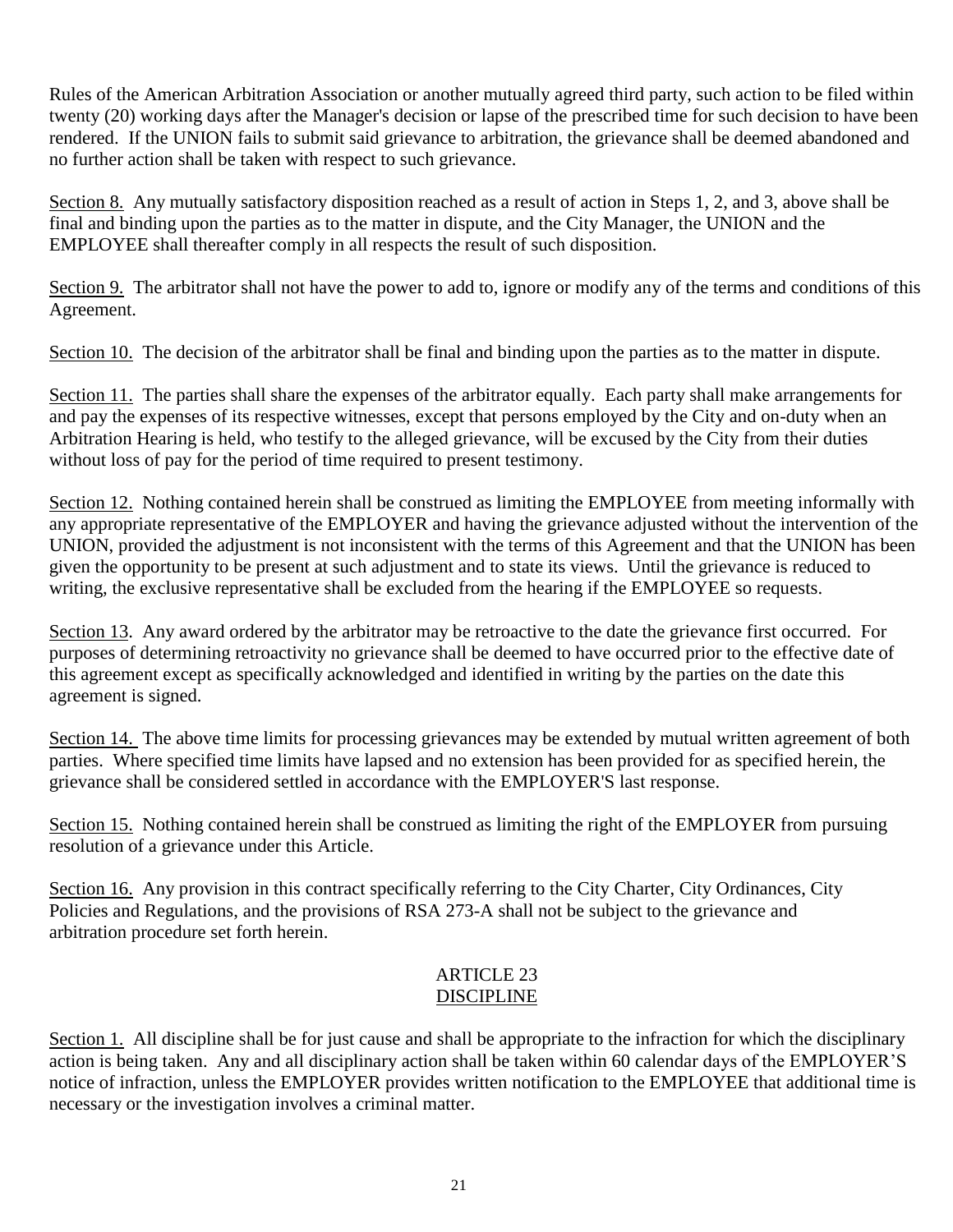- A. Disciplinary action will normally be taken in the following order:
	- 1. Verbal Warning
	- 2. Written Warning
	- 3. Suspension Without Pay
	- 4. Discharge

However, the above sequence need not be followed if an infraction is sufficiently serious.

- B. All written warnings, suspensions and discharge notices shall be in written form and identify the reason for the action and shall be signed by the EMPLOYEE as an acknowledgement of the action only. The EMPLOYEE and the UNION will receive a copy of such warnings and notices.
- C. EMPLOYEES may examine their own individual personnel files at reasonable times under the direct supervision of the EMPLOYER.

Section 2. Grievances relating to this Article shall be initiated by the UNION in accordance with the provision of Section 34-8-5(c) of the Personnel Rules and Regulations of the City of Concord.

## ARTICLE 24 NO STRIKES

Section 1. Definition. For the purposes of this Article, "Strike" shall mean any strike, sit-down, slowdown, or any other work stoppage or other job action that interrupts or interferes with the EMPLOYER'S operation.

Section 2. The UNION agrees that during the term of this Agreement that it will not cause, encourage, participate in or support any strike.

# ARTICLE 25 **SAFETY**

Section 1. The EMPLOYER shall have the right to make regulations it deems necessary for the safety and health of the EMPLOYEES during working hours.

Section 2. Representatives of the EMPLOYER and the UNION may as needed at the request of either party meet to discuss safety regulations, stating the reason for the meeting and the topic or regulation for discussion.

Section 3. The UNION shall encourage the EMPLOYEES to comply with the EMPLOYER'S safety rules and regulations and to perform their tasks in a safe manner.

Section 4. The EMPLOYER agrees to maintain first aid kits in secure but readily accessible locations. EMPLOYEES shall immediately report all on-the-job injuries, regardless of seriousness, to their supervisor.

Section 5. The EMPLOYER shall furnish uniforms, safety boots, rain gear, gloves, safety glasses, and other articles of clothing or personal protective equipment it requires for the normal performance of the EMPLOYEE'S job. All EMPLOYEES shall dress in appropriate manner for their jobs while on duty.

Section 6. EMPLOYEES shall be responsible for the care and security of all items issued or furnished by the EMPLOYER and are responsible for the repair and replacement of items lost or damaged exclusive of normal wear and tear.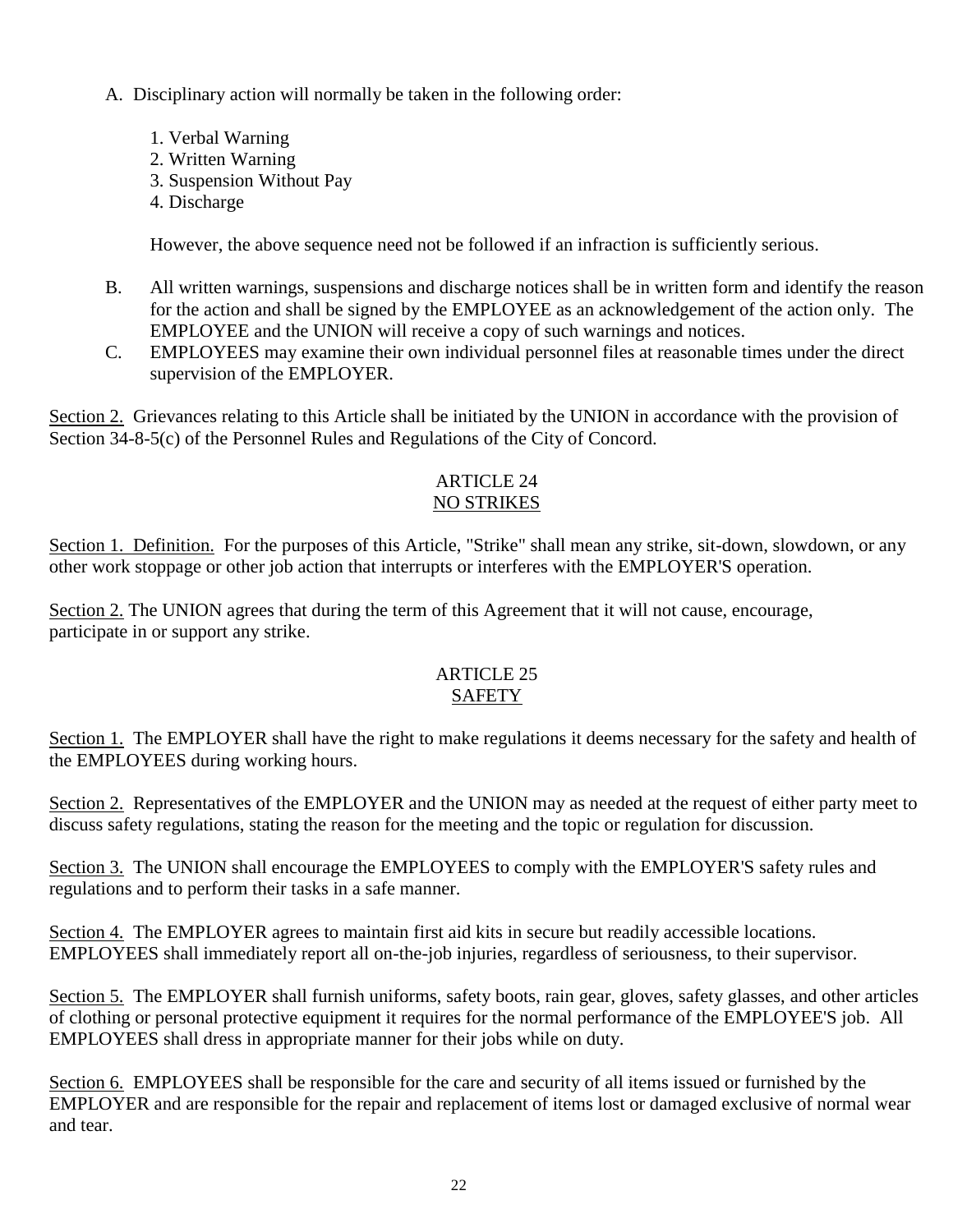Section 7. The EMPLOYER shall provide areas for the storage of items issued and the changing of clothes.

Section 8. The EMPLOYER shall provide a safe and sanitary location in each Department as a lunch area.

Section 9. EMPLOYEES will participate in vehicle maintenance on vehicles driven by them. EMPLOYEES shall receive receipts of all repair slips submitted by them.

Section 10. The EMPLOYER shall provide, at its cost, all necessary immunizations for bargaining unit members upon approved recommendations of the Joint Loss Management Committee.

# ARTICLE 26 BULLETIN BOARDS

Section 1. The EMPLOYER shall furnish reasonable space on City bulletin boards for the use of the UNION. Bulletin boards shall be located at a conspicuous location in each department. The UNION shall have the right to post notices pertaining to Union reports, meetings, UNION elections, the New Hampshire Public Employee Labor Relations Board, and judicial decisions affecting public employee labor relations. No notices shall be posted in or around the EMPLOYER'S places of business except on such boards, and then only after the approval of the department head as being suitable for posting. No UNION notice shall be posted until it shall have been signed by the President or Secretary of the UNION.

#### ARTICLE 27 LABOR MANAGEMENT COMMITTEE

Section 1. The Parties agree that it is in their best interests to maintain an open dialogue with respect to the administration of this agreement and the exchange of information relative to the performance of the Department's mission and the work performance of Unit members.

Section 2. The Labor/Management Committee shall consist of the AFSCME executive board for the EMPLOYEES and for the EMPLOYER, the Human Resources Director, and the relevant Department Head and division Superintendent or Supervisors that oversee the issue being discussed.

Section 3. The Labor/Management Committee shall meet as needed when issues arise but no less than quarterly. Agenda items shall be exchanged between the Parties seven (7) days prior to such meetings, providing that additional items may be added to any agenda without notice. More/less frequent meetings of the Labor/Management Committee may be scheduled by the mutual agreement of the Parties at any time.

## ARTICLE 28 FINAL RESOLUTION

Section 1. General. The Agreement expressed herein, in writing, constitutes the entire agreement between the Parties and no oral statement shall add to or supersede any of its provisions.

## ARTICLE 29 SEVERABILITY

Section 1. Saving Clause. The provisions of this contract are declared to be severable and if any section, subsection, sentence, clause, or phrase of this Agreement shall be held to be invalid or unconstitutional by a court of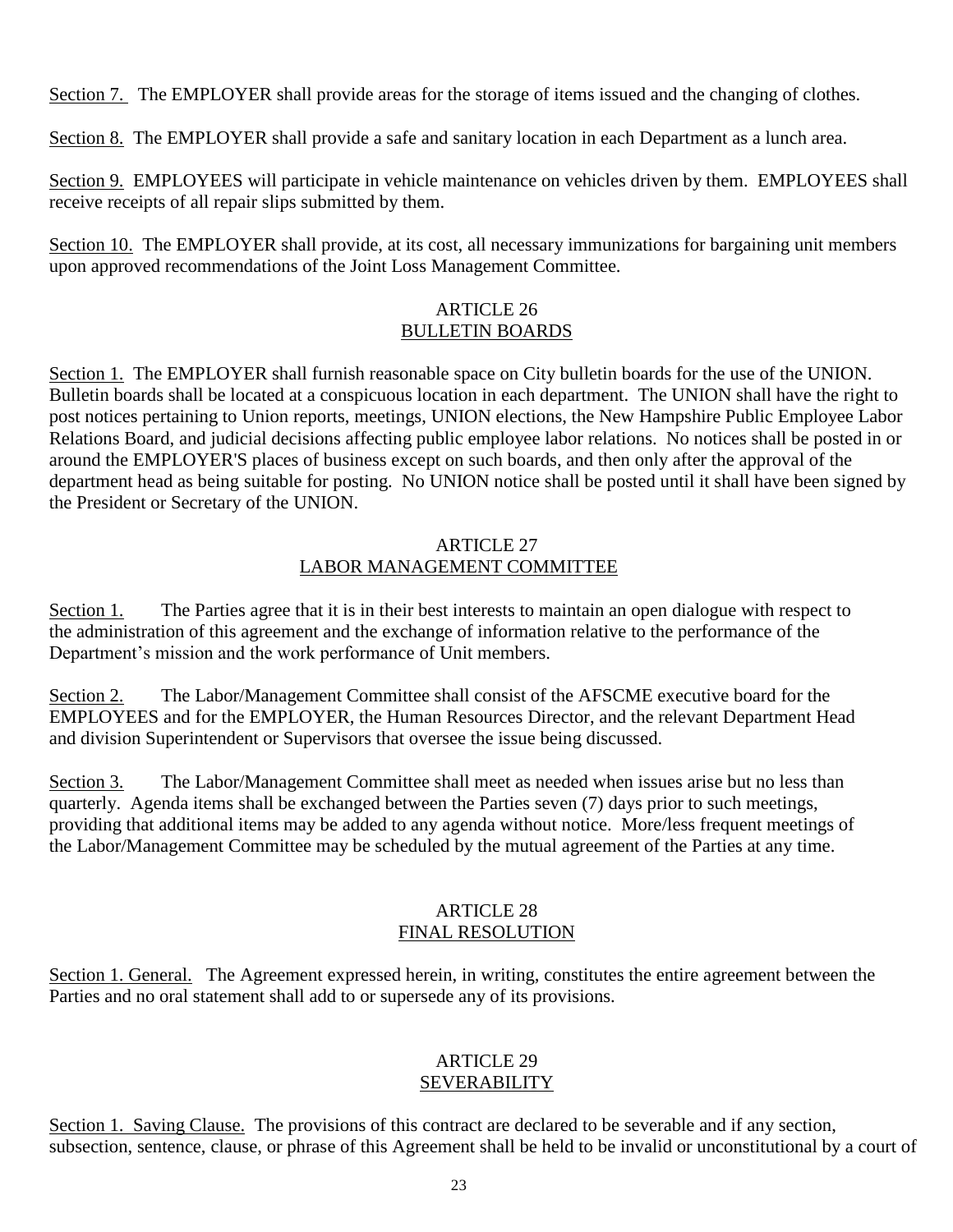law with jurisdiction, such decision shall not affect the validity of the remaining sections, sentences, clauses and phrases of the agreement, but they shall remain in effect, it being the intent of the Parties that this Agreement shall stand notwithstanding the invalidity of any part. Upon such invalidation, the parties agree to meet and negotiate in good faith such sections, subsections, sentences, clauses or phrases affected.

## ARTICLE 30 **MISCELLANEOUS**

Section 1. Tool Allowance. Effective upon ratification of this Agreement by both parties: The City shall provide up to \$500.00 per fiscal year for mechanics for upgrading and replacement of tools broken or damaged on the job or to increase efficiency/productivity within the mechanics primary job responsibilities. Tools shall be purchased with the prior approval of the Fleet Manager or Golf Course Manager. Receipts for replacement or upgraded tools must be turned in to said supervisor to receive payment.

Section 1 (a). Prior to any grievance being filed the employee agrees to discuss the issue with the Fleet Manager or Golf Course Manager who would authorize the purchase.

#### ARTICLE 31 **DEFINITIONS**

Section 1. Unless otherwise specifically stated in the context of an Article, the definitions of terms contained herein will govern the usage and interpretation of these terms throughout the Agreement.

Council shall mean the City Council of the City of Concord, which is the Legislative Body of the City for the purposes of NH RSA 273-A:1, VII pursuant to the Charter of the City of Concord.

Department shall mean the General Services Department, Parks and Recreation Department or the Community Development Department.

Department Head shall mean the EMPLOYER'S executive supervisor of each department as "department" is herein defined, or his/her designee.

Employee See ARTICLE 2, Recognition.

Employer shall mean the City of Concord, New Hampshire, which may, from time to time be referred to as the CITY, its City Manager, Department Heads, and other supervisory personnel exercising its rights, duties and obligation.

Joint Loss Management Committee – Shall mean the committee established by New Hampshire Administrative Rules Lab 603 and as implemented within the City.

Manager shall mean the Employer's chief administrative officer as defined by City of Concord Charter, his/her successor or his/her designee, also known as "City Manager".

Overtime See ARTICLE 7. Overtime Pay.

Union shall mean the City of Concord Municipal Employees Unit of Local #1580 of the American Federation of State, County and Municipal Employees, AFL-CIO (AFSCME).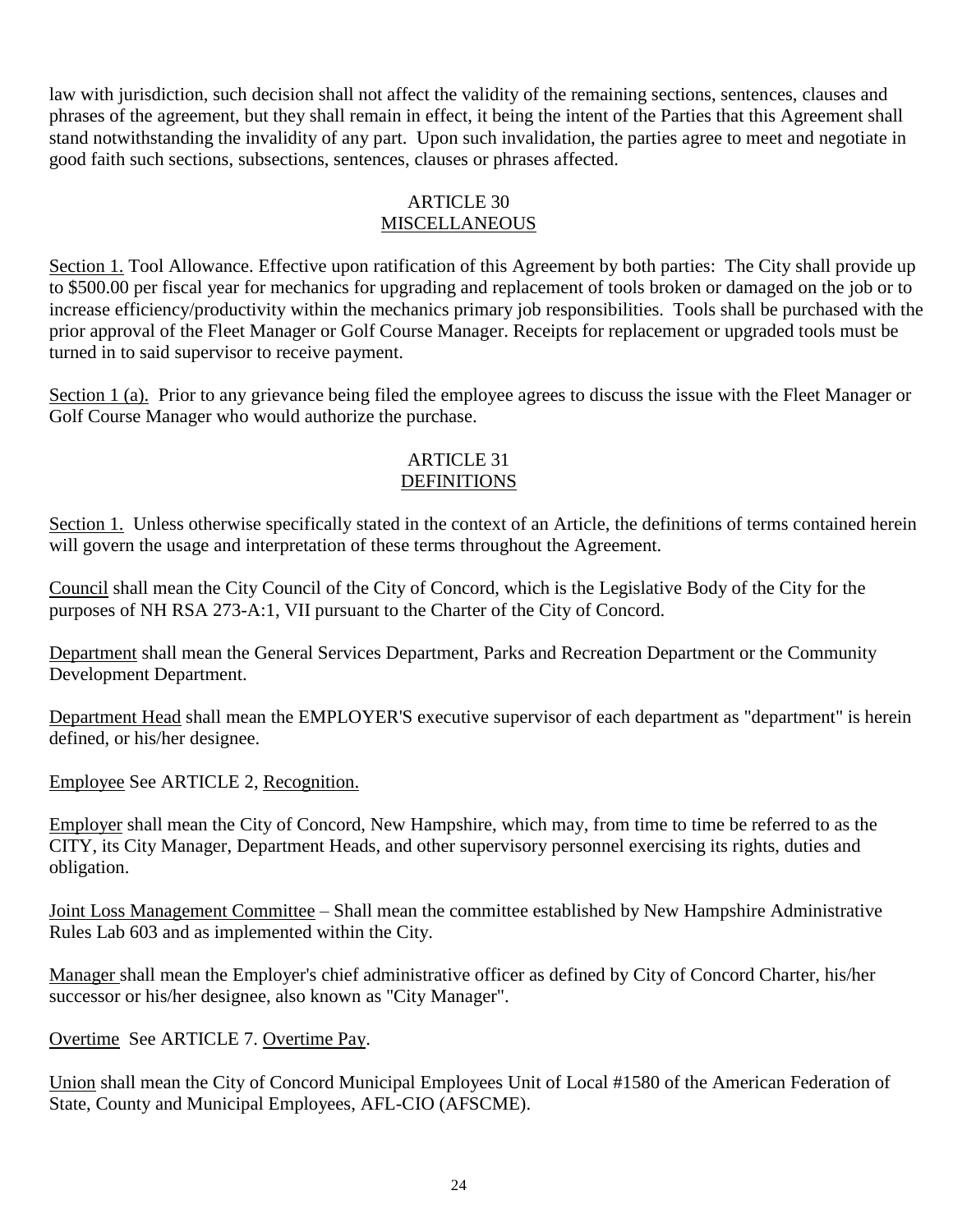Local shall mean Local #1580 of the American Federation of State, County and Municipal Employees, AFL-CIO (AFSCME).

#### ARTICLE 32 TERM OF AGREEMENT

Section 1. This Agreement shall take effect as of January 1, 2020 to continue in full force and effect through December 31, 2022. In compliance with RSA 273-A: 3 the parties hereby give notice of their intent to negotiate changes in the contract during the last year of its duration prior to its expiration date.

Negotiations hereunder shall be conducted by authorized representatives of the UNION and the EMPLOYER at times and places mutually agreed to between the parties.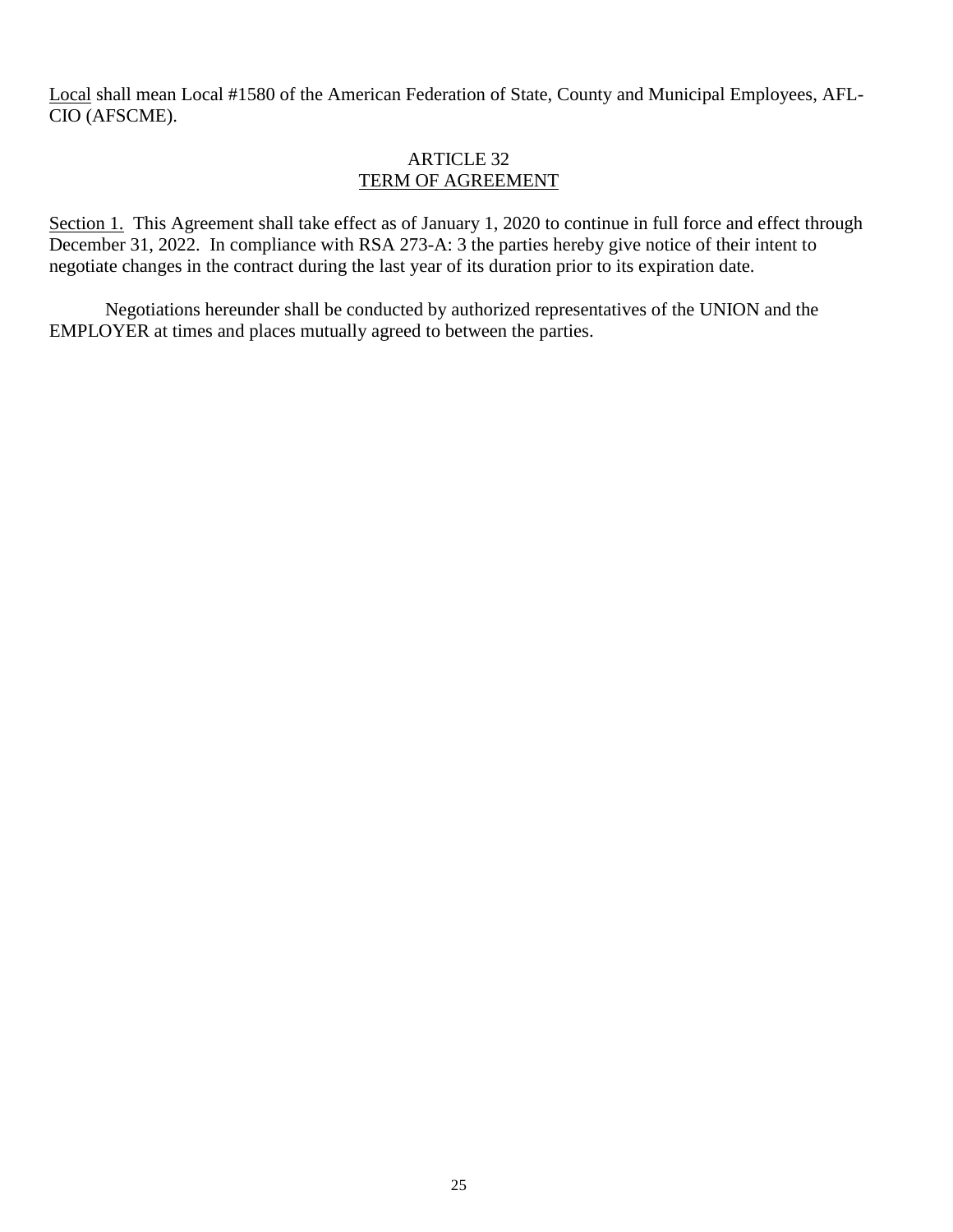## **ARTICLE 33 SIGNATURES**

IN WITNESS WHEREOF, the Parties hereto have caused this Agreement to be executed by their duly authorized representatives, this  $\int d\omega$  of  $\int \frac{ln(\omega + \beta \omega)}{2}$ , 2019.

FOR THE UNION, American Federation of State, County and Municipal Employees, Local #1580, City of Concord Municipal Employees Unit.

 $C_{\alpha \rightarrow i}$  53  $\frac{1}{\text{Witness}}$ 

FOR THE EMPLOYER, the City of Concord, New Hampshire

 $a<sub>M</sub>$ Witness

For the Employer

APPROVED as to form and execution this  $\int_{a}^{a}$  day of  $\int_{\mathcal{C}}$  level . 2019.

**By** 

 $|J_{\mu\nu}|$ Danielle Pacik, Esquire **Concord Deputy City Solicitor**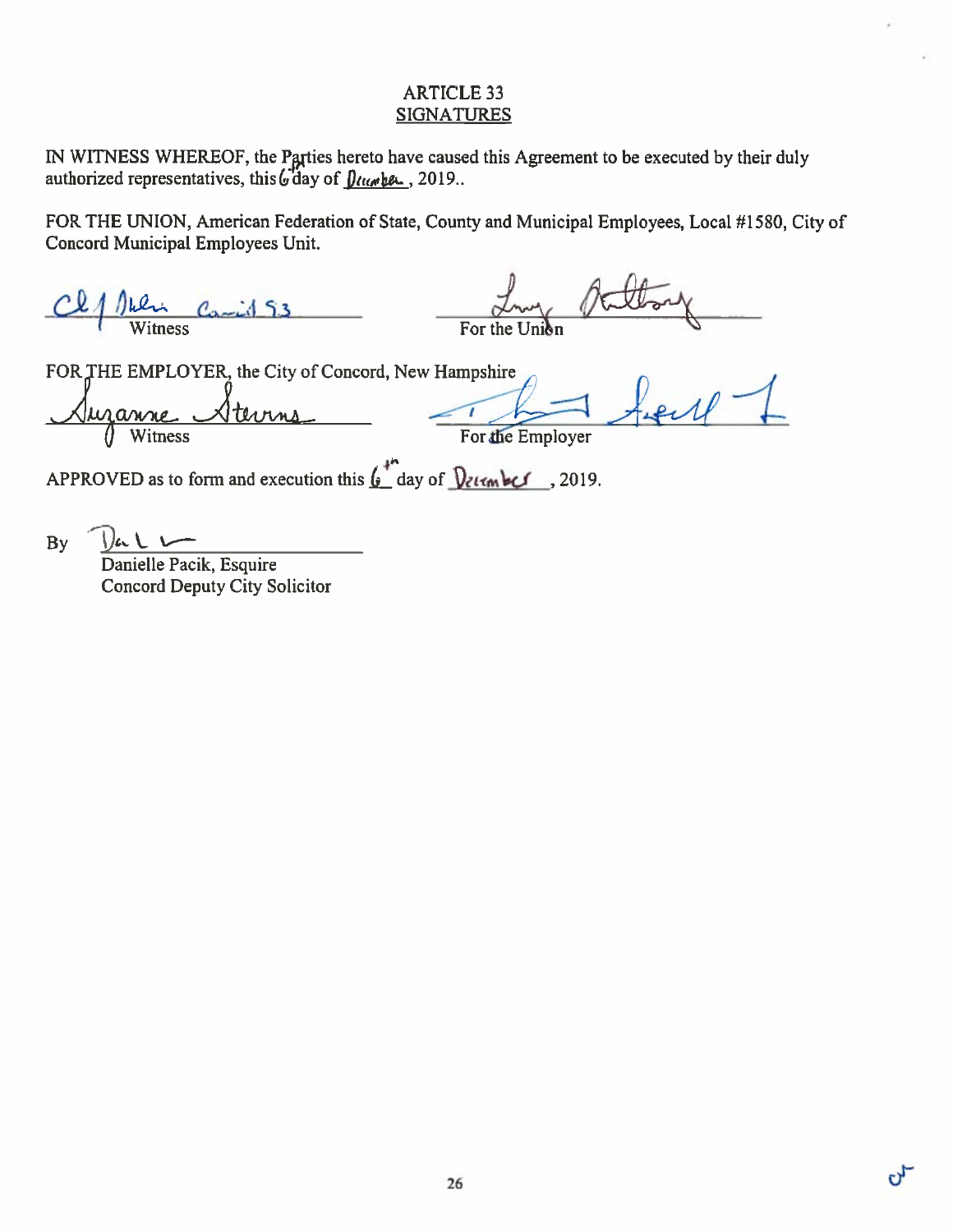## APPENDIX A MEMORANDUM OF UNDERSTANDING Between City of Concord, N.H And AFSCME Local 1580 September, 1995

#### INSURANCES

In the event that the life insurance, short term disability, and long term disability insurance presently available within the City's Beneflex Program should be eliminated during the term of this agreement which commences January 1, 2008, the parties agree to reopen negotiations on these subjects. During such negotiations the following provisions will apply.

#### SICK LEAVE

Section 1. "Sick Leave" shall mean authorized leave of absence from work with pay.

Section 2. Procedure: All references in this article to sick leave accrual rates are derived from the foundation accrual of .0577 hours for each of the 2080 standard work hours scheduled per year. References to accruals in days are based upon the standard of eight (8) hour days.

A total of ten (10) hours per month (1 1/4) day shall accrue to an EMPLOYEE for each calendar month worked.

2.1 Accrual:

a. Six (6) hours per month (3/4) day shall be credited to the EMPLOYEE'S Sick Leave Account accruable to one hundred twenty (120) hours maximum (15 days).

b. Four (4) hours per month (1/2) day shall be credited to the EMPLOYEE'S Extended Sick Leave Account, accruable to six hundred (600) hours maximum (75 days).

During an EMPLOYEE'S probationary period the entire ten (10) hours monthly accrual (1 1/4 day) shall be credited to his/her Sick Leave Account.

2.2 Accounting

a. Authorized sick leave absences of up to three days shall be deducted from an EMPLOYEES Sick Leave Account.

b. Commencing with the fourth day of an authorized sick leave absence under this Article deductions shall be made against the EMPLOYEE'S Extended Sick Leave Account. In such cases the physician's certificate requirement of Section five (5) of this Article shall apply.

- 2.3 In the event an EMPLOYEE'S Extended Sick Leave Account is exhausted, sick leave absences shall be deducted from any remaining accrual in the EMPLOYEE'S Sick Leave Account.
- 2.4 In the event an EMPLOYEE'S Sick Leave Account or the Extended Sick Leave Account has the maximum accrual the ten (10) hours sick leave accrual (1 1/4 day) shall be applied in whole to the Account that has less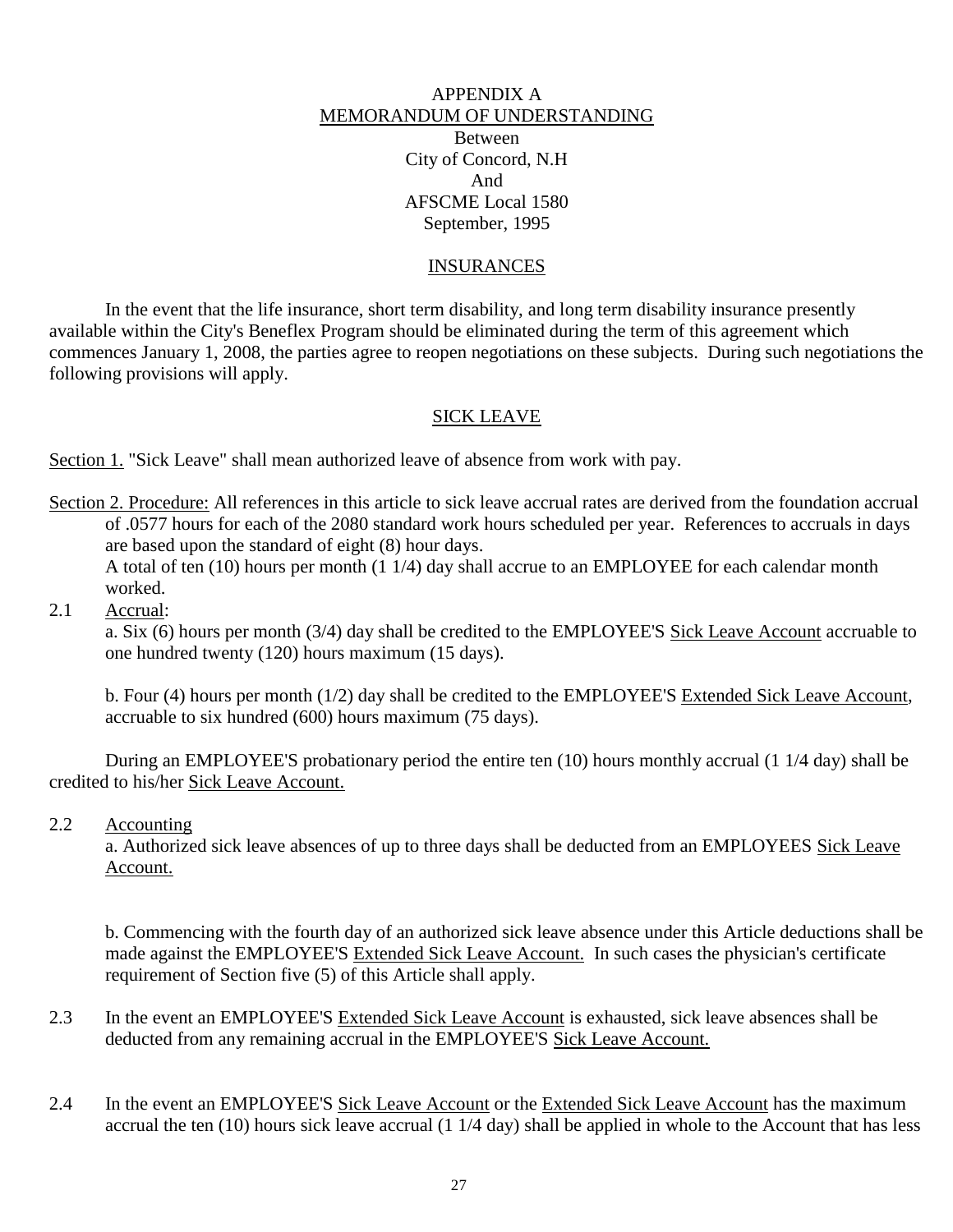than maximum. An EMPLOYEE shall not lose any portion of his/her sick leave credit per month until both accounts are at maximum.

Section 3. An EMPLOYEE may only utilize his/her accumulated sick leave allowance for actual illness, injury and disability of the EMPLOYEE, or because of serious illness in the EMPLOYEE'S immediate family, or to meet dental appointments, to take physical examinations or other preventative medical measures. When sick leave is used due to illness in the immediate family, use of such leave shall not exceed three days in any one time. "Immediate Family" shall include only the EMPLOYEE'S spouse, mother, father, step-mother, step-father, foster mother, foster father, mother-in-law, father-in-law, grandmother, grandfather, sister, brother, child, step-child, foster child, or any other relative living in the same household.

Section 4. To receive compensation while on sick leave prior to the start of his/her regular work shift, an EMPLOYEE must, whenever possible, notify his/her department head or designee at least one-half hour before the time set for the beginning of his/her regular duties. To receive compensation for sick leave after the start of his/her regular work shift, an EMPLOYEE must notify his/her department head prior to leaving his/her workstation. As soon as possible, the EMPLOYEE must file a written application for leave with the EMPLOYER specifying the basis for his/her request.

Section 5. Proof of illness or injury may be required by a department head or the manager for any claims of illness or injury. Absences for more than three days shall be substantiated by physician's certificate or whenever the EMPLOYEE takes 2 workdays adjacent to a weekend or holiday or over a weekend or an EMPLOYEE'S regularly scheduled 2 days off. The EMPLOYER may, at the City's expense, have an independent physician examine an EMPLOYEE who, in the opinion of the EMPLOYER, may not be entitled to sick leave.

Section 6. For the protection of the City and the EMPLOYEE, the EMPLOYER may require an EMPLOYEE to undergo a physical examination before being restored to duty after use of sick leave. The EMPLOYEE who undergoes an examination during regularly scheduled work hours shall have the time spent charged as time worked unless he/she is found unfit for duty, in which case the time shall be charged as sick leave.

Section 7. In the event of an injury arising out of and in the course of an EMPLOYEE'S employment with the City, the EMPLOYEE shall be eligible for worker's compensation insurance benefits pursuant to the laws and regulations of the State of New Hampshire. The EMPLOYEE may elect to supplement such benefits by first drawing upon any accumulated sick leave to his/her credit until exhausted, and then by drawing upon any accumulated annual leave to his/her credit until exhausted. Sick leave used pursuant to this Section shall be deducted from the Extended Sick Leave Account until exhausted. In that event deductions shall be made from the Sick Leave Account. Any amounts paid shall not reduce the amount to be paid under worker's compensation, but in no case shall the total amount of supplemental benefits exceed the EMPLOYEE'S regular net wage, or exceed the amount of the EMPLOYEE'S accumulated sick or annual leave.

Section 8. Upon resignation or dismissal, the EMPLOYEE'S accumulated sick leave shall lapse. In the event of transfer to another department, without a break in City employment, the EMPLOYEE shall retain his/her accumulated Sick Leave.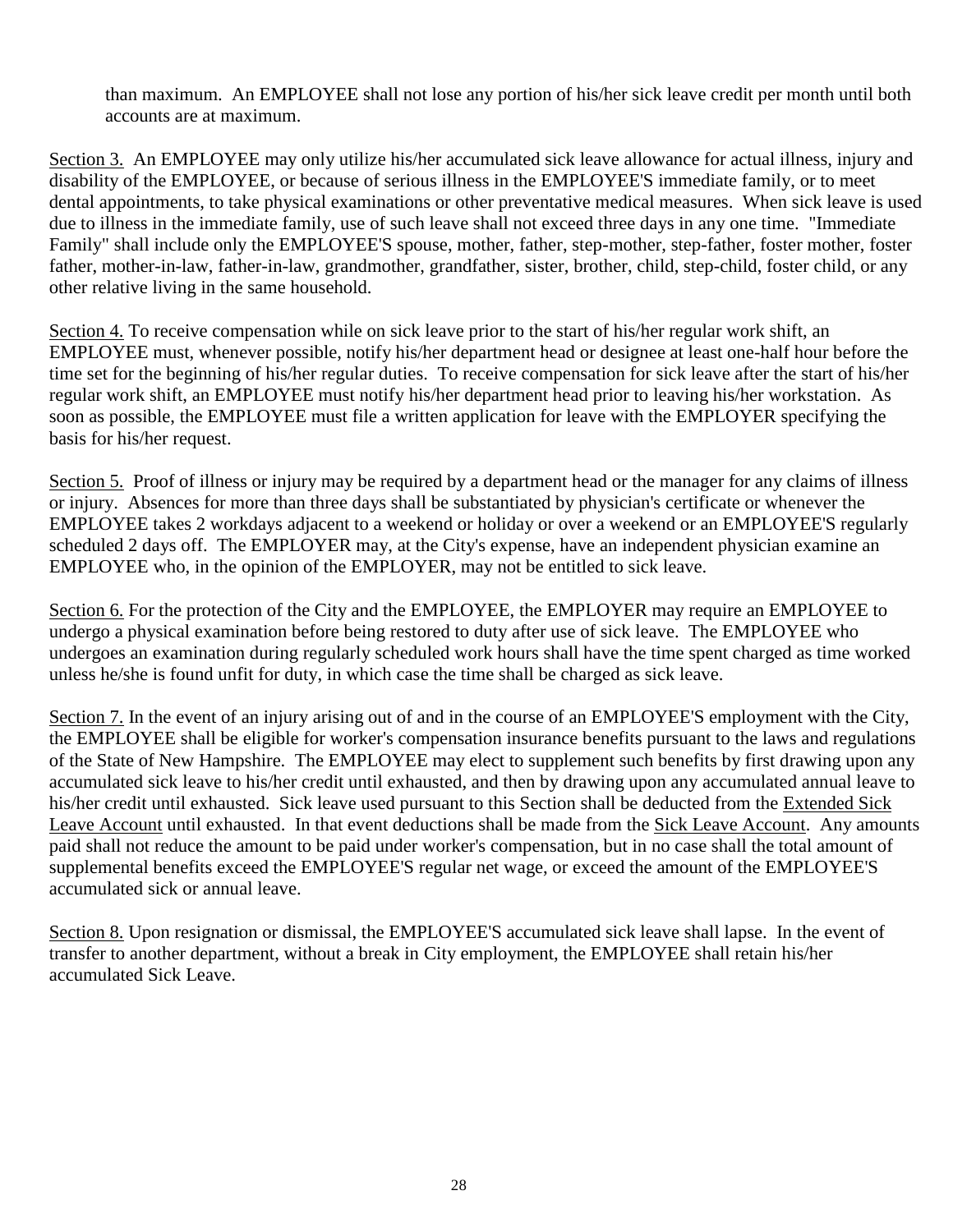## **SEVERANCE PAY**

Section 1. An EMPLOYEE who retires from the City having completed at least ten (10) years of creditable service within the NH State Retirement System and who is receiving retirement payments from that system shall be eligible for a severance payment according to the following formula:

# Severance Pay Formula

Deduct the number of sick leave days used during an EMPLOYEE'S last two (2) years of employment from the number 30. Multiply the balance by the applicable dollar amount in the table below:

| <b>Years of Service</b>   | <b>Amount Paid</b> |
|---------------------------|--------------------|
| 10 years through 14 years | $$25.00$ per day   |
| 15 years through 19 years | \$50.00 per day    |
| 20 years through 24 years | \$75.00 per day    |
| 25 years and over         | $$100.00$ per day  |
|                           |                    |

#### **DEATH BENEFIT**

Section 1. Death Benefit. If an EMPLOYEE shall die from any cause, other than self employment or employment for another EMPLOYER, while in City service the City shall pay a sum equivalent to the EMPLOYEE'S annual salary to his/her designated beneficiary subject to the rules and regulations governing this benefit.

#### **IMPLEMENTATION OF THIS MEMORANDUM**

In the event that this memorandum of understanding should be implemented, EMPLOYEES will be credited sick leave at the rate of 72 hours for each full year of service up to the maximum allowable accumulation for each of the sick leave accounts. The Death Benefit would become payable as provided.

Signed this day of  $\frac{M_1}{2019}$ .

FOR THE CITY OF CONCORD

La Cancil 93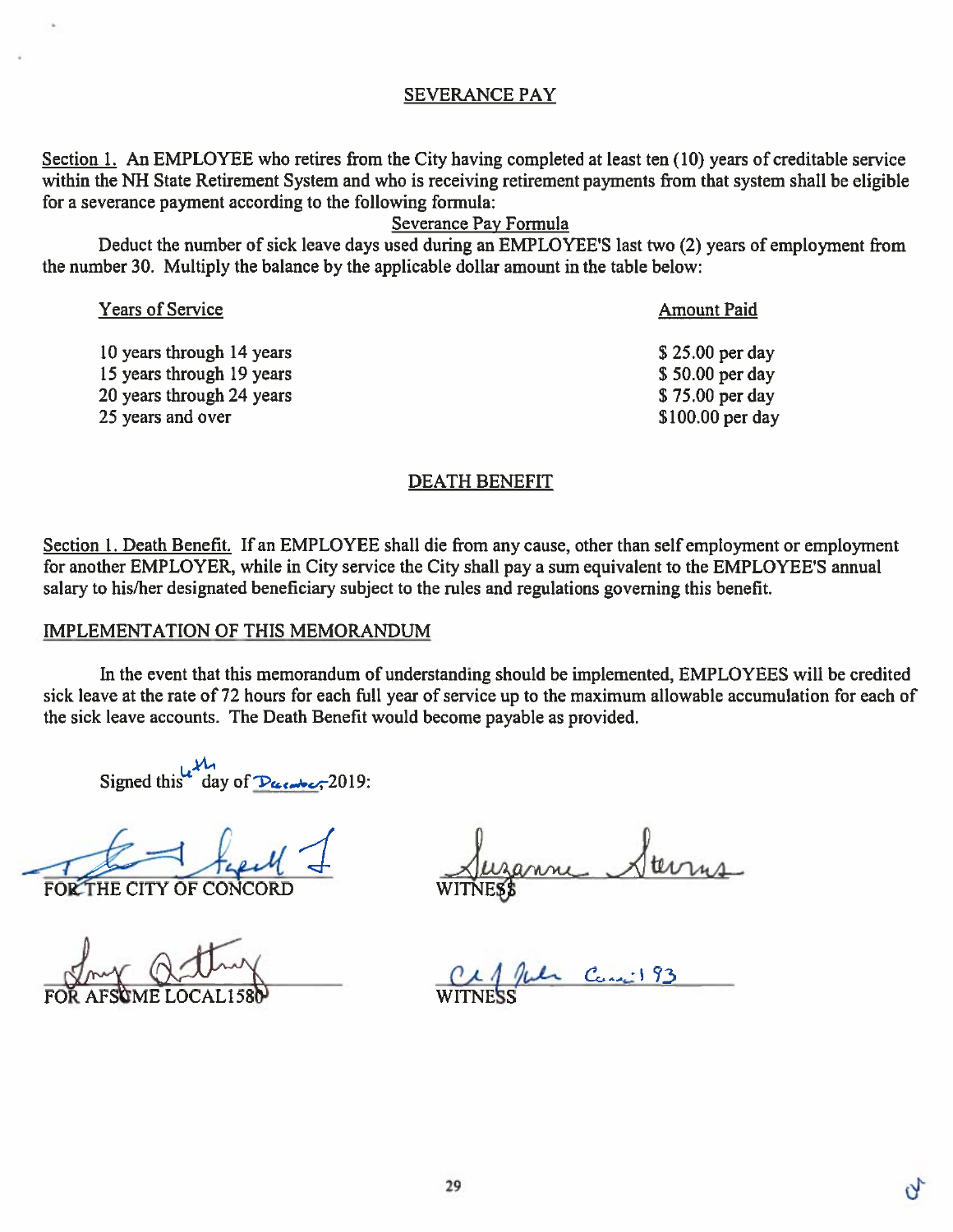## APPENDIX B-2020 WAGE SCHEDULE

| Grade A |                        | В                                   | C                       | D                                                                                                                                                                                                                       | E.                                  | F                                               | G                       | н                      |                        |                        | Κ                      |                                                                                                                                   | м                      | N                                   | $\circ$                             | P                       |
|---------|------------------------|-------------------------------------|-------------------------|-------------------------------------------------------------------------------------------------------------------------------------------------------------------------------------------------------------------------|-------------------------------------|-------------------------------------------------|-------------------------|------------------------|------------------------|------------------------|------------------------|-----------------------------------------------------------------------------------------------------------------------------------|------------------------|-------------------------------------|-------------------------------------|-------------------------|
|         | \$11.33                | \$11.63                             | \$11.90                 | \$12.21                                                                                                                                                                                                                 | \$12.50                             | \$12.80                                         | \$13.17                 | \$13.49                | \$13.81                | \$14.16                | \$14.50                | \$14.86                                                                                                                           | \$15.24                | \$15.65                             | \$16.03                             | \$16.43                 |
|         | \$453.20               | \$465.20                            | \$476.00                | \$488.40                                                                                                                                                                                                                | \$500.00                            | \$512.00                                        | \$526.80                | \$539.60               | \$552.40               | \$566.40               | \$580.00               | \$594.40                                                                                                                          | \$609.60               | \$626.00                            | \$641.20                            | \$657.20                |
|         | \$23,566.40            | \$24.190.40                         | \$24,752.00             |                                                                                                                                                                                                                         |                                     | \$25,396.80 \$26,000.00 \$26,624.00             | \$27,393.60             | \$28,059.20            | \$28,724.80            | \$29,452.80            | \$30,160.00            | \$30,908.80                                                                                                                       | \$31.699.20            | \$32,552.00                         | \$33.342.40                         | \$34,174.40             |
|         | \$11.90                | \$12.21                             | \$12.50                 | \$12.80                                                                                                                                                                                                                 | \$13.17                             | \$13.49                                         | \$13.81                 | \$14.16                | \$14.50                | \$14.86                | \$15.24                | \$15.65                                                                                                                           | \$16.03                | \$16.42                             | \$16.81                             | \$17.23                 |
|         | \$476.00               | \$488.40                            | \$500.00                | \$512.00                                                                                                                                                                                                                | \$526.80                            | \$539.60                                        | \$552.40                | \$566.40               | \$580.00               | \$594.40               | \$609.60               | \$626.00                                                                                                                          | \$641.20               | \$656.80                            | \$672.40                            | \$689.20                |
|         | \$24,752.00            | \$25,396.80                         | \$26,000.00             |                                                                                                                                                                                                                         | \$26,624.00 \$27,393.60             | \$28,059.20                                     | \$28,724.80             | \$29,452.80            | \$30,160.00            | \$30,908.80            | \$31,699.20            | \$32,552.00                                                                                                                       | \$33,342.40            | \$34,153.60                         | \$34,964.80 \$35,838.40             |                         |
|         | \$12.50                | \$12.80                             | \$13.17                 | \$13.49                                                                                                                                                                                                                 | \$13.81                             | \$14.16                                         | \$14.50                 | \$14.86                | \$15.24                | \$15.65                | \$16.03                | \$16.42                                                                                                                           | \$16.81                | \$17.23                             | \$17.65                             | \$18.09                 |
|         | \$500.00               | \$512.00                            | \$526.80                | \$539.60                                                                                                                                                                                                                | \$552.40                            | \$566.40                                        | \$580.00                | \$594.40               | \$609.60               | \$626.00               | \$641.20               | \$656.80                                                                                                                          | \$672.40               | \$689.20                            | \$706.00                            | \$723.60                |
|         | \$26,000.00            | \$26,624.00                         | \$27,393.60             | \$28,059.20                                                                                                                                                                                                             | \$28,724.80                         | \$29,452.80                                     | \$30,160.00             | \$30,908.80            | \$31,699.20            | \$32,552.00            | \$33,342.40            | \$34,153.60                                                                                                                       | \$34,964.80            | \$35,838.40                         | \$36,712,00                         | \$37,627.20             |
|         | \$13.17                | \$13.49                             | \$13.81                 | \$14.16                                                                                                                                                                                                                 | \$14.50                             | \$14.86                                         | \$15.24                 | \$15.65                | \$16.03                | \$16.42                | \$16.81                | \$17.23                                                                                                                           | \$17.65                | \$18.13                             | \$18.57                             | \$19.03                 |
|         | \$526.80               | \$539.60                            | \$552.40                | \$566.40                                                                                                                                                                                                                | \$580.00                            | \$594.40                                        | \$609.60                | \$626.00               | \$641.20               | \$656.80               | \$672.40               | \$689.20                                                                                                                          | \$706.00               | \$725.20                            | \$742.80                            | \$761.20                |
|         | \$27,393,60            | \$28,059.20                         | \$28,724.80             |                                                                                                                                                                                                                         | \$29,452.80 \$30,160.00             | \$30,908.80                                     | \$31,699.20             | \$32,552.00            | \$33,342.40            | \$34,153.60            | \$34,964.80            | \$35,838.40                                                                                                                       | \$36,712.00            | \$37,710.40                         | \$38.625.60                         | \$39,582.40             |
|         | \$13.81                | \$14.16                             | \$14.50                 | \$14.86                                                                                                                                                                                                                 | \$15.24                             | \$15.65                                         | \$16.03                 | \$16.42                | \$16.81                | \$17.23                | \$17.65                | \$18.13                                                                                                                           | \$18.57                | \$19.04                             | \$19.49                             | \$19.98                 |
|         | \$552.40               | \$566.40                            | \$580.00                | \$594.40                                                                                                                                                                                                                | \$609.60                            | \$626.00                                        | \$641.20                | \$656.80               | \$672.40               | \$689.20               | \$706.00               | \$725.20                                                                                                                          | \$742.80               | \$761.60                            | \$779.60                            | \$799.20                |
|         | \$28,724.80            |                                     | \$29,452.80 \$30,160.00 |                                                                                                                                                                                                                         | \$30,908.80 \$31,699.20             | \$32,552.00                                     | \$33,342.40             | \$34,153.60            | \$34,964.80            | \$35,838.40            | \$36,712.00            | \$37,710.40                                                                                                                       | \$38,625.60            |                                     | \$39,603.20 \$40,539.20 \$41,558.40 |                         |
| 61      | \$14.50                | \$14.86                             | \$15.24                 | \$15.65                                                                                                                                                                                                                 | \$16.03                             | \$16.42                                         | \$16.81                 | \$17.23                | \$17.65                | \$18.13                | \$18.57                | \$19.04                                                                                                                           | \$19.49                | \$19.98                             | \$20.51                             | \$21.02                 |
|         | \$580.00               | \$594.40                            | \$609.60                | \$626.00                                                                                                                                                                                                                | \$641.20                            | \$656.80                                        | \$672.40                | \$689.20               | \$706.00               | \$725.20               | \$742.80               | \$761.60                                                                                                                          | \$779.60               | \$799.20                            | \$820.40                            | \$840.80                |
|         |                        | \$30,160.00 \$30,908.80 \$31,699.20 |                         |                                                                                                                                                                                                                         |                                     | \$32,552.00 \$33,342.40 \$34,153.60             | \$34.964.80             | \$35,838.40            | \$36,712.00            | \$37,710.40            | \$38,625,60            |                                                                                                                                   |                        | \$39,603.20 \$40,539.20 \$41,558.40 |                                     | \$42,660.80 \$43,721.60 |
|         | \$15.24                | \$15.65                             | \$16.03                 | \$16.42                                                                                                                                                                                                                 | \$16.81                             | \$17.23                                         | \$17.65                 | \$18.13                | \$18.57                | \$19.04                | \$19.49                | \$19.98                                                                                                                           | \$20.51                | \$21.01                             | \$21.55                             | \$22.09                 |
|         | \$609.60               | \$626.00                            | \$641.20                | \$656.80                                                                                                                                                                                                                | \$672.40                            | \$689.20                                        | \$706.00                | \$725.20               | \$742.80               | \$761.60               | \$779.60               | \$799.20                                                                                                                          | \$820.40               | \$840.40                            | \$862.00                            | \$883.60                |
|         | \$31.699.20            | \$32,552.00                         | \$33,342.40             |                                                                                                                                                                                                                         | \$34,153.60 \$34,964.80 \$35,838.40 |                                                 | \$36,712.00             | \$37,710.40            | \$38,625.60            | \$39,603.20            | \$40,539.20            | \$41,558.40                                                                                                                       | \$42,660.80            | \$43,700.80                         | \$44,824,00                         | \$45,947.20             |
|         | \$16.03                | \$16.42                             | \$16.81                 | \$17.23                                                                                                                                                                                                                 | \$17.65                             | \$18.13                                         | \$18.57                 | \$19.04                | \$19.49                | \$19.98                | \$20.51                | \$21.01                                                                                                                           | \$21.55                | \$22.07                             | \$22.61                             | \$23.18                 |
|         | \$641.20               | \$656.80                            | \$672.40                | \$689.20                                                                                                                                                                                                                | \$706.00                            | \$725.20                                        | \$742.80                | \$761.60               | \$779.60               | \$799.20               | \$820.40               | \$840.40                                                                                                                          | \$862.00               | \$882.80                            | \$904.40                            | \$927.20                |
|         | \$33,342.40            |                                     | \$34,153.60 \$34,964.80 |                                                                                                                                                                                                                         | \$35.838.40 \$36.712.00 \$37.710.40 |                                                 | \$38,625.60             | \$39,603.20            | \$40,539.20            | \$41,558.40            | \$42,660.80            | \$43,700.80                                                                                                                       | \$44,824.00            | \$45,905.60                         |                                     | \$47,028.80 \$48,214.40 |
| q       | \$16.81                | \$17.23                             | \$17.65                 | \$18.13                                                                                                                                                                                                                 | \$18.57                             | \$19.04                                         | \$19.49                 | \$19.98                | \$20.51                | \$21.01                | \$21.55                | \$22.07                                                                                                                           | \$22.61                | \$23.21                             | \$23.77                             | \$24.36                 |
|         | \$672.40               | \$689.20                            | \$706.00                | \$725.20                                                                                                                                                                                                                | \$742.80                            | \$761.60                                        | \$779.60                | \$799.20               | \$820.40               | \$840.40               | \$862.00               | \$882.80                                                                                                                          | \$904.40               | \$928.40                            | \$950.80                            | \$974.40                |
|         | \$34,964.80            | \$35,838.40                         | \$36,712.00             | \$37,710.40                                                                                                                                                                                                             | \$38,625.60                         | \$39,603.20                                     | \$40,539.20             | \$41,558.40            | \$42,660.80            | \$43,700.80            | \$44,824.00            | \$45,905.60                                                                                                                       | \$47,028.80            | \$48,276.80                         | \$49,441.60                         | \$50,668.80             |
| 10l     | \$17.65                | \$18.13                             | \$18.57                 | \$19.04                                                                                                                                                                                                                 | \$19.49                             | \$19.98                                         | \$20.51                 | \$21.01                | \$21.55                | \$22.07                | \$22.61                | \$23.21                                                                                                                           | \$23.77                | \$24.35                             | \$24.96                             | \$25.58                 |
|         | \$706.00               | \$725.20<br>\$37,710.40             | \$742.80                | \$761.60                                                                                                                                                                                                                | \$779.60                            | \$799.20<br>\$39,603.20 \$40,539.20 \$41,558.40 | \$820.40<br>\$42,660.80 | \$840.40               | \$862.00               | \$882.80               | \$904.40               | \$928.40                                                                                                                          | \$950.80               | \$974.00                            | \$998.40                            | \$1,023.20              |
|         | \$36,712.00<br>\$18.57 | \$19.04                             | \$38,625.60<br>\$19.49  | \$19.98                                                                                                                                                                                                                 | \$20.51                             |                                                 | \$21.55                 | \$43,700.80<br>\$22.07 | \$44,824.00<br>\$22.61 | \$45,905.60<br>\$23.21 | \$47,028.80<br>\$23.77 | \$48,276.80<br>\$24.35                                                                                                            | \$49,441.60<br>\$24.96 | \$50,648.00<br>\$25.60              | \$51,916.80<br>\$26.23              | \$53,206.40<br>\$26.89  |
| 11      | \$742.80               | \$761.60                            | \$779.60                | \$799.20                                                                                                                                                                                                                | \$820.40                            | \$21.01<br>\$840.40                             | \$862.00                | \$882.80               | \$904.40               | \$928.40               | \$950.80               | \$974.00                                                                                                                          | \$998.40               | \$1,024.00                          | \$1,049.20                          | \$1,075.60              |
|         | \$38,625,60            |                                     | \$39,603.20 \$40,539.20 |                                                                                                                                                                                                                         | \$41,558.40 \$42,660.80             | \$43,700.80                                     | \$44,824.00             | \$45,905.60            | \$47,028.80            | \$48,276.80            | \$49,441.60            | \$50,648.00 \$51,916.80                                                                                                           |                        | \$53,248.00                         | \$54,558.40                         | \$55,931.20             |
| 12      | \$19.49                | \$19.98                             | \$20.51                 | \$21.01                                                                                                                                                                                                                 | \$21.55                             | \$22.07                                         | \$22.61                 | \$23.21                | \$23.77                | \$24.35                | \$24.96                | \$25.60                                                                                                                           | \$26.23                | \$26.89                             | \$27.57                             | \$28.26                 |
|         | \$779.60               | \$799.20                            | \$820.40                | \$840.40                                                                                                                                                                                                                | \$862.00                            | \$882.80                                        | \$904.40                | \$928.40               | \$950.80               | \$974.00               | \$998.40               | \$1.024.00                                                                                                                        | \$1.049.20             | \$1,075.60                          | \$1,102.80                          | \$1,130.40              |
|         | \$40,539.20            | \$41,558.40                         | \$42,660.80             |                                                                                                                                                                                                                         | \$43.700.80 \$44.824.00             | \$45,905.60                                     | \$47.028.80             | \$48,276.80            | \$49,441.60            | \$50,648.00            | \$51,916.80            | \$53,248.00                                                                                                                       | \$54.558.40            | \$55,931.20                         | \$57,345.60                         | \$58,780.80             |
| 13      | \$20.51                | \$21.01                             | \$21.55                 | \$22.07                                                                                                                                                                                                                 | \$22.61                             | \$23.21                                         | \$23.77                 | \$24.35                | \$24.96                | \$25.60                | \$26.23                | \$26.89                                                                                                                           | \$27.57                | \$28.27                             | \$28.97                             | \$29.69                 |
|         | \$820.40               | \$840.40                            | \$862.00                | \$882.80                                                                                                                                                                                                                | \$904.40                            | \$928.40                                        | \$950.80                | \$974.00               | \$998.40               | \$1,024.00             | \$1,049.20             | \$1,075.60                                                                                                                        | \$1,102.80             | \$1,130.80                          | \$1,158.80                          | \$1,187.60              |
|         | \$42,660.80            | \$43,700.80                         | \$44,824.00             | \$45,905.60                                                                                                                                                                                                             | \$47,028.80                         | \$48,276.80                                     | \$49,441.60             | \$50,648.00            | \$51,916.80            | \$53,248.00            | \$54,558.40            | \$55,931.20                                                                                                                       | \$57,345.60            | \$58,801.60                         | \$60,257.60                         | \$61,755.20             |
| 14      | \$21.55                | \$22.07                             | \$22.61                 | \$23.2'                                                                                                                                                                                                                 | \$23.77                             | \$24.35                                         | \$24.96                 | \$25.60                | \$26.23                | \$26.89                | \$27.57                | \$28.27                                                                                                                           | \$28.97                | \$29.68                             | \$30.43                             | \$31.19                 |
|         | \$862.00               | \$882.80                            | \$904.40                | \$928.40                                                                                                                                                                                                                | \$950.80                            | \$974.00                                        | \$998.40                | \$1,024.00             | \$1,049.20             | \$1,075.60             | \$1,102.80             |                                                                                                                                   | \$1,130.80 \$1,158.80  | \$1.187.20                          | \$1,217.20                          | \$1,247.60              |
|         |                        |                                     |                         | \$48,875.20 \$44,824.00 \$45,905.60 \$47,028.80 \$48,276.80 \$49,441.60 \$50,648.00 \$51,916.80 \$53,248.00 \$54,558.40 \$55,931.20 \$57,345.60 \$58,801.60 \$68,801.60 \$60,257.60 \$61,734.40 \$63,294.40 \$64,875.20 |                                     |                                                 |                         |                        |                        |                        |                        |                                                                                                                                   |                        |                                     |                                     |                         |
| 15      | \$22.61                | \$23.21                             | \$23.77                 | \$24.35                                                                                                                                                                                                                 | \$24.96                             | \$25.60                                         | \$26.23                 | \$26.89                | \$27.57                | \$28.27                | \$28.97                | \$29.68                                                                                                                           | \$30.43                | \$31.18                             | \$31.94                             | \$32.74                 |
|         | \$904.40               | \$928.40                            | \$950.80                | \$974.00                                                                                                                                                                                                                |                                     |                                                 |                         |                        |                        |                        |                        | \$998.40 \$1,024.00 \$1,049.20 \$1,075.60 \$1,102.80 \$1,130.80 \$1,158.80 \$1,187.20 \$1,217.20 \$1,247.20 \$1,277.60 \$1,309.60 |                        |                                     |                                     |                         |
|         |                        |                                     |                         | \$47,028.80 \$48,276.80 \$49,441.60 \$50,648.00 \$51,916.80 \$53,248.00 \$54,558.40 \$55,931.20 \$57,345.60 \$58,801.60 \$60,257.60 \$61,734.40 \$63,294.40 \$64,854.40 \$66,435.20 \$68,099.20                         |                                     |                                                 |                         |                        |                        |                        |                        |                                                                                                                                   |                        |                                     |                                     |                         |
| 16      | \$23.77                | \$24.35                             | \$24.96                 | \$25.60                                                                                                                                                                                                                 | \$26.23                             | \$26.89                                         | \$27.57                 | \$28.27                | \$28.97                | \$29.68                | \$30.43                | \$31.18                                                                                                                           | \$31.94                | \$32.78                             | \$33.59                             | \$34.43                 |
|         | \$950.80               | \$974.00                            |                         | \$998.40 \$1,024.00 \$1,049.20 \$1,075.60 \$1,102.80 \$1,130.80 \$1,158.80 \$1,187.20 \$1,217.20 \$1,247.20 \$1,277.60 \$1,311.20 \$1,343.60 \$1,377.20                                                                 |                                     |                                                 |                         |                        |                        |                        |                        |                                                                                                                                   |                        |                                     |                                     |                         |
|         |                        |                                     |                         | \$49,441.60 \$50,648.00 \$51,916.80 \$53,248.00 \$54,558.40 \$55,931.20 \$57,345.60 \$58,801.60 \$60,257.60 \$61,734.40 \$63,294.40 \$64,854.40 \$64,8520 \$68,135.20 \$68,182.40 \$69,867.20 \$71,614.40               |                                     |                                                 |                         |                        |                        |                        |                        |                                                                                                                                   |                        |                                     |                                     |                         |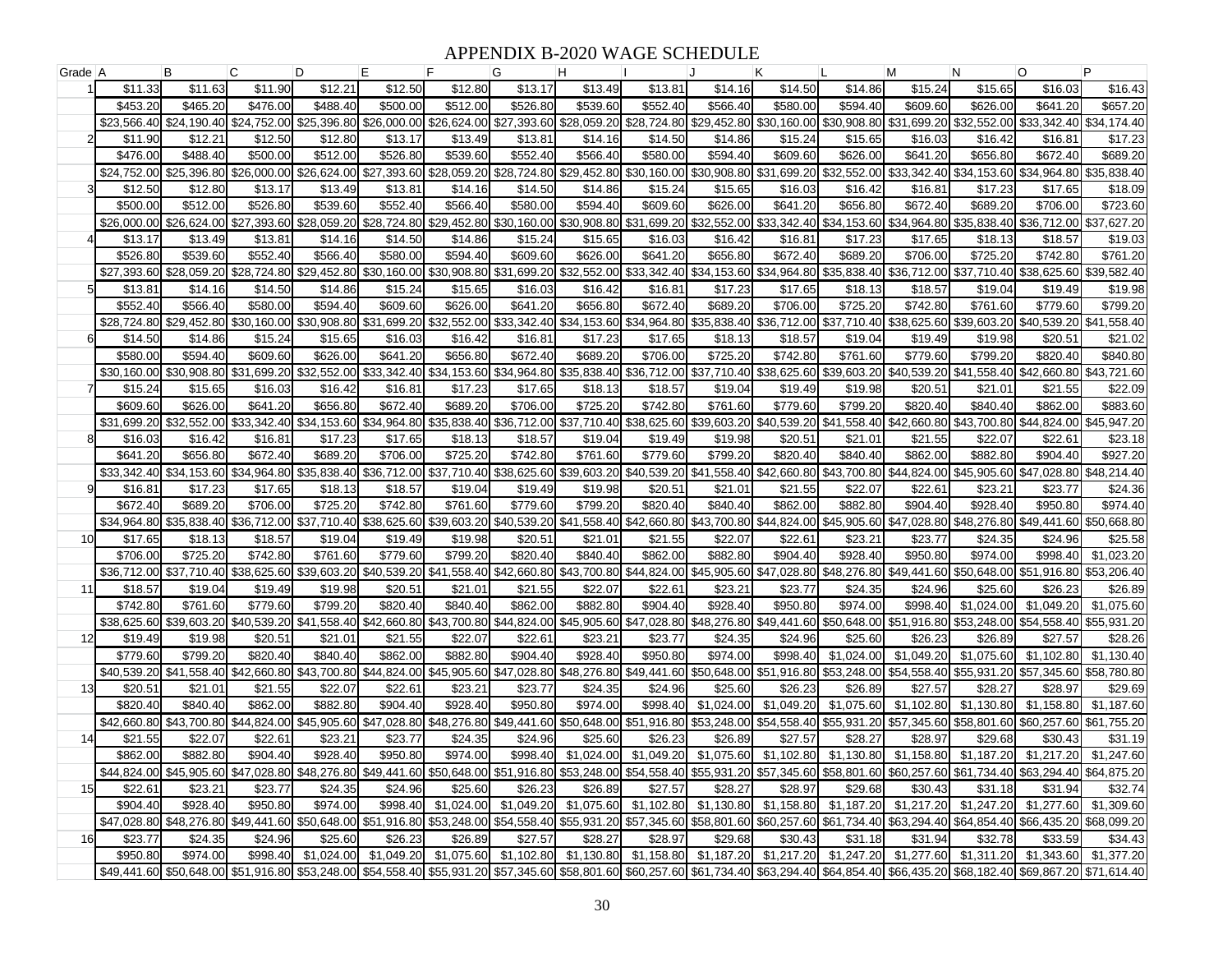## APPENDIX B-2021 WAGE SCHEDULE

| Grade A |                         | B                       | C                       | D                       | E.                                  | F                                               | G                       | н                       |                         |                         | Κ                       |                                                                                                                                                                                                 | М                       | N                                   | $\circ$                   | P                                                                                                                                                                                               |
|---------|-------------------------|-------------------------|-------------------------|-------------------------|-------------------------------------|-------------------------------------------------|-------------------------|-------------------------|-------------------------|-------------------------|-------------------------|-------------------------------------------------------------------------------------------------------------------------------------------------------------------------------------------------|-------------------------|-------------------------------------|---------------------------|-------------------------------------------------------------------------------------------------------------------------------------------------------------------------------------------------|
|         | \$11.64                 | \$11.95                 | \$12.23                 | \$12.55                 | \$12.84                             | \$13.15                                         | \$13.53                 | \$13.86                 | \$14.19                 | \$14.55                 | \$14.90                 | \$15.27                                                                                                                                                                                         | \$15.66                 | \$16.08                             | \$16.47                   | \$16.88                                                                                                                                                                                         |
|         | \$465.60                | \$478.00                | \$489.20                | \$502.00                | \$513.60                            | \$526.00                                        | \$541.20                | \$554.40                | \$567.60                | \$582.00                | \$596.00                | \$610.80                                                                                                                                                                                        | \$626.40                | \$643.20                            | \$658.80                  | \$675.20                                                                                                                                                                                        |
|         | \$24,211.20             | \$24,856,00             | \$25,438,40             |                         | \$26,104.00 \$26,707.20             | \$27,352.00                                     | \$28,142.40             | \$28,828.80             | \$29,515.20             | \$30,264.00             | \$30.992.00             | \$31,761.60                                                                                                                                                                                     | \$32,572.80             | \$33,446.40                         | \$34,257.60               | \$35,110.40                                                                                                                                                                                     |
|         | \$12.23                 | \$12.55                 | \$12.84                 | \$13.15                 | \$13.53                             | \$13.86                                         | \$14.19                 | \$14.55                 | \$14.90                 | \$15.27                 | \$15.66                 | \$16.08                                                                                                                                                                                         | \$16.47                 | \$16.87                             | \$17.27                   | \$17.70                                                                                                                                                                                         |
|         | \$489.20                | \$502.00                | \$513.60                | \$526.00                | \$541.20                            | \$554.40                                        | \$567.60                | \$582.00                | \$596.00                | \$610.80                | \$626.40                | \$643.20                                                                                                                                                                                        | \$658.80                | \$674.80                            | \$690.80                  | \$708.00                                                                                                                                                                                        |
|         | \$25,438.40 \$26,104.00 |                         | \$26,707.20             |                         | \$27,352.00 \$28,142.40 \$28,828.80 |                                                 | \$29,515.20             | \$30,264.00             | \$30,992.00             | \$31,761.60             | \$32,572.80             | \$33,446.40                                                                                                                                                                                     |                         | \$34,257,60 \$35,089,60             |                           | \$35,921.60 \$36,816.00                                                                                                                                                                         |
|         | \$12.84                 | \$13.15                 | \$13.53                 | \$13.86                 | \$14.19                             | \$14.55                                         | \$14.90                 | \$15.2                  | \$15.66                 | \$16.08                 | \$16.47                 | \$16.87                                                                                                                                                                                         | \$17.27                 | \$17.70                             | \$18.14                   | \$18.59                                                                                                                                                                                         |
|         | \$513.60                | \$526.00                | \$541.20                | \$554.40                | \$567.60                            | \$582.00                                        | \$596.00                | \$610.80                | \$626.40                | \$643.20                | \$658.80                | \$674.80                                                                                                                                                                                        | \$690.80                | \$708.00                            | \$725.60                  | \$743.60                                                                                                                                                                                        |
|         | \$26,707.20             | \$27.352.00             | \$28,142.40             | \$28,828.80             | \$29,515.20                         | \$30,264.00                                     | \$30,992.00             | \$31,761.60             | \$32,572.80             | \$33,446.40             | \$34,257.60             | \$35,089.60                                                                                                                                                                                     | \$35.921.60             | \$36.816.00                         | \$37,731.20               | \$38,667.20                                                                                                                                                                                     |
|         | \$13.53                 | \$13.86                 | \$14.19                 | \$14.55                 | \$14.90                             | \$15.27                                         | \$15.66                 | \$16.08                 | \$16.47                 | \$16.87                 | \$17.27                 | \$17.70                                                                                                                                                                                         | \$18.14                 | \$18.63                             | \$19.08                   | \$19.55                                                                                                                                                                                         |
|         | \$541.20                | \$554.40                | \$567.60                | \$582.00                | \$596.00                            | \$610.80                                        | \$626.40                | \$643.20                | \$658.80                | \$674.80                | \$690.80                | \$708.00                                                                                                                                                                                        | \$725.60                | \$745.20                            | \$763.20                  | \$782.00                                                                                                                                                                                        |
|         | \$28,142.40             | \$28,828.80             | \$29,515.20             |                         | \$30,264.00 \$30,992.00             | \$31,761.60                                     | \$32,572.80             | \$33,446.40             | \$34,257.60             | \$35,089.60             | \$35,921.60             | \$36,816.00                                                                                                                                                                                     | \$37.731.20             | \$38,750.40                         | \$39,686.40 \$40,664.00   |                                                                                                                                                                                                 |
|         | \$14.19                 | \$14.55                 | \$14.90                 | \$15.27                 | \$15.66                             | \$16.08                                         | \$16.47                 | \$16.87                 | \$17.27                 | \$17.70                 | \$18.14                 | \$18.63                                                                                                                                                                                         | \$19.08                 | \$19.56                             | \$20.03                   | \$20.53                                                                                                                                                                                         |
|         | \$567.60                | \$582.00                | \$596.00                | \$610.80                | \$626.40                            | \$643.20                                        | \$658.80                | \$674.80                | \$690.80                | \$708.00                | \$725.60                | \$745.20                                                                                                                                                                                        | \$763.20                | \$782.40                            | \$801.20                  | \$821.20                                                                                                                                                                                        |
|         | \$29,515.20             | \$30,264.00             | \$30,992.00             |                         | \$31,761.60 \$32,572.80             | \$33,446.40                                     | \$34,257.60             | \$35,089.60             | \$35,921.60             | \$36,816.00             | \$37,731.20             | \$38,750.40                                                                                                                                                                                     | \$39,686.40             | \$40,684.80                         | \$41,662.40 \$42,702.40   |                                                                                                                                                                                                 |
| 61      | \$14.90                 | \$15.27                 | \$15.66                 | \$16.08                 | \$16.47                             | \$16.87                                         | \$17.27                 | \$17.70                 | \$18.14                 | \$18.63                 | \$19.08                 | \$19.56                                                                                                                                                                                         | \$20.03                 | \$20.53                             | \$21.07                   | \$21.60                                                                                                                                                                                         |
|         | \$596.00                | \$610.80                | \$626.40                | \$643.20                | \$658.80                            | \$674.80                                        | \$690.80                | \$708.00                | \$725.60                | \$745.20                | \$763.20                | \$782.40                                                                                                                                                                                        | \$801.20                | \$821.20                            | \$842.80                  | \$864.00                                                                                                                                                                                        |
|         | \$30,992.00             | \$31,761.60             | \$32,572.80             | \$33,446.40             | \$34,257.60                         | \$35,089.60                                     | \$35,921.60             | \$36,816.00             | \$37,731.20             | \$38,750.40             | \$39,686.40             | \$40,684.80                                                                                                                                                                                     | \$41,662.40             | \$42,702.40                         | \$43,825.60               | \$44,928.00                                                                                                                                                                                     |
|         | \$15.66                 | \$16.08                 | \$16.47                 | \$16.87                 | \$17.27                             | \$17.70                                         | \$18.14                 | \$18.63                 | \$19.08                 | \$19.56                 | \$20.03                 | \$20.53                                                                                                                                                                                         | \$21.07                 | \$21.59                             | \$22.14                   | \$22.70                                                                                                                                                                                         |
|         | \$626.40                | \$643.20                | \$658.80                | \$674.80                | \$690.80                            | \$708.00                                        | \$725.60                | \$745.20                | \$763.20                | \$782.40                | \$801.20                | \$821.20                                                                                                                                                                                        | \$842.80                | \$863.60                            | \$885.60                  | \$908.00                                                                                                                                                                                        |
|         | \$32,572.80             | \$33,446.40             | \$34,257.60             |                         | \$35,089.60 \$35,921.60             | \$36,816.00                                     | \$37,731.20             | \$38,750.40             | \$39,686.40             | \$40,684.80             | \$41,662.40             | \$42,702.40                                                                                                                                                                                     | \$43,825.60             | \$44.907.20                         | \$46,051,20               | \$47,216.00                                                                                                                                                                                     |
|         | \$16.47                 | \$16.87                 | \$17.27                 | \$17.70                 | \$18.14                             | \$18.63                                         | \$19.08                 | \$19.56                 | \$20.03                 | \$20.53                 | \$21.07                 | \$21.59                                                                                                                                                                                         | \$22.14                 | \$22.68                             | \$23.23                   | \$23.82                                                                                                                                                                                         |
|         | \$658.80                | \$674.80                | \$690.80                | \$708.00                | \$725.60                            | \$745.20                                        | \$763.20                | \$782.40                | \$801.20                | \$821.20                | \$842.80                | \$863.60                                                                                                                                                                                        | \$885.60                | \$907.20                            | \$929.20                  | \$952.80                                                                                                                                                                                        |
|         | \$34,257.60             |                         | \$35,089.60 \$35,921.60 |                         | \$36,816.00 \$37,731.20             | \$38,750.40                                     | \$39,686.40             | \$40,684.80             | \$41,662.40             | \$42,702.40             | \$43,825.60             | \$44,907.20                                                                                                                                                                                     | \$46,051.20             | \$47,174.40                         | \$48,318.40 \$49,545.60   |                                                                                                                                                                                                 |
| 9       | \$17.27                 | \$17.70                 | \$18.14                 | \$18.63                 | \$19.08                             | \$19.56                                         | \$20.03                 | \$20.53                 | \$21.07                 | \$21.59                 | \$22.14                 | \$22.68                                                                                                                                                                                         | \$23.23                 | \$23.85                             | \$24.42                   | \$25.03                                                                                                                                                                                         |
|         | \$690.80                | \$708.00                | \$725.60                | \$745.20                | \$763.20                            | \$782.40                                        | \$801.20                | \$821.20                | \$842.80                | \$863.60                | \$885.60                | \$907.20                                                                                                                                                                                        | \$929.20                | \$954.00                            | \$976.80                  | \$1,001.20                                                                                                                                                                                      |
|         | \$35,921.60             |                         | \$36,816.00 \$37,731.20 |                         |                                     | \$38,750.40 \$39,686.40 \$40,684.80 \$41,662.40 |                         | \$42,702.40             | \$43,825.60             | \$44,907.20             | \$46,051.20             | \$47,174.40                                                                                                                                                                                     | \$48,318.40             | \$49,608.00                         |                           | \$50,793.60 \$52,062.40                                                                                                                                                                         |
| 10      | \$18.14                 | \$18.63                 | \$19.08                 | \$19.56                 | \$20.03                             | \$20.53                                         | \$21.07                 | \$21.59                 | \$22.14                 | \$22.68                 | \$23.23                 | \$23.85                                                                                                                                                                                         | \$24.42                 | \$25.02                             | \$25.65                   | \$26.28                                                                                                                                                                                         |
|         | \$725.60<br>\$37.731.20 | \$745.20<br>\$38.750.40 | \$763.20<br>\$39.686.40 | \$782.40<br>\$40,684.80 | \$801.20<br>\$41,662.40             | \$821.20<br>\$42.702.40                         | \$842.80<br>\$43,825.60 | \$863.60<br>\$44,907.20 | \$885.60<br>\$46,051.20 | \$907.20<br>\$47.174.40 | \$929.20<br>\$48,318.40 | \$954.00<br>\$49,608,00                                                                                                                                                                         | \$976.80<br>\$50.793.60 | \$1,000.80<br>\$52,041.60           | \$1,026.00<br>\$53.352.00 | \$1,051.20<br>\$54,662.40                                                                                                                                                                       |
| 11      | \$19.08                 | \$19.56                 | \$20.03                 | \$20.53                 | \$21.07                             | \$21.59                                         | \$22.14                 | \$22.68                 | \$23.23                 | \$23.85                 | \$24.42                 | \$25.02                                                                                                                                                                                         | \$25.65                 | \$26.30                             | \$26.95                   | \$27.63                                                                                                                                                                                         |
|         | \$763.20                | \$782.40                | \$801.20                | \$821.20                | \$842.80                            | \$863.60                                        | \$885.60                | \$907.20                | \$929.20                | \$954.00                | \$976.80                | \$1,000.80                                                                                                                                                                                      | \$1,026.00              | \$1,052.00                          | \$1,078.00                | \$1,105.20                                                                                                                                                                                      |
|         | \$39,686.40             |                         | \$40,684.80 \$41,662.40 |                         | \$42,702.40 \$43,825.60 \$44,907.20 |                                                 | \$46,051.20             | \$47,174.40             | \$48,318.40             | \$49,608.00             | \$50,793.60             | \$52,041.60                                                                                                                                                                                     | \$53,352.00             | \$54,704.00                         | \$56,056.00               | \$57,470.40                                                                                                                                                                                     |
| 12      | \$20.03                 | \$20.53                 | \$21.07                 | \$21.59                 | \$22.14                             | \$22.68                                         | \$23.23                 | \$23.85                 | \$24.42                 | \$25.02                 | \$25.65                 | \$26.30                                                                                                                                                                                         | \$26.95                 | \$27.63                             | \$28.33                   | \$29.04                                                                                                                                                                                         |
|         | \$801.20                | \$821.20                | \$842.80                | \$863.60                | \$885.60                            | \$907.20                                        | \$929.20                | \$954.00                | \$976.80                | \$1,000.80              | \$1,026.00              | \$1,052.00                                                                                                                                                                                      | \$1,078.00              | \$1,105.20                          | \$1,133.20                | \$1,161.60                                                                                                                                                                                      |
|         | \$41,662.40             |                         | \$42,702.40 \$43,825.60 |                         | \$44,907.20 \$46,051.20             | \$47,174.40                                     | \$48,318.40             | \$49,608.00             | \$50,793.60             | \$52,041.60             | \$53,352.00             | \$54,704.00                                                                                                                                                                                     |                         | \$56,056.00 \$57,470.40 \$58,926.40 |                           | \$60,403.20                                                                                                                                                                                     |
| 13      | \$21.07                 | \$21.59                 | \$22.14                 | \$22.68                 | \$23.23                             | \$23.85                                         | \$24.42                 | \$25.02                 | \$25.65                 | \$26.30                 | \$26.95                 | \$27.63                                                                                                                                                                                         | \$28.33                 | \$29.05                             | \$29.77                   | \$30.51                                                                                                                                                                                         |
|         | \$842.80                | \$863.60                | \$885.60                | \$907.20                | \$929.20                            | \$954.00                                        | \$976.80                | \$1,000.80              | \$1,026.00              | \$1.052.00              | \$1,078.00              | \$1,105.20                                                                                                                                                                                      | \$1.133.20              | \$1,162.00                          | \$1,190.80                | \$1,220,40                                                                                                                                                                                      |
|         | \$43,825.60             | \$44,907.20             | \$46,051.20             |                         | \$47,174.40 \$48,318.40             | \$49,608.00                                     | \$50,793.60             | \$52,041.60             | \$53,352.00             | \$54,704.00             | \$56,056.00             | \$57,470.40                                                                                                                                                                                     | \$58,926.40             | \$60.424.00                         | \$61,921.60               | \$63,460.80                                                                                                                                                                                     |
| 14      | \$22.14                 | \$22.68                 | \$23.23                 | \$23.85                 | \$24.42                             | \$25.02                                         | \$25.65                 | \$26.30                 | \$26.95                 | \$27.63                 | \$28.33                 | \$29.05                                                                                                                                                                                         | \$29.77                 | \$30.50                             | \$31.27                   | \$32.05                                                                                                                                                                                         |
|         | \$885.60                | \$907.20                | \$929.20                | \$954.00                | \$976.80                            | \$1,000.80                                      | \$1,026.00              | \$1,052.00              | \$1,078.00              | \$1,105.20              | \$1,133.20              | \$1,162.00                                                                                                                                                                                      | \$1,190.80              | \$1,220.00                          | \$1,250.80                | \$1,282.00                                                                                                                                                                                      |
|         |                         |                         |                         |                         |                                     |                                                 |                         |                         |                         |                         |                         | \$48,0318.40 \$48,318.40 \$49,608.00 \$50,793.60 \$52,041.60 \$53,352.00 \$54,704.00 \$56,056.00 \$57,470.40 \$58,926.40 \$69,424.00 \$61,921.60 \$63,440.00 \$65,041.60 \$66,664.00            |                         |                                     |                           |                                                                                                                                                                                                 |
| 15      | \$23.23                 | \$23.85                 | \$24.42                 | \$25.02                 | \$25.65                             | \$26.30                                         | \$26.95                 | \$27.63                 | \$28.33                 | \$29.05                 | \$29.77                 | \$30.50                                                                                                                                                                                         | \$31.27                 | \$32.04                             | \$32.82                   | \$33.64                                                                                                                                                                                         |
|         | \$929.20                | \$954.00                |                         |                         |                                     |                                                 |                         |                         |                         |                         |                         | \$976.80 \$1,000.80 \$1,026.00 \$1,052.00 \$1,078.00 \$1,105.20 \$1,133.20 \$1,162.00 \$1,190.80 \$1,220.00 \$1,250.80 \$1,281.60 \$1,312.80 \$1,345.60                                         |                         |                                     |                           |                                                                                                                                                                                                 |
|         |                         |                         |                         |                         |                                     |                                                 |                         |                         |                         |                         |                         | \$48,318.40 \$49,608.00 \$50,793.60 \$52,041.60 \$53,352.00 \$54,704.00 \$56,056.00 \$57,470.40 \$58,926.40 \$60,424.00 \$61,921.60 \$63,440.00 \$65,041.60 \$66,643.20 \$68,265.60 \$69,971.20 |                         |                                     |                           |                                                                                                                                                                                                 |
| 16      | \$24.42                 | \$25.02                 | \$25.65                 | \$26.30                 | \$26.95                             | \$27.63                                         | \$28.33                 | \$29.05                 | \$29.77                 | \$30.50                 | \$31.27                 | \$32.04                                                                                                                                                                                         | \$32.82                 | \$33.68                             | \$34.51                   | \$35.38                                                                                                                                                                                         |
|         |                         |                         |                         |                         |                                     |                                                 |                         |                         |                         |                         |                         | \$976.80 \$1,000.80 \$1,026.00 \$1,052.00 \$1,078.00 \$1,105.20 \$1,133.20 \$1,162.00 \$1,190.80 \$1,220.00 \$1,250.80 \$1,281.60 \$1,312.80 \$1,347.20 \$1,380.40 \$1,415.20                   |                         |                                     |                           |                                                                                                                                                                                                 |
|         |                         |                         |                         |                         |                                     |                                                 |                         |                         |                         |                         |                         |                                                                                                                                                                                                 |                         |                                     |                           | \$50,793.60 \$52,041.60 \$53,352.00 \$54,704.00 \$56,056.00 \$57,470.40 \$58,926.40 \$60,424.00 \$61,921.60 \$63,440.00 \$65,041.60 \$66,643.20 \$68,265.60 \$70,054.40 \$71,780.80 \$73,590.40 |